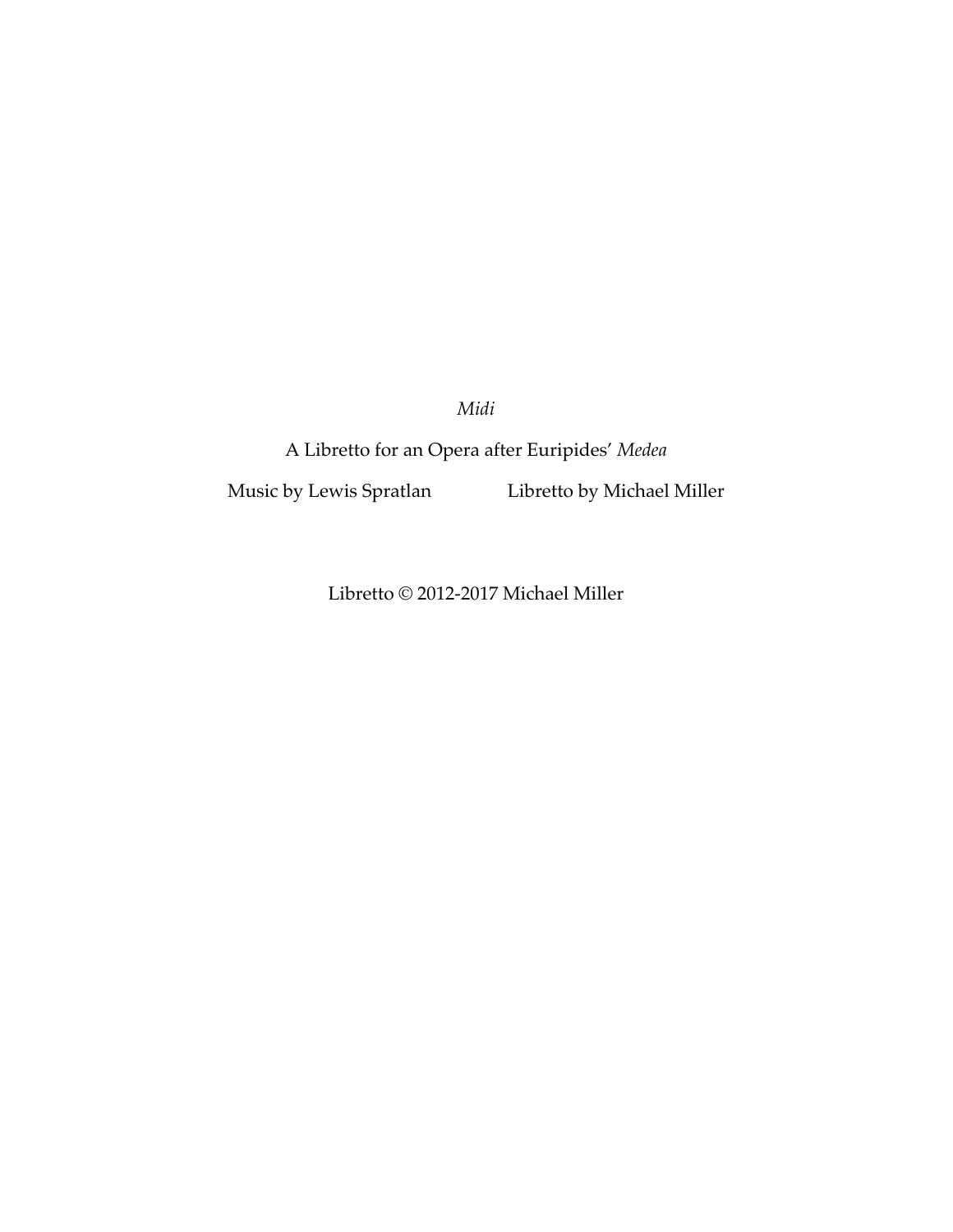A town in the French West Indies, ca. 1930.

## **Cast:**

(All characters are descended from the various peoples which have contributed to the population of the Lesser Antilles: Taíno, Arawak, Carib, French, African, and East Indian, except for Jaz, the Governor, and his daughter, Claire, who are American and French.)

**Old Man** - Very poor, possibly a beggar. Steeped in local traditions and well aware of the amoral, destructive power of the local gods.

**Bartender** - Europeanized light-skinned mulatto, deals a close deck, gives himself airs a bit, but not too obnoxiously, listens closely when others talk, gossips discreetly and expertly

**Waiter** - a bit simple, infatuated with Midi

## **Busboy**

**Mademoiselle Blandine** - very light mulatto, Europeanized in the sense of the Parisian underworld, earthy, even coarse. She has lived—and worked—in Paris, where she "passed" for white. Teasing and ironic towards the old Creole ways, but they are deeply ingrained in her as superstition. She takes keen delight in gossip and the grislier local myths and tales of *quimbois.*

**M. Matthieu** - a black gentleman in early middle age (ca. 45-50), formal in manner and dress beyond his years, commanding respect as a professional quimboiseur. He is a regular client of Mlle. Blandine, who relates to him in a more familiar way than other people. On the other hand, she regards his powers as a *quimboiseur* and his knowledge of local traditions with adoring awe and is constantly after him for supernatural stories and lore.

**Midi** - a singer and sorceress, partly African in origin, but mostly of Caribbean Indian descent. She is known in the region as a *quimboiseuse,* and feared for her powers. She is also respected for her rumored descent from the kings and priests of the old peoples, even from their sun-god. There is gossip about her having murdered her brother, mutilating his corpse in the ancient way, to help her lover Jaz in his work, which, she refuses to recognize, is the unscrupulous exploitation of the colony. She was born and grew up on Dominica, where she learned English, which she speaks with a Dominican accent.

**Jaz** - American "businessman" (deals in contraband, supplies guns to discontented and leftist factions, but reports on them to the French and the American authorities) Best kind of Cleveland family, Yale graduate, natty dresser, always in a trim suit, but there's something seedy about him, not only as a severe, sociopathic alcoholic. In living with Midi and having children with her he has "gone native," but he looks down on them all the more. Thinks he will escape from his descent—and, more immediately, the law—by marrying the governor's daughter. His Yale chums gave him the nickname Jaz (for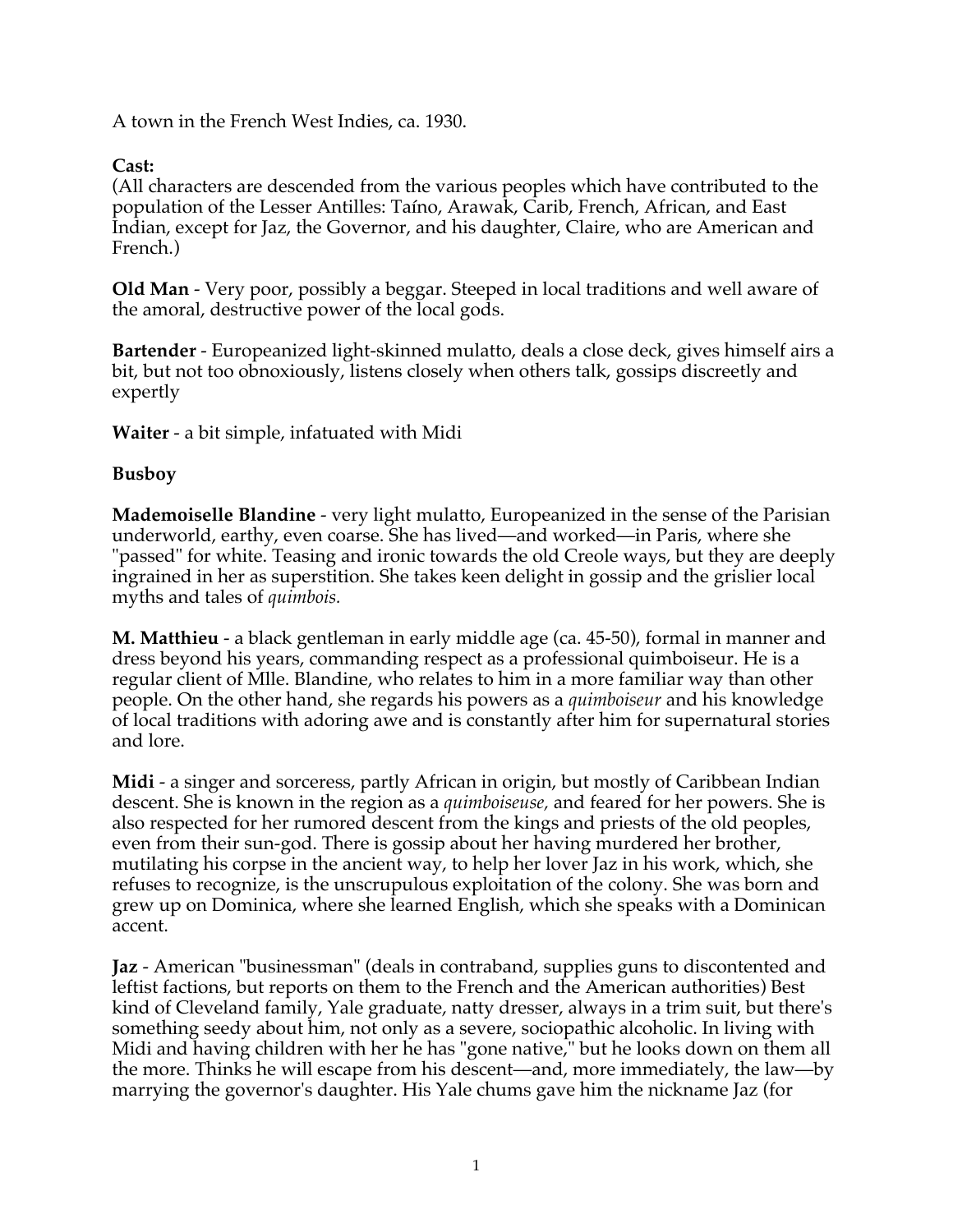James), and the people of the island cheerfully adopted it: "Il nous est arrivé de l'Amérique comme le jazz, mais le jazz est mieux." = "He comes from America like jazz, but jazz is better."

**Claire, the Governor's daughter** - fresh out of a provincial French convent school to join her widowed father at his current posting. Imagines herself as a Parisienne. Elegant dresser: always turned out splendidly. Poised and well-mannered on the surface, but ferocious when she doesn't get what she wants, grabs things, vulgar beneath her pretension and elegance. He attitude towards the islanders is an immature caricature of her father's professionalized bigotry.

**Claire's Nanny** - a severe, prematurely aged Frenchwoman from the provinces. She may not have passed fifty, but her manner and her way of dressing make her look at least a decade older. She raised Claire, and the Governor has kept her on, bringing her with them from posting to posting.

**Chorus, SATB** (bar patrons, attendees at Midi's trial, onlookers at her departure)

#### --- **A Note on** *Quimbois*

*Quimbois* is the Antillean version of Obeah and Vodou, still practiced today. According to official sources it is a diluted, "civilized" version of these religions and magical practices, confined to healthy herbal baths, etc., but there is quite recent documentation of more dangerous forms of it. People commonly consult *quimboiseurs* in matters of love and success, especially elections, *Bac* results and legal proceedings, as in *Midi.*  Quimboiseurs in the normal course of their work have to be strong, since they take on the burden of fears and resentments in small communities, and they can't avoid making enemies. There are accounts of the toll the work takes on a *quimboiseur*'s mental and physical health.

## **Synopsis**

The action takes place in a town in the French West Indies around 1930, when they were still French colonies.

Midi is the descendant of an ancient priestly family dating back to the indigenous inhabitants of the island and believed to have been founded by the Sun himself. After the French arrived and introduced slaves from Africa, the family intermarried with both, but they remained true to their religious duties to the Sun. Seen as a threat to Christianization, they were eventually sent into exile on Dominica, where Midi grew up. She made her return, overcoming great difficulties with the aid of Jaz, an American expatriate "businessman," who sells arms to dissident groups and reports on them to the French authorities, meanwhile serving American interests in the Caribbean, as in Haiti. The two have lived together as a common-law couple for some years and have two sons.

Midi, a half-goddess because of her ancestry, has inherited powerful skills in *quimbois,*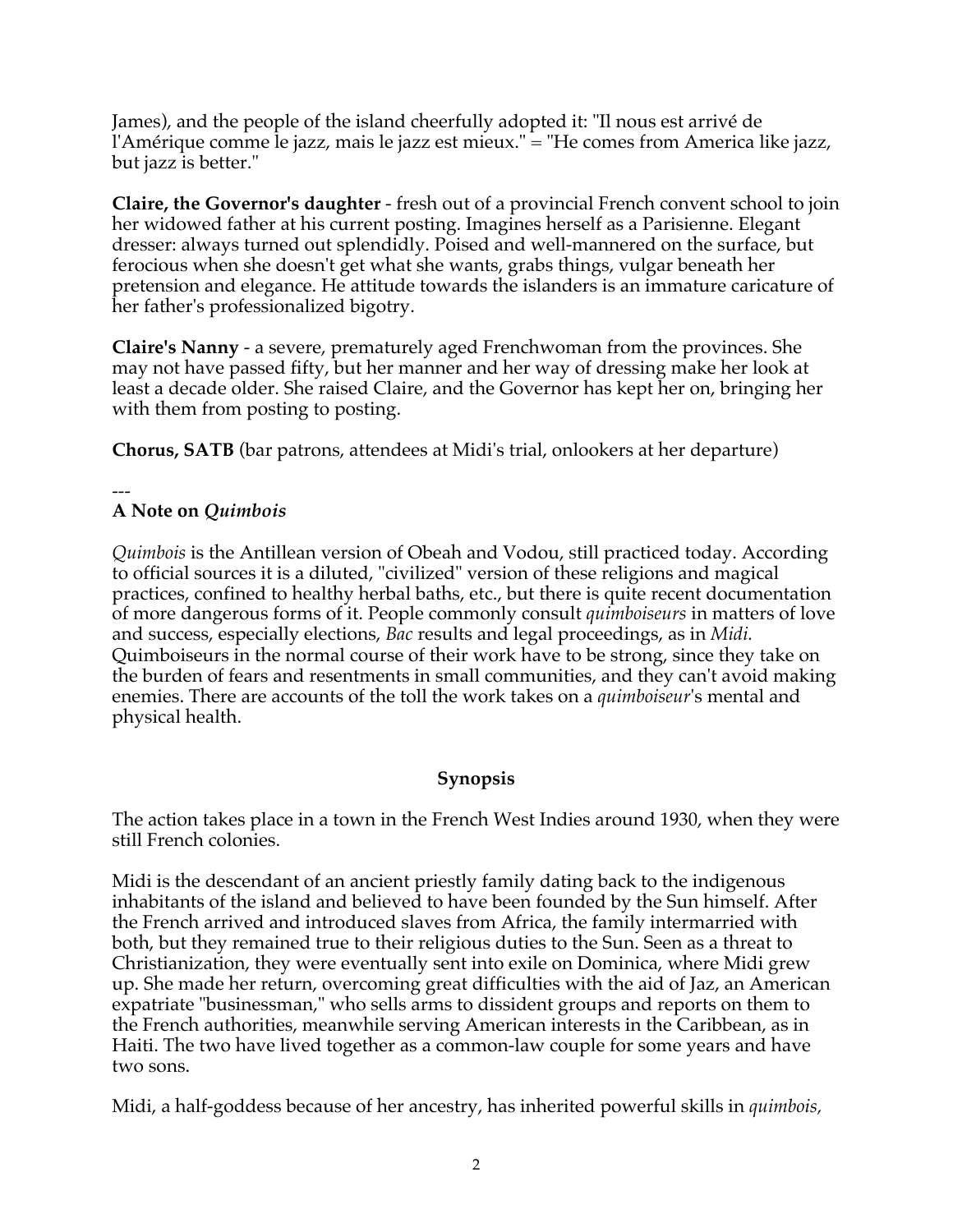the Antillean version of Obeah or Vodou. She is beloved of many people on the island, because she has helped them without charging them the customary fees, but she is also feared, because they know her powers can be dangerous. There are rumors that she once destroyed her brother in a most horrific way. She is also a brilliant singer, and locals keenly look forward to her increasingly rare performances at the Ti-Métropole, a hotel, brothel, and bar.

After an introductory dance, when Midi communes with her familiar spirits, the curtain rises on the barroom of the Ti-Métropole. A poor old man lying in the street outside sings about the gods and their ruthless powers over humans. Within, the news is circulating that Midi will appear that night. A waiter, one of the prostitutes, and the bartender speculate about this and gossip about Midi's difficult situation with the abusive and unfaithful Jaz, who has once again disappeared without notice for three weeks. The waiter is a simple fellow, who has been slavishly in love with Midi for many years. The barman adopts a sophisticated air and a tone of confidentiality. He uses these traits—and alcohol—to get intelligence and gossip from his customers. The prostitute, Mlle. Blandine, who has lived in France and plied her trade in Paris, is worldly-wise and an enthusiastic gossip, but also deeply fascinated with local beliefs to the point of superstition. One of her regular clients, M. Matthieu, a professional *quimboiseur,* arrives and talks with her and the bartender. Now in middle-age, he projects impressive professional dignity. Blandine is thrilled by his stories of *quimbois* and Midi, whom he regards with particular reverence, although she can be more familiar with him than anybody else. He sings an important aria about the Sun and Midi's descent from him.

Midi arrives, and she and the musicians take the stage. She sings two songs about herself and local myth which she has made popular among her following. Although she shows her agitation and worry about Jaz's absence from the beginning, she channels special passion into her music, beginning with a sensual song about the rain and how she passes a wet morning when she is alone.

Jaz and his latest girlfriend, Claire, the governor's daughter, arrive in the street outside the Ti-Métropole. They sit in another bar across the alley and argue over Jaz's promise to confront Midi and tell her that he plans to leave her and their children to marry Claire. The audience dance and drink, as Midi tries to cope with her worries. When the musicians return, she sings "Little Tricks," a song about the mysteries she learned from her grandmother.

Outside, Claire loses patience with Jaz, who is dealing with the situation by constant drinking, and she pushes him inside to confront Midi. Jaz, confused and drunk, attempts to minimize the situation and gain Midi's sympathy—with a totally untruthful account of his activities. When Claire sees them kiss, she marches in herself to explain things to Midi. The curtain falls on the devastated Midi, as the Old Man resumes his grim song about the gods, now joined by Midi herself.

## **Act II**

In Act II, which takes place in the sitting room of Midi's ancestral home, with its exotic garden visible through French doors at the back, a totally devastated and disorientated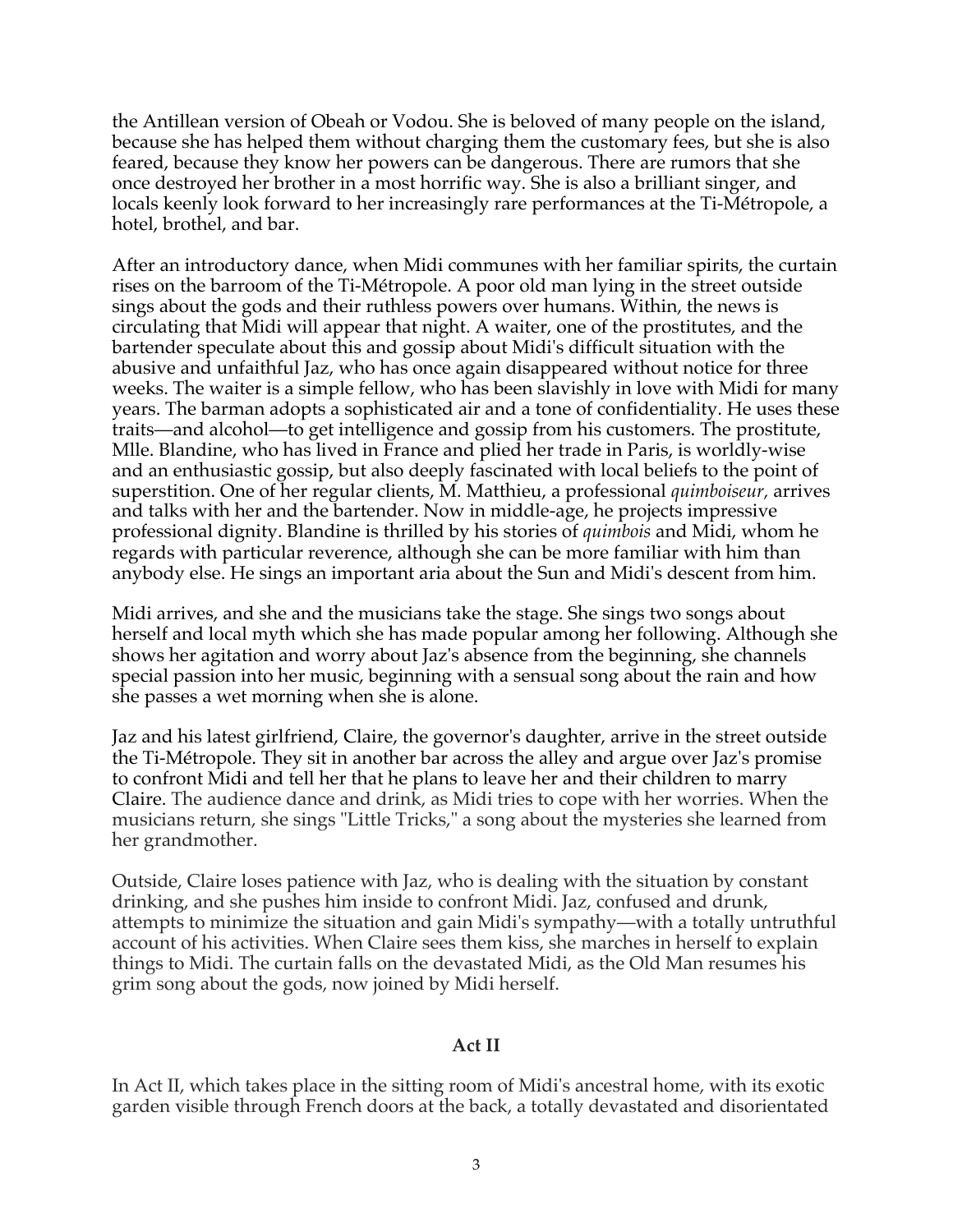Midi revives herself through prayer and ritual. She has virtually forgotten who she is, but her communion with her divine relations brings her identity back—one rather different than before. While she performs the ritual behind a curtain, Jaz enters to collect his belongings (as well as some of hers), and their two sons. He is accompanied by Claire's old Nanny from France, who will take the children off to another island to get them out of the way. She expresses her distaste for the situation and is repelled by the little mulattos, when they rush out to greet their father. He goes through an old routine with them to amuse them. Meanwhile, the Nanny gets over her initial reaction and sings them an old French folk song, which they know, because it is sung in the Antilles as well. She takes them back to their bedroom to collect their clothes for their trip. Midi emerges to find Jaz perusing an object which has particular symbolic value for them. At first she approaches him with great strength and determination, berating him for everything he has done to her, but she melts, overcome by her old passion for him. The encounter between them becomes sexual. She seduces him. Infuriated by his inability to resist Midi, Jaz becomes violent. He beats and rapes her, only moments after their romantic lovemaking. Midi, enraged, grabs a large knife (a traditional *coutelas*) and looks around frantically for Jaz to kill or maim him, but he has fled. Unconsciously, like an automaton, she rises and exits into the rooms at the back to find and kill their children. She returns, covered in blood, and carrying the bodies. It looks as if Midi has cut herself open, but in killing her children she has killed her own humanity. Only the divine is left. Claire enters and taunts her, thinking the blood came from a the traditional sacrifice of chickens. In response, Midi uses her magical powers to incinerate her rival. Claire's Nanny emerges from the bedrooms, spattered with blood, devastated, to find Claire's ashes, identifiable only because one of her shoes escaped the blaze. The Nanny groans in horror and staggers out through the garden. Jaz enters again, confronts Midi, and reacts to the sight of Claire's ashes. Midi reveals the corpses of the children, and they close the scene with fierce vituperations, as the house is consumed by fire. Jaz flees in terror at the end.

#### **[sc. 4]**

The airstrip by the ocean outside the city. It is early in the morning. A seemingly enormous solar disc, hazy in the morning mist, sits barely above the horizon. The wings and rear fuselage of a passenger biplane, a seaplane moored to a dock, occupy the left part of the middle ground, leaving plenty of room for the expanse at the left and the crowd in front. Midi arrives, in an exceptionally beautiful European-style dress, with some exotic flow to it. The bartender follows, carrying her luggage, and handing them over to the personnel, who load it on to the aeroplane. The regulars from the bar arrive to say goodbye, including the drunk and the old man from the street. As spokeswoman, Mlle. Blandine tries to persuade her to stay, telling her that she is completely safe, now that she has been exonerated. Midi replies that that would all be well for a human like Mlle. Blandine, but Midi has finished her earthly task. Her destiny lies elsewhere.

Midi sings a farewell aria, The Song of Secrets. Grieving silence, then warm applause. She sings of how she knows she must go, leave her homeland forever. She knows it from the forest, the earth, her familiar spirits, and her ancestor, the Sun himself. In exchange the people offer her an old ritual dance:

The motors are started, creating a strong wind blowing from the right. Hats and scarves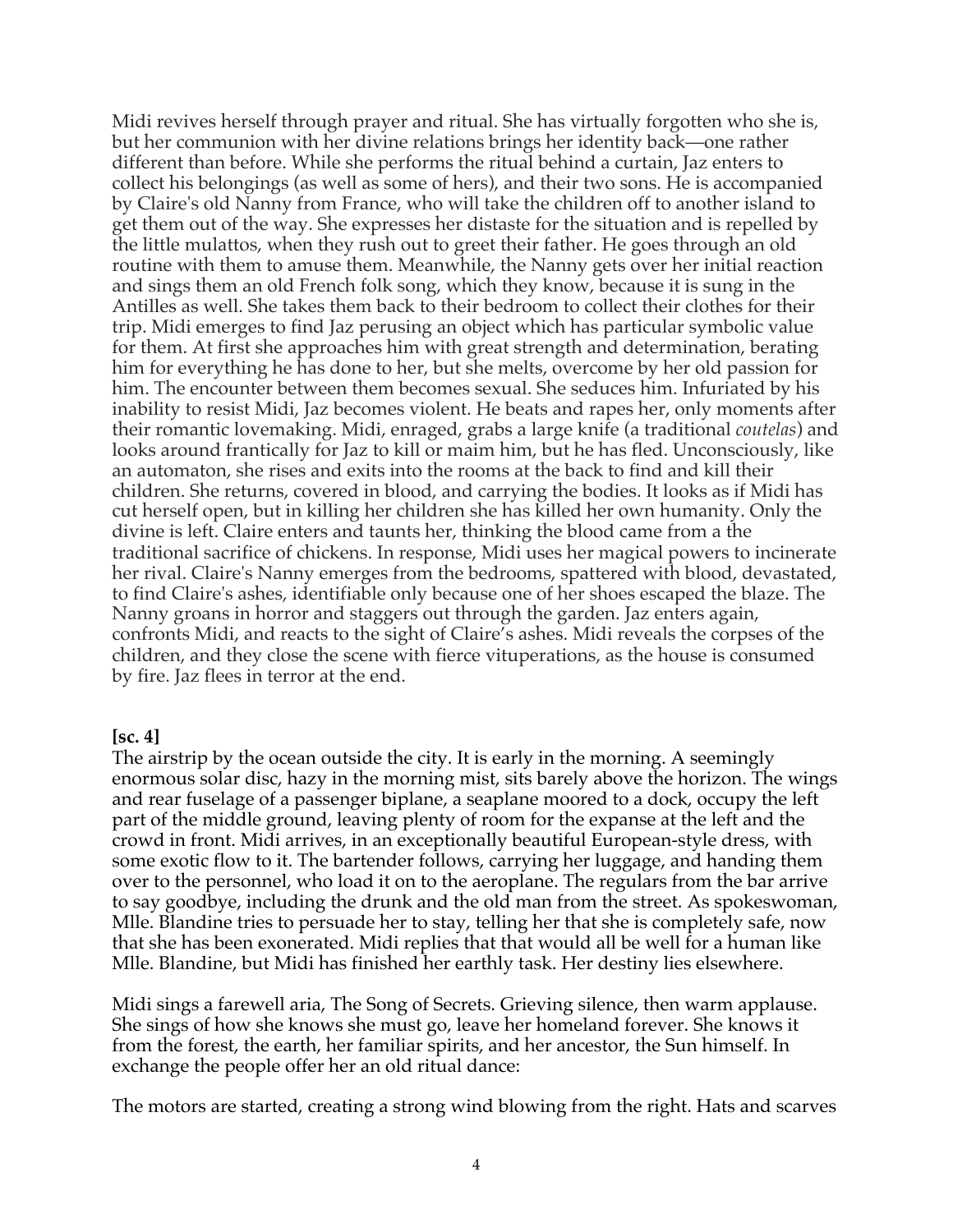fly. Midi walks across the stage to the aircraft. As she enters it, Jaz elbows his way through the crowd with a pistol. He shoots at Midi, but misses. She enters the passenger cabin. The door is shut, and it disappears from view. Her friends look on, as the biplane, now a projection, reappears, taxiing and taking off toward the sea, into the sun, disapearing into it. Jaz's inert body is dragged off. The crowd disperses. The sounds of nature prevail.

#### **Prelude**

*A dance with Midi and her familiar spirits on a dark stage. Midi, played by a dancer here, wears the honorific robes of a sorcière* (gadé zaffé / quimboiseuse / manbo). *The spirits wear dark grey body stockings with dark green and brown cloudlike patterns. The spirits appear one by one, chaotically, and dance in a random, dangerous way. Midi appears from the back center and gradually pulls them into order. Reluctantly, they dance around her, drawn to her by a natural attraction they resist but eventually surrender to, yielding themselves to her power. As the lights slowly rise at the back and their music subsides to give way to silence and the singing of an old man in the street, the scene for Act I is revealed and the familiars perch themselves in inconspicuous places around the barroom, one at the bar by the drunk who is sitting there. Midi strides through the space and goes through the door at the back used by the musicians.* 

#### **Act I**

*Dusk. La Ti-Métropole, large barroom/restaurant in the hotel/brothel of a town on a French island in the Caribbean. Much of the stage is filled with tables and a dance floor. Against the back wall, there is a low platform for the entertainment. There is a door in the back wall and a bannistered stairway leading up to the rooms above. A large window faces onto the dingy street. Through the main doorway and the window we can see the street, part of the square it leads into, and the verandah of the hotel. The bar is deserted, except for a drunk slumped at the bar, who doesn't move through the entire act except to order and consume more drinks. There is a dark, isolated table by the bar. An old black man in rough clothes sits on the edge of the verandah, singing.*

| Vieux Nègre                             | Old Man                           |
|-----------------------------------------|-----------------------------------|
| Les morts sont les morts                | The dead are the dead,            |
| et les mortels aussi.                   | the living along with them.       |
| Ils voguent, les yeux ouverts,          | They wander, eyes wide open,      |
| sans rien voir. Tous sourds,            | seeing nothing. All of them deaf, |
| ils ne sentent que les palpitations     | they only hear the pounding       |
| de leurs petits désirs.                 | of their petty desires.           |
| Seuls les avares passent pour sages,    | Only the greedy seem wise,        |
| les blancs, qui dévorent                | the white men, who gobble up      |
| les petits nègres, la terre, et la mer. | poor blacks, land, and sea alike. |
|                                         |                                   |
| Blancs ou nègres, nous ne sommes        | White or black, we're no more     |
| que des chevaux imbéciles.              | than stupid horses.               |
| Les cavaliers sont les dieux.           | The horsemen are the gods.        |
| Ils sont de bons chevaliers,            | They are good riders,             |
| astuces et violents.                    | sharp and violent.                |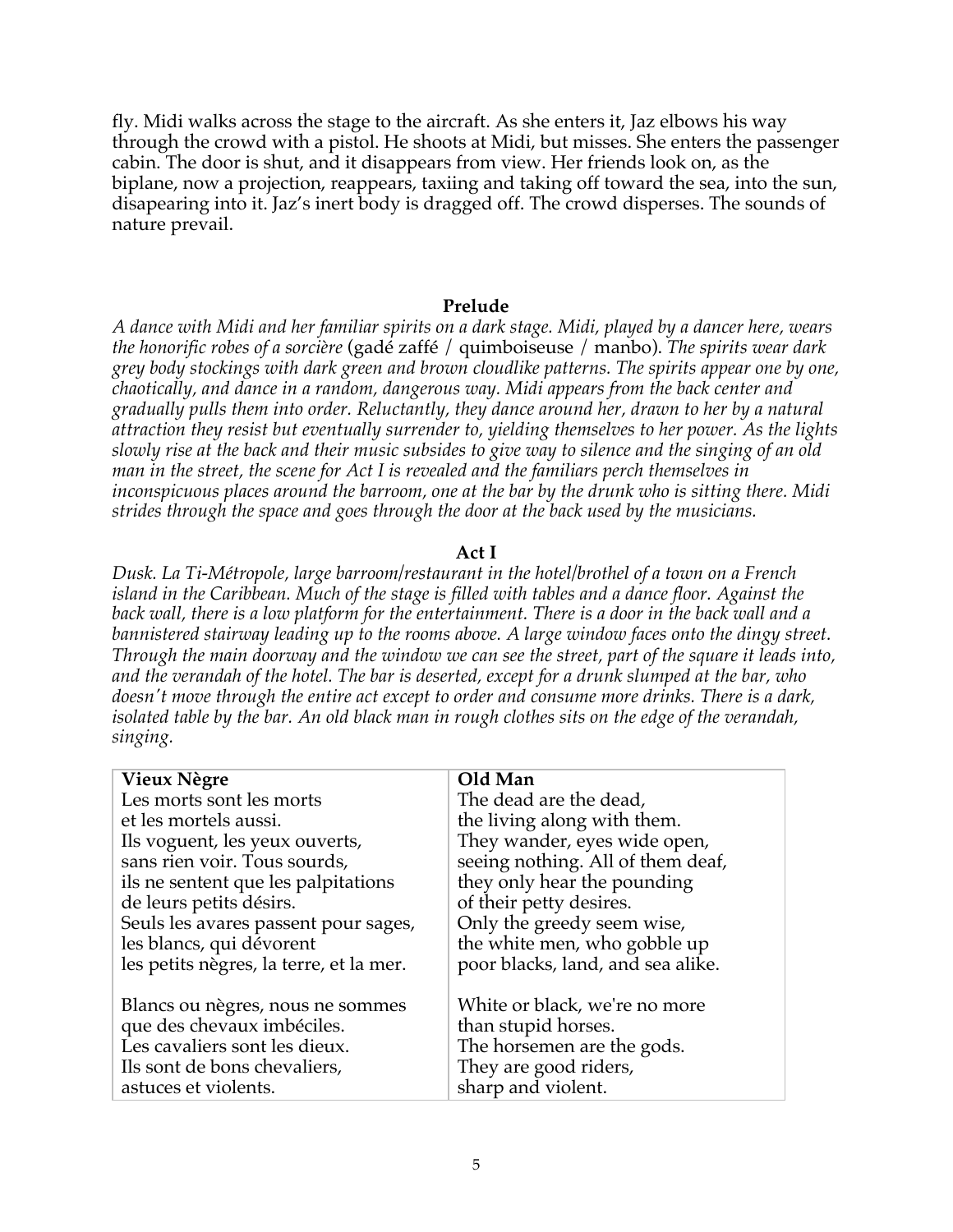| Ils voient tout. Ils entendent tout.    | They see everything. They hear         |
|-----------------------------------------|----------------------------------------|
| Ils entendent tous les murmures         | everything.                            |
| de l'univers, et leurs yeux féroces     | They hear the slightest murmurs        |
| passent au de là                        | of the universe, and their fierce eyes |
| des terroirs, des nègres, les femmes,   | see beyond                             |
| et l'alcool. Dans ce lointain invisible | property, negro hands, women,          |
| voient-ils leur propre but,             | and booze. In this invisible distance  |
|                                         | they see their own goals.              |
| et c'est ça qui leur donne la force     |                                        |
| de nous éperonner vers le néant.        | That's where they find the strength    |
|                                         | to goad us to destruction.             |

*Later in his song, a Waiter and a Boy appear and arrange the tables for the guests, who will arrive soon. The barman returns to the bar and looks over the bottles and the glasses and pours the drunk another drink in response to an almost unnoticeable wave of his hand. In the process, he leans close to the spirit who hovers by the drunk.*

| <b>Barman</b>                                      | <b>Bartender</b>                                                 |
|----------------------------------------------------|------------------------------------------------------------------|
| Elle va chanter ce soir                            | She's singing tonight                                            |
| Garçon                                             | Waiter                                                           |
| (standing close to a spirit lounging at            | (standing close to a spirit lounging at                          |
| one of the tables)                                 | one of the tables)                                               |
| Oui, elle est là. Je le sens.                      | Yes, she's here. I can feel it in the air.                       |
| Barman                                             | <b>Bartender</b>                                                 |
| Ça fait longtemps.                                 | It's been a long time.                                           |
| Garçon                                             | Waiter                                                           |
| Et oui, bien sûr.                                  | Yeah, you bet.                                                   |
| On l'attend toujours,                              | We've been waiting for her all along,                            |
| mais elle n'est pas venue.                         | but she hasn't come.                                             |
| <b>Barman</b><br>Oui, depuis longtemps, longtemps. | <b>Bartender</b><br>Yeah, it's been a long time, a long<br>time. |
| l'Apprenti                                         | Boy                                                              |
| Longtemps, des semaines, des mois.                 | A long timeweeks and months                                      |
| Barman                                             | <b>Bartender</b>                                                 |
| Quand ça ne va pas en famille,                     | When things go wrong at home,                                    |
| pas de chansons pour nous.                         | no songs for us.                                                 |
| Garçon                                             | Waiter                                                           |
| La musique cesse, la vraie, au moins               | The music stops, the real music at                               |
| (à l'Apprenti)                                     | least.                                                           |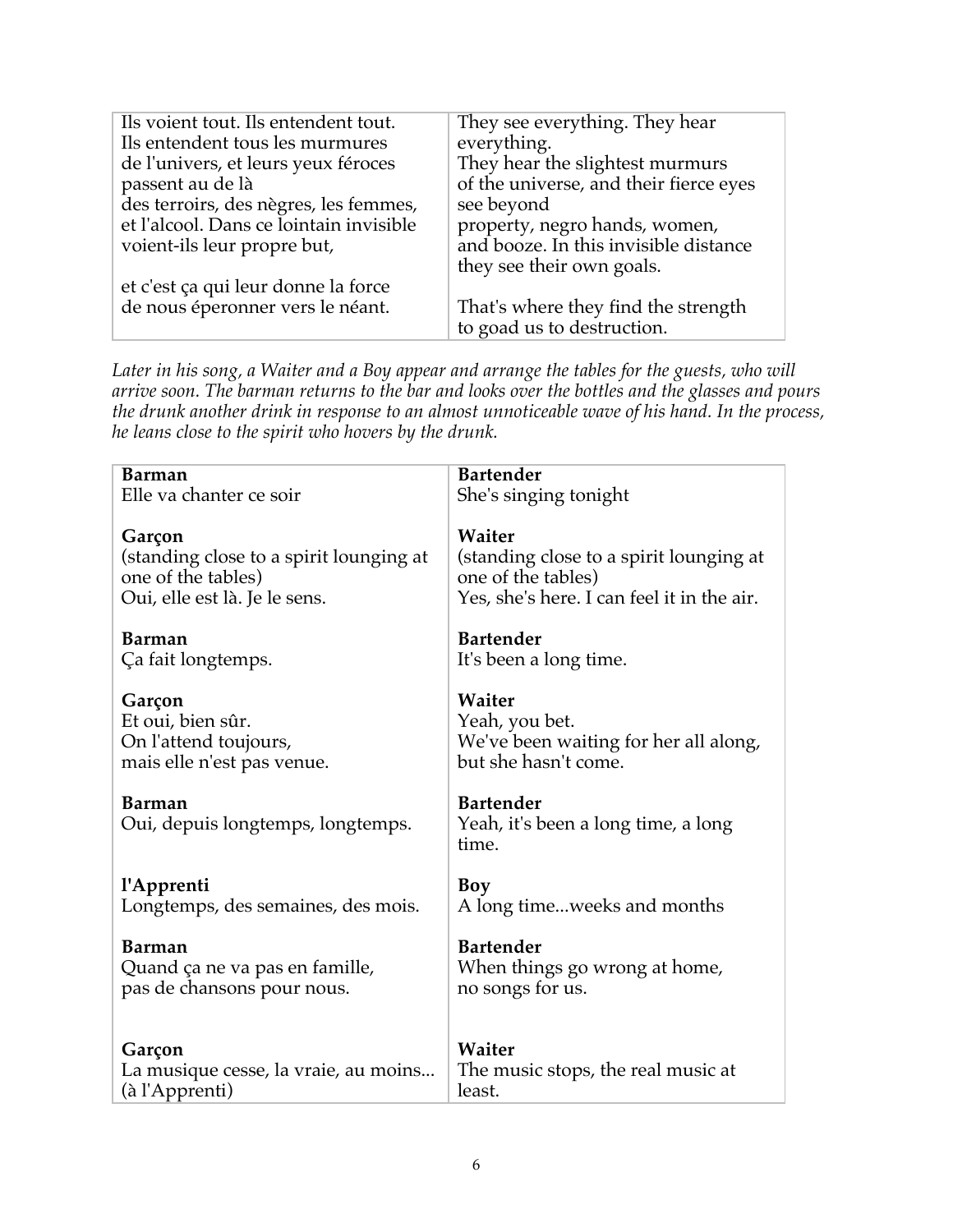| Quand tu auras fini,                    | (to the boy)                           |
|-----------------------------------------|----------------------------------------|
| cours, et dis-le à tes copains.         | When you're done,                      |
|                                         | go tell your buddies.                  |
| Barman                                  |                                        |
| Oui, il faut avertir les hôtels.        | <b>Bartender</b>                       |
| Les concierges enverront les touristes, | Oh yes, we gotta let the hotels know.  |
| qui boivent et versent les pourboires.  | The concierges will send us tourists,  |
|                                         | the kind who drink and leave big tips. |
| Garçon                                  |                                        |
| De beaux pourboires.                    | Waiter                                 |
| Nous serons plein du monde.             | Big tips, handsome tips.               |
| (to the l'Apprenti)                     | It'll be a madhouse.                   |
| Si tu casses des plats comme la         | (to the Boy)                           |
| dernière fois                           | If you break plates the way you did    |
| je te casserai la gueule!               | the last time                          |
|                                         | I'll smash your skull in!              |

*They fall into silence, concentrating on their work. We hear only the Old Man singing. The l'Apprenti sets his last table, and, after a nod to the Garçon, runs out the door, leaping over the Old Man.*

| Barman                              | <b>Bartender</b>                       |
|-------------------------------------|----------------------------------------|
| (abstracted as he polishes glasses, | (abstracted as he polishes glasses,    |
| singing to himsel $\bar{f}$ )       | singing to himself)                    |
| depuis des semaines, depuis des     | Week after week, month after month.    |
| mois,                               | when there's no peace at home,         |
| le silence.                         | everything's sad and empty.            |
| Quand la paix déserte le foyer,     |                                        |
| tout est triste et vide             | Waiter                                 |
|                                     | It's been dead quiet here for so long. |
| Garçon                              |                                        |
| n'y a que le silence chez nous      |                                        |

*One of the girls comes down the stairs and walks expectantly to the bar. The Barman pours her a stiff rum without being asked.*

| Mlle. Blandine                           | Mlle. Blandine                       |
|------------------------------------------|--------------------------------------|
| C'est bien Midi ce soir?                 | So we'll have Midi tonight?          |
| Barman                                   | <b>Bartender</b>                     |
| Comme t'as deviné.                       | You guessed it.                      |
|                                          |                                      |
| Mlle. Blandine                           | Mlle. Blandine                       |
| Ça va bien? Tu l'as vue?                 | Is she okay? Have you seen her?      |
|                                          |                                      |
| Barman                                   | <b>Bartender</b>                     |
| Mais non! Elle est arrivée comme ça.     | Of course not! She arrived just like |
| (Il fait un geste vague et flottant avec | that.                                |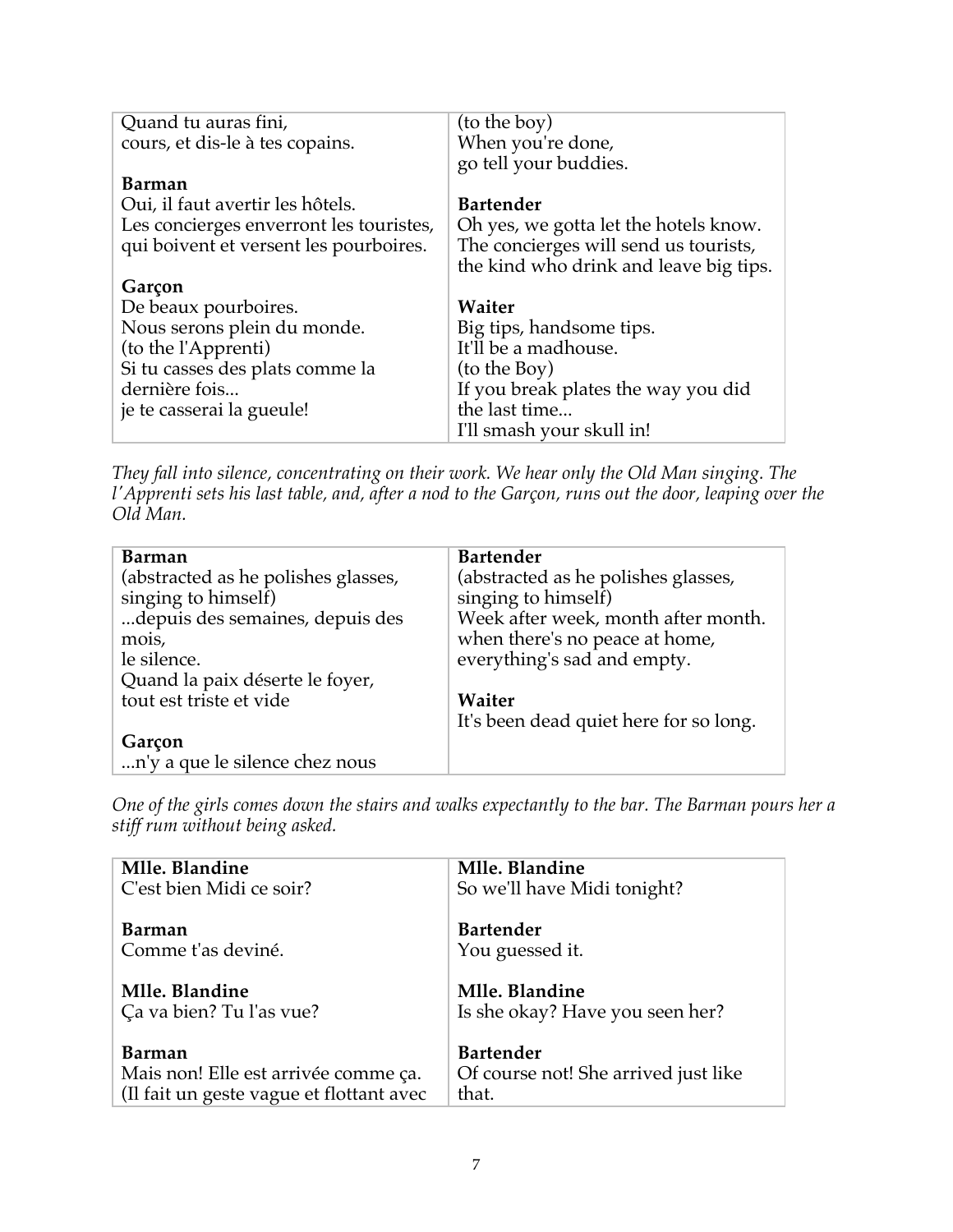**Mlle. Blandine** La dernière fois elle avait un gros bleu à la gueule. **Garçon** ...et elle a chanté come un ange! **Barman** et comme une diablesse! **Garçon** mais je l'adore quand même...et toi aussi **Barman** Nous sommes toujours prêts à suivre la djablesse! **Garçon** Tu penses toujours à la djablesse—la belle qui te montre sa cuisse, quand tu es bien mûr à la perdition! Et tu vois sa jambe de chèvre! C'est à cause d'elle, à cause de Midi, que tu ne l'as pas encore vue, comme tu rôdes pendant la nuit. **Mlle. Blandine** (le taquinant) Je le connais trop bien, notre brave barman! **Garçon** Tu les portes toujours, les herbes qu'elle t'a données. Tu oublies ta bonne femme à la maison, mais jamais les préparations de Midi. **Barman** Elle est dangereuse quand même. **Mlle. Blandine** (encore taquinant) Elle nous protège contre la nuit, contre tous les maux

la main.)

(makes a floating gesture with his hand)

**Mlle. Blandine** The last time she had a big fat bruise on her puss.

**Waiter** ...and she sang like an angel!

**Bartender** But like a devil, too!

**Waiter** But I love her all the same. You too!

# **Bartender**

We're all of us ready to follow the devil.

# **Waiter**

You never can get the devil out of your head. The pretty girl, who shows you her thigh, when you're ready to be damned! Then you see her goat's leg!

# **Mlle. Blandine**

(teasing him) I know this all too well, our friend the bartender!

# **Waiter**

You're always carrying them on you, the herbs she gave you. You're ready to forget your wife at home, but never Midi's good stuff.

# **Bartender**

That doesn't stop her from being dangerous.

# **Mlle. Blandine**

(continuing her teasing) She protects us against the night, against all the evils that surround us, but she can break you, burn you, cut you up in little cubes for her pot, the witch!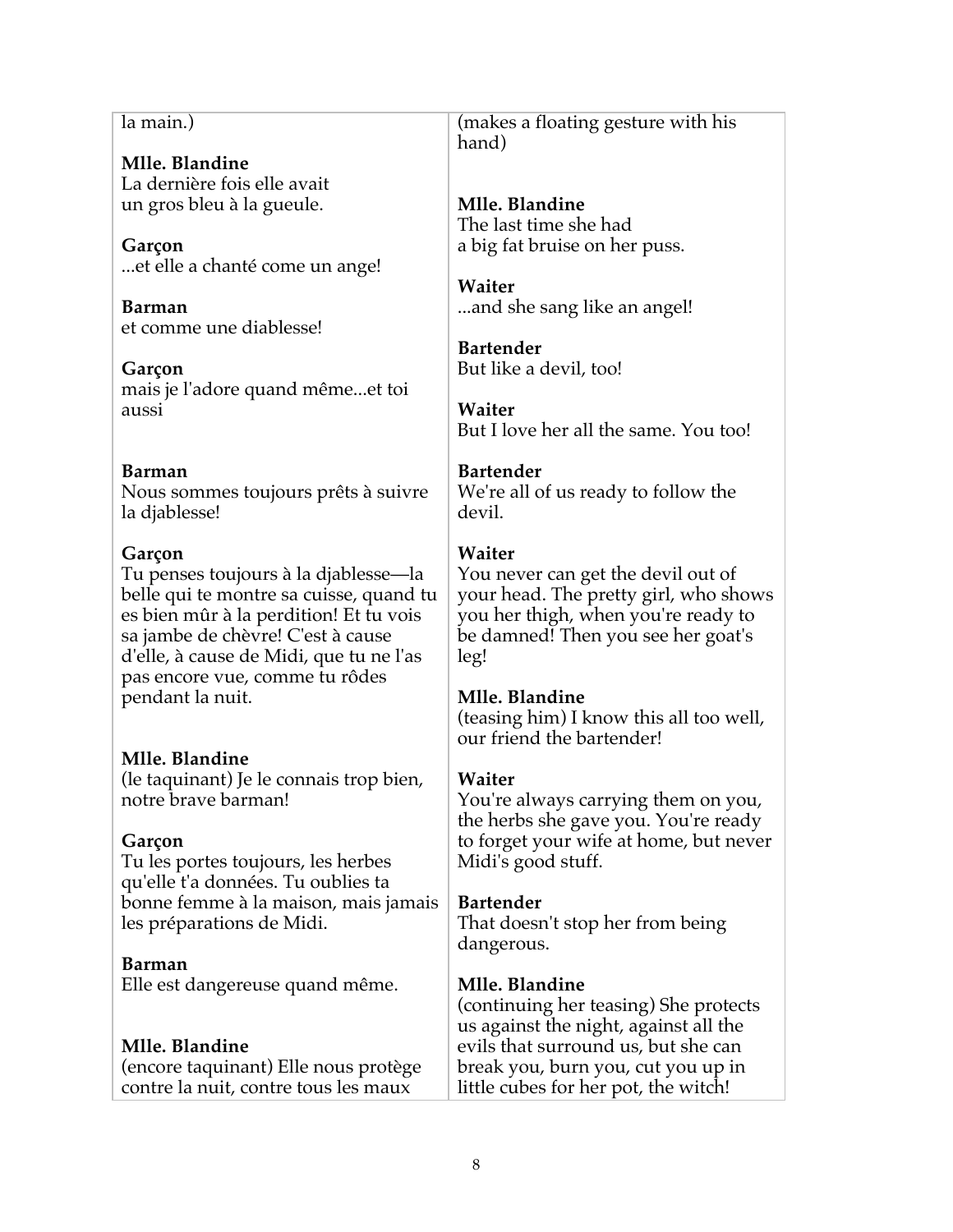qui nous entourent, mais elle peut te briser, brûler, te dépécer en petits dès pour son pot, la sorcière!

**Garçon** Elle fait tout avec une joie affreuse!

**Tous ensemble** (avec sincérité) Elle est tout-puissant.

**Mlle. Blandine** Mais l'Amerlo, pourquoi est-ce qu'elle supporte ses abus, quand elle peut l'anéantir...comme ça! (Elle craque une allumette et met du feu à sa cigarette.)

**Garçon** Il la batte. Il chasse les garces.

**Barman** Toujours soûl.

**Garçon** Toujours soûl.

**Mlle. Blandine** (en secouant la main au poignet) Toujours soûl.

**Barman** Il est toujours très actif, notre Jaz!

**Mlle. Blandine** Très affairé.

**Garçon** Au boulot avec les pauvres nèg's au montagnes, au bar, et au bordel!

**Mlle. Blandine** Ne fais pas l'ingrat!

**Barman** L'Amérique nous l'a donné avec le jazz...

**Waiter**

She does everything with a fearful joy.

**All together** (in earnest) She is all-powerful.

# **Mlle. Blandine**

But why does she let that Yank push her around when she can simply wipe him off the face of the earth like that! (strikes a match and lights a cigarette)

**Waiter** He beats her up. He chases sluts.

**Bartender** He's never sober.

**Waiter** Never sober.

**Mlle. Blandine** (shaking her hand loosely at the wrist) Never sober

**Bartender** Our friend Jaz is always up to something.

**Mlle. Blandine** Always busy.

**Waiter** On the job with those poor wretches up in the mountains, at the bar, and in the whorehouse.

**Mlle. Blandine** Don't bite the hand that feeds you!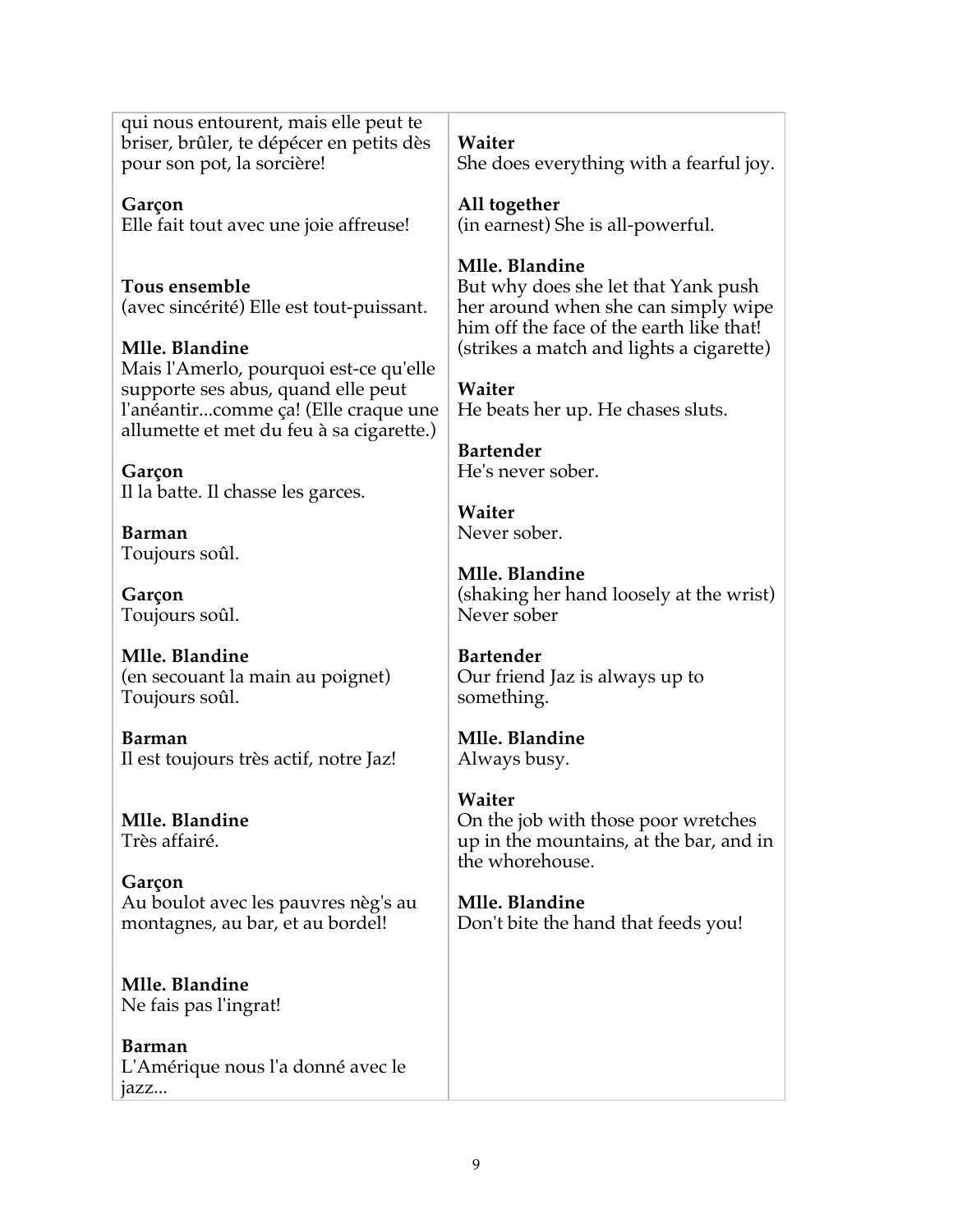| Garçon<br>Mais le jazz est mieux.    |  |
|--------------------------------------|--|
| Mlle. Blandine<br>Le jazz est mieux. |  |
| <b>Barman</b><br>Beaucoup mieux.     |  |

*The Garçon and Mlle. Blandine dance a few steps of the Charleston together. The drunk turns and eyes them, annoyed. An elderly black man arrives, impeccably dressed in a black suit and white shirt, as more people enter and fill up the tables. The Boy and his friends have done their work well. The Mlle. Blandine beckons him over. He complies slowly, with restrained dignity. The Waiter, finally noticing the growing crowd, departs in haste to serve the tables, nodding respectfully to the old man, as if he were a man of the cloth of some sort. The Barman serves M. Matthieu a glass of rum, again without an order. The other girls begin to descend the stairs, some alone, some in groups of two or three.*

| Mlle. Blandine                                                                                                                                                                                                  | Mlle. Blandine                                                                                                                                                                      |
|-----------------------------------------------------------------------------------------------------------------------------------------------------------------------------------------------------------------|-------------------------------------------------------------------------------------------------------------------------------------------------------------------------------------|
| Alors, M'sieu Matthieu, vous vous                                                                                                                                                                               | Okay, Mister Matthieu, so you're all                                                                                                                                                |
| êtes tout endimanché pour la belle<br>Midi?                                                                                                                                                                     | spiffed up for Midi the Fair?                                                                                                                                                       |
|                                                                                                                                                                                                                 | M. Matthieu                                                                                                                                                                         |
| M. Matthieu<br>Et pourquoi non, Mademoiselle<br>Blandine? Je l'honore toujours. Elle est<br>la plus puissante de nous tous. Et pas<br>de marques ce soir, j'espère. Ça, c'est<br>pénible.                       | And why not, Miss Blandine?<br>I'll always give her honor. She's the<br>most<br>powerful of us alland no<br>marks tonight, I hope. That's painful<br>to see.                        |
| Mlle. Blandine<br>Jaz est disparu il y'a vingt jours.<br>Personne ne l'a vu, nulle part.<br>C'est terrible comme elle s'inquiète.<br>Et elle n'est pas seulement sa doudou.<br>Elle est la mère de ses enfants. | Mlle. Blandine<br>Jaz vanished two weeks ago.<br>Nobody's seen him anywhere.<br>It's terrible how she worries.<br>And she's not just his girl.<br>She's the mother of his children. |
| M. Matthieu<br>Ce n'est pas la première fois.<br>Qu'est-ce qu'il fiche maintenant?<br>Dans les montagnes ou en ville,<br>ses affaires nous portent toujours le<br>malheur.                                      | M. Matthieu<br>This isn't the first time?<br>What the hell is he up to now?<br>Up in the mountains or down in the<br>city,<br>his "business activities" always do us<br>harm.       |
| Mlle. Blandine                                                                                                                                                                                                  |                                                                                                                                                                                     |
| On dit qu'il est parti pour Marie                                                                                                                                                                               | Mlle. Blandine                                                                                                                                                                      |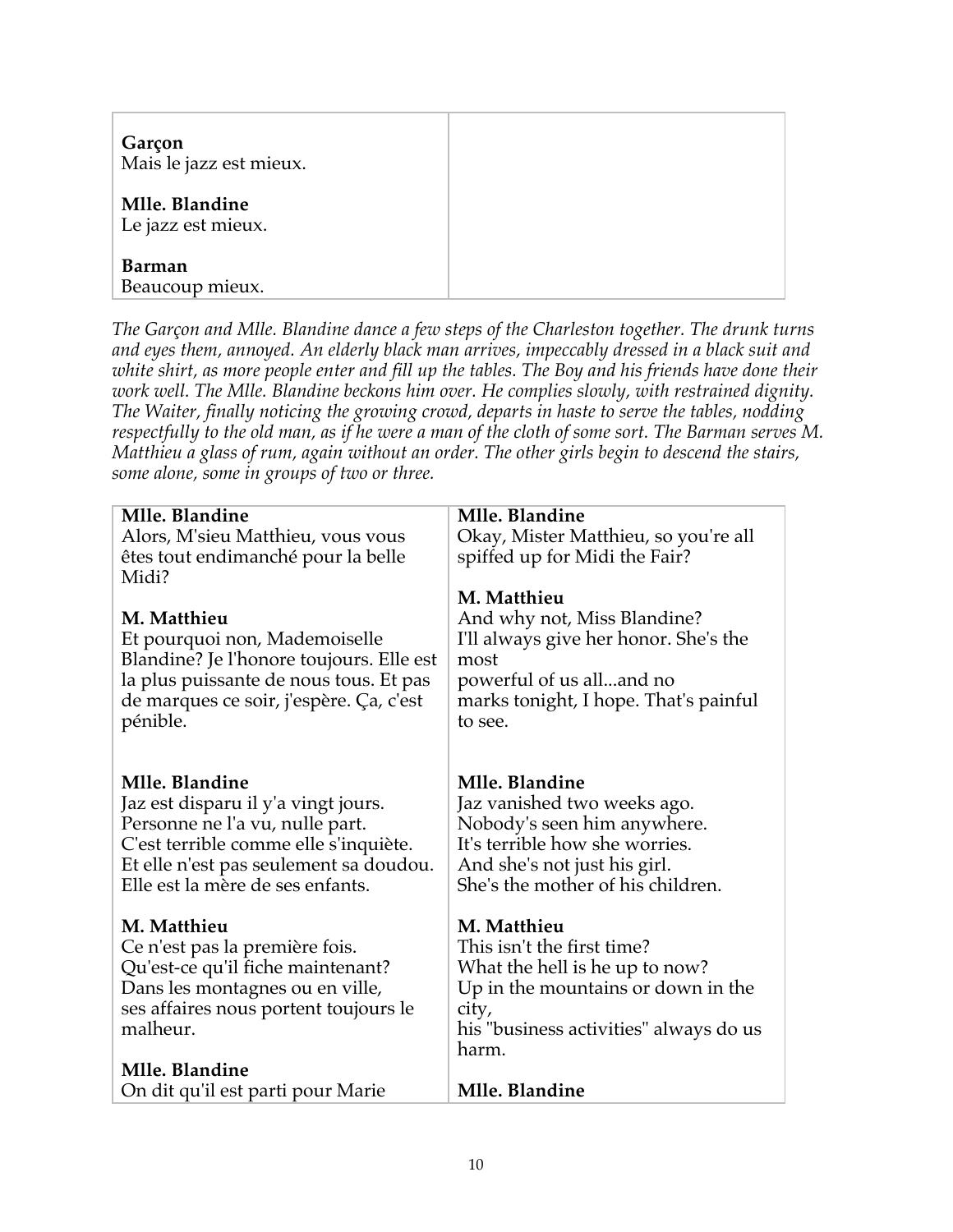| People say he went to Guadeloupe. |  |
|-----------------------------------|--|
|                                   |  |

*The Barman leans over the bar between the two and listens intently.*

| Mlle. Blandine<br>Mais on l'a vu aussi aux Îsles des<br>Saintesavec une fille—et quelle fille,<br>l'on m'a dit!              | Mlle. Blandine<br>But people have also spotted him on<br>Les Sainteswith a girl. And what a<br>girl, they say!   |
|------------------------------------------------------------------------------------------------------------------------------|------------------------------------------------------------------------------------------------------------------|
| M. Matthieu<br>Mais comment? "Quelle fille!" Une<br>garce, bien sûr.                                                         | M. Matthieu<br>What you mean? "What a girl!" A<br>whore, no doubt.<br>Mlle. Blandine                             |
| Mlle. Blandine<br>Je ne dis rien, M'sieu. J'ai du jurer de<br>ne pas en bavarderet selon la vieille<br>mode. Vous comprenez? | I'm not saying a word. They swore me<br>to silenceand made me take a good<br>old-fashioned oath. You understand? |

*M. Matthieu raises his open palms towards Mme. Blandine in frustration and respect for the old ways.*

| M. Matthieu                                                      | M. Matthieu                               |
|------------------------------------------------------------------|-------------------------------------------|
| Il doit faire attention, ou il finira                            | He'd better watch out, or he'd end up     |
| comme le papa de Midi.                                           | like Midi's father                        |
| Mlle. Blandine                                                   | Mlle. Blandine                            |
| (wide-eyed, quickly losing her                                   | (wide-eyed, quickly losing her            |
| mocking veneer) et son frère! Elle lui                           | mocking veneer)  and her brother!         |
| a foutu le soucouyant! Toutes les                                | She sent a vampire after him! Torn        |
| parties du corps déchirées, mais pas                             | limb from limb, in little gobbets, but    |
| de sang, pas une goutte. Les morceaux                            | no blood, not a drop of it. And people    |
| de chair sautillaient dans la poussière                          | saw them jumping in the dust as if        |
| comme sur une grille chaude, hurlants                            | they were on a burning grill, crying      |
| en agonie.                                                       | out in agony.                             |
|                                                                  |                                           |
| Barman                                                           | <b>Bartender</b>                          |
| Tout ce qu'elle fait, fait-elle d'une joie                       | She does everything with a fearful joy.   |
| affreuse.                                                        |                                           |
|                                                                  | M. Matthieu                               |
| <b>M. Matthieu</b>                                               | She'll make him pay for it.               |
| Elle le laissera payer.                                          | She's still sick in love with him,        |
| Maintenant elle est encore malade                                | but when she gets better,                 |
| d'amour pour lui,                                                | she'll get hers, and it will be terrible. |
| mais quand elle sera guérie,                                     | You don't insult our holy nobility        |
| sa vengeance sera terrible.                                      | with crimes like his.                     |
| On n'insulte pas notre noblesse sacrée<br>avec de telles crimes! |                                           |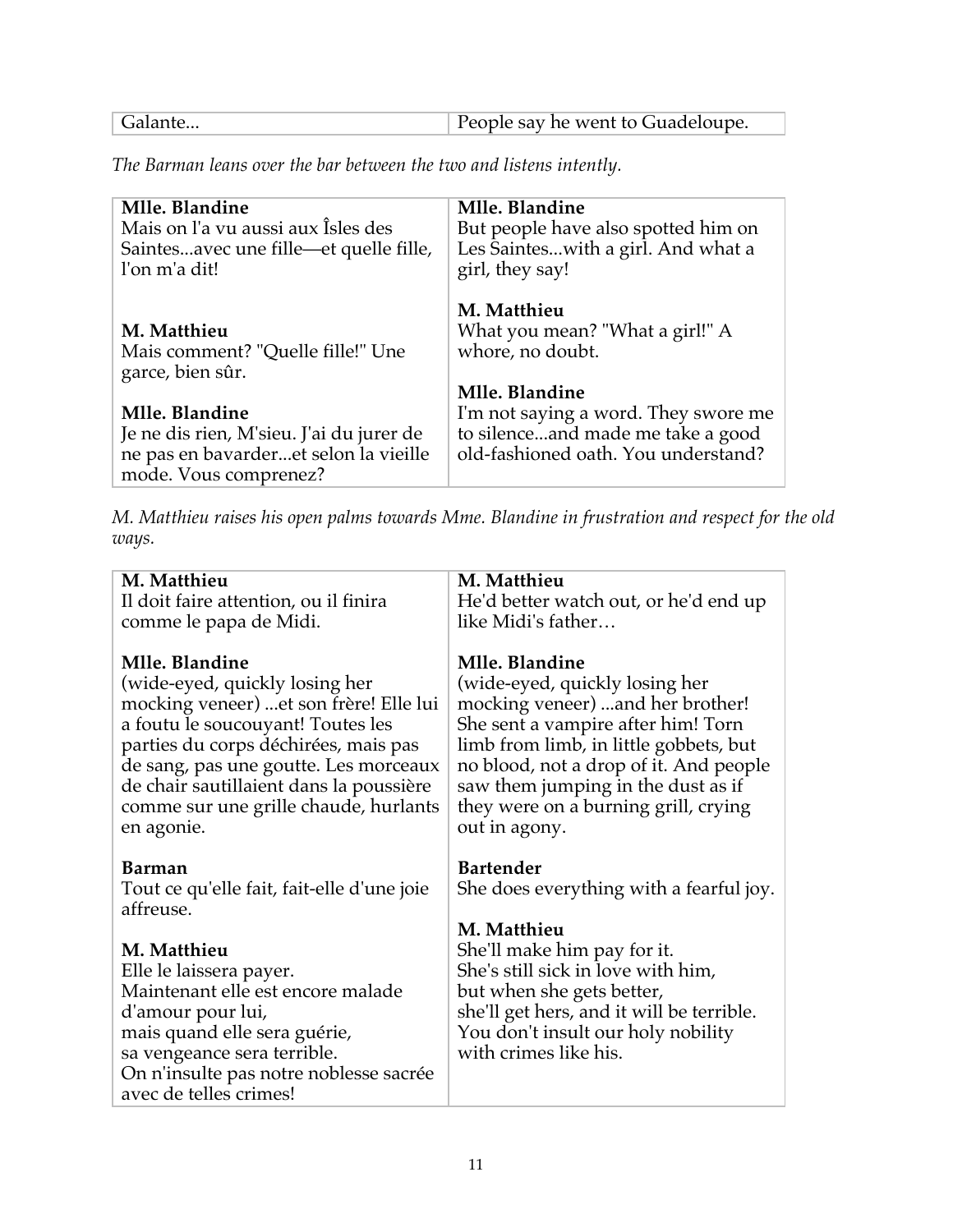|                                                              | Do you want me to tell her story?                                    |
|--------------------------------------------------------------|----------------------------------------------------------------------|
| Tu veux que je te la raconte, cette<br>histoire?             |                                                                      |
|                                                              | Mlle. Blandine                                                       |
| Mlle. Blandine                                               | (with irony) Oh yes, M'sieu Matthieu,                                |
| (sans ironie) Mais oui, M'sieu                               | I can never get enough of it!                                        |
| Matthieu, je n'en ai jamais assez!                           |                                                                      |
|                                                              | M. Matthieu                                                          |
| M. Matthieu                                                  | "Song of the Sun"                                                    |
| "Chanson du Soleil"                                          |                                                                      |
|                                                              | Our friend the Sun is our neighbor                                   |
| Le bon Soleil est notre voisin.                              | here.                                                                |
| Il donne la vie à la mangue et la<br>banane,                 | He gives life to mango and banana<br>and to sugar-cane, our life and |
| et à la canne, notre vie et servitude,                       | servitude,                                                           |
| qui nous épuise par le travail                               | which wears us out with work                                         |
| et nous ravvive par l'ivresse.                               | and revives us with drunkenness.                                     |
|                                                              |                                                                      |
|                                                              | Every evening King Sun goes to bed                                   |
| Chaque soir le Roi Soleil couche                             | with Earth. Look                                                     |
| avec la Terre. Regarde                                       | at the beautiful sunset over the bay                                 |
| le beau coucher sur la baie calme                            | when it's calm $-$ how he folds her in                               |
| comme il l'embrasse et la pénètre,                           | his arms                                                             |
| quand sa langue brulante s'épand                             | and penetrates her.                                                  |
| sur les eaux vers toi                                        |                                                                      |
| et les flammes qui palpitent<br>au coeur de la terre!        |                                                                      |
|                                                              |                                                                      |
|                                                              |                                                                      |
| Mais de temps en temps a-t-il envie                          |                                                                      |
| d'une fille mortelle.                                        | But every now and then he has a                                      |
|                                                              | whim for a mortal girl.                                              |
| Des ces filles bien peu survivaient                          |                                                                      |
| ses étreintes, et les pères et les mères                     | Of these not many survive                                            |
| cachaient leurs trésors de ses rayons.                       | his embraces, so fathers and mothers                                 |
| Le Roi Soleil devait chercher partout,                       | began to hide their treasures from his                               |
| mais il trouvait nulle part son désir.                       | rays.                                                                |
|                                                              | King Sun had to look everywhere                                      |
|                                                              | without finding the girl he wanted.                                  |
| Enfin en courroux il frappait notre isle                     |                                                                      |
| d'une boule de feu enorme,<br>mais sa fureur était si forte, | Finally, seething in rage, he struck our<br>island                   |
| que ses flammes frappèrent la baie.                          | with a huge ball of fire,                                            |
| Ses flots paisibles bouilonnèrent                            | his fury was so strong,                                              |
| affreusement.                                                | his blaze landed in the bay.                                         |
|                                                              | Its peaceful waves boiled up                                         |
|                                                              | most terribly.                                                       |
| Une boule d'écume vogua                                      |                                                                      |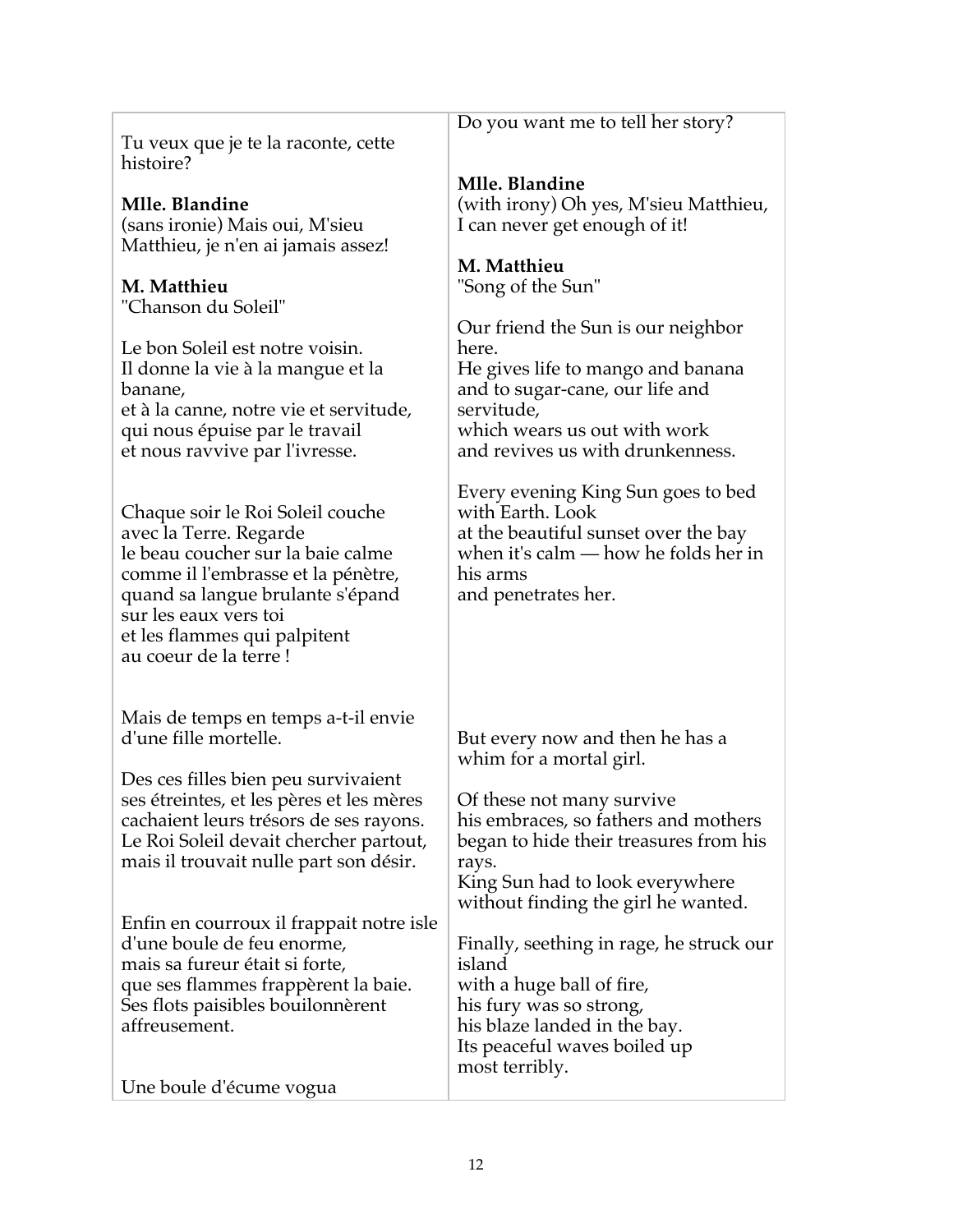| vers la plage, et de ses vapeurs        | A ball of foam drifted                  |
|-----------------------------------------|-----------------------------------------|
| la Toute-Belle, la Mère de Tous,        | towards the beach, and from its         |
| mit son pied exquis sur le sable.       | vapors,                                 |
| Ses pas la menaient à la maison         | the All-Beautiful, the Mother of All,   |
| du roi qui régnait autrefois            | placed her exquisite foot on the sand.  |
|                                         | Her steps led to the house              |
| sur le premier peuple qui sont tous     | of the king who ruled back then         |
| disparus                                |                                         |
| mais qui furent la racine des élus      | over the First People, who have all     |
| d'entre nous qui comprennent la         | gone,                                   |
| langue des dieux.                       | but who were the ancestors of the       |
| Les plus rares et brillants sont les    | elected                                 |
| descendants                             | among us, who understand the speech     |
| de ce roi et la fille du Grand Soleil.  | of the gods.                            |
| Dans notre temps tristes, il n'y qu'une | The most rare and brilliant of these    |
| — Midi.                                 | are the descendants                     |
|                                         | of that king and the daughter of the    |
|                                         | Great Sun.                              |
| Garçon                                  | In our sad times, there is only one $-$ |
| (en passant) On est complet complet.    | Midi.                                   |
| Maintenant elle ne nous fera pas        |                                         |
| attendre longtemps.                     |                                         |
| Mlle. Blandine                          |                                         |
| La voilà!                               |                                         |
|                                         |                                         |

*The place is now packed. The Waiter is turning people away at the door, especially anyone who looks rustic or scruffy. Some of these have lined up by the windows to see and hear from the street, but the Waiter shoos them away. The guests (a mixture of all the local races, except the very lowest classes, a good measure of European visitors, including a Lesbian couple and a group of prim Americans, who drink only water and leave, offended, after the first song).*

*Midi is revealed in profile, then, finally, in full light.*

| M. Matthieu                         |  |
|-------------------------------------|--|
| Voyez! Elle brille comme le soleil! |  |

*The house band follows her unobtrusively to the platform along the wall. Midi wears an elegant, tight-fitting gown, which would not shame any nightclub singer in Paris, but it is covered by a colorful floral smock, which, when wrapped around her, gives her the look of a village woman, although one of some distinction, that is, a hint of her own ceremonial robes. She also produces a head cloth, which completes the village look. The local audience laughs robustly. The foreigners don't get it.* 

| Midi                                      | Midi                                     |
|-------------------------------------------|------------------------------------------|
| Je suis l'enfant du soleil. Je déteste la | I'm a child of the sun. I hate the rain. |
| pluie.                                    | Even though the rain gets on my          |
|                                           | nerves, and a grey sky even more,        |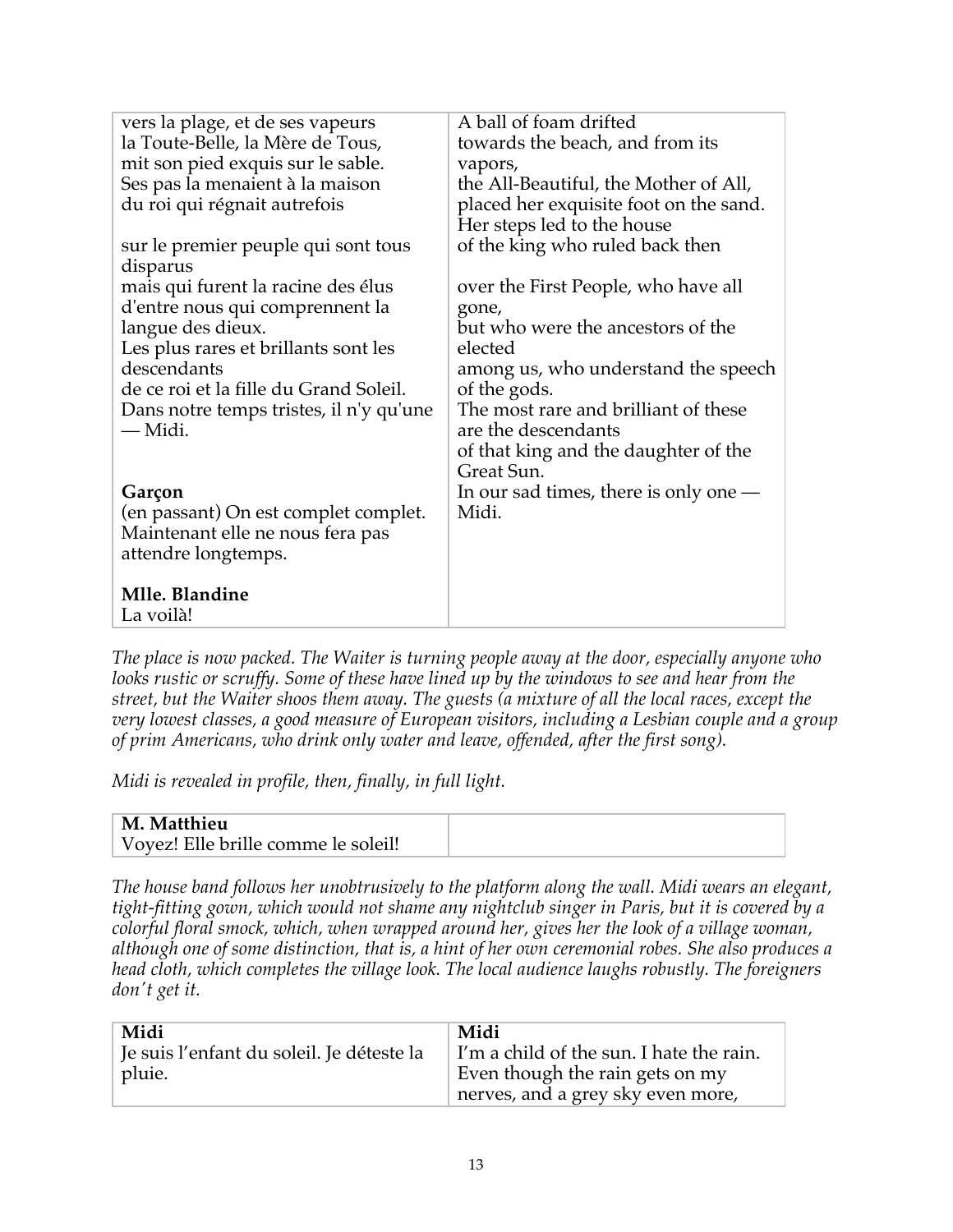| Bien que la pluie m'énerve, et le ciel                | I've found a way to survive, to turn                       |
|-------------------------------------------------------|------------------------------------------------------------|
| gris encore plus,                                     | things upside down.                                        |
| j'ai trouvé un moyen de survivre, de                  | I stay in bed by myself, until I'm                         |
| mettre le dessous dessus.                             | ready                                                      |
| Je reste au lit, toute seule, jusqu'à ce              | to get started with my little pleasures,                   |
| que je sois prête                                     | and anything else that comes to mind.                      |
| à me mettre à mes petites jouissances,                |                                                            |
| et tout ce que me vient à la tête.                    | (Takes off the smock and headcloth. A                      |
|                                                       | mild strip tease accompanies the song.)                    |
| (Elle ôte la blouse et le foulard. Un                 |                                                            |
| striptease discret accompagne la                      |                                                            |
| chanson.)                                             | After getting up so late, I sit on the                     |
|                                                       | edge of the bed and                                        |
|                                                       |                                                            |
| M'étant levé si tard, je m'assieds au<br>bord du lit. | stretch out my arms to the sky and the<br>north and south. |
|                                                       |                                                            |
| Je m'étire les bras au ciel et au nord et             | From my first look out the window                          |
| sud.                                                  | My loneliness has turned to comfort.                       |
| Dès mon premier regard par la                         |                                                            |
| fenêtre,                                              | The maid knows from the rain's                             |
| la solitude m'est devenue le bien-être.               | sound she has the day off.                                 |
|                                                       | I add a big spoonful of coffee                             |
| La bonne sait du tip-tap qu'elle a                    | to my chicory pot, and I drink it                          |
| congé                                                 | by the door to my garden, the garden                       |
| J'ajoute une grosse cuillière de café                 | of my ancestors.                                           |
| à mon pot de chicorée, et je la bois                  |                                                            |
| à la porte de mon jardin, le jardin des               | Now I'm ready to stroll                                    |
| mes aïeux.                                            | around my flowers and plants as I                          |
|                                                       | like.                                                      |
| Maintenant je suis prête à me                         | My nightgown, luxuriating in its                           |
| promener                                              | cotton,                                                    |
| parmi mes fleurs et mes plantes à mon                 | picked by black hands from the                             |
| gré.                                                  | village,                                                   |
| Ma chemise de nuit luxuriant en son                   |                                                            |
| coton                                                 |                                                            |
| ramassé par les mains noires du                       | takes on spot after spot of the sacred                     |
| canton                                                | water                                                      |
|                                                       | from the cloudy sky and gentle                             |
| reçoit tâche après tâche de l'eau bénie               | breezes:                                                   |
| par le ciel nuageux et les brises                     | they stick to my body, even suck on it,                    |
| gentilles,                                            | like a swarm of incorporeal lovers.                        |
| qui se collent, qui suçent même mon                   |                                                            |
| corps                                                 | The caresses of the drops make me                          |
| comme un essaim d'amants                              | sleepy.                                                    |
| incorpores.                                           | The folds of my shift, all soaked, grow                    |
|                                                       | heavy.                                                     |
| Les caresses des gouttes                              | And like an over-excited young                             |
| m'étourdissent.                                       | gentleman,                                                 |
| Les plis de ma chemise, trempés,                      | they squeeze hard at my kidneys and                        |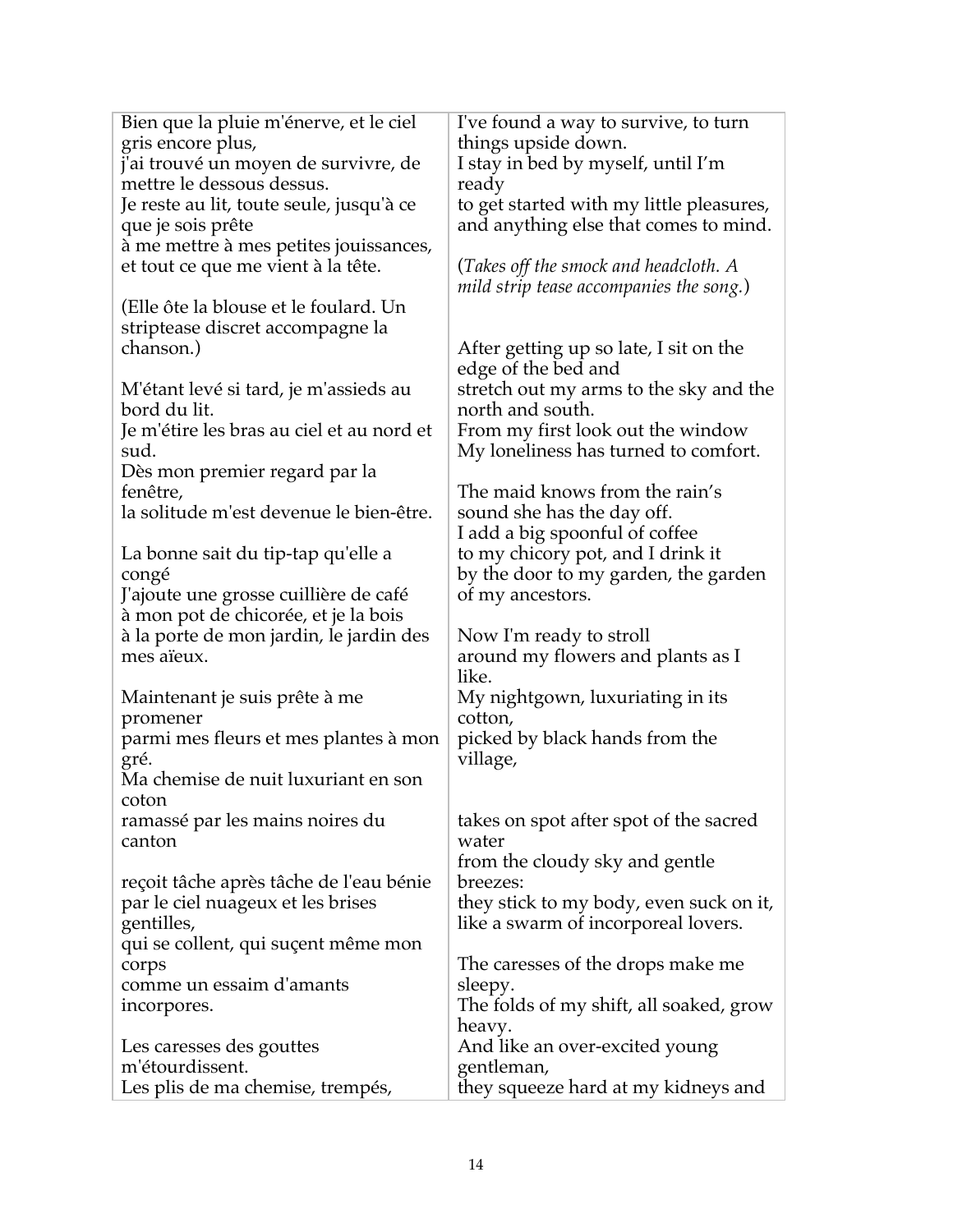| s'alourdissent                            | my breasts,                             |
|-------------------------------------------|-----------------------------------------|
| et comme un jeune monsieur trop           |                                         |
| ardent.                                   | too hard! I'm suffocating. From this    |
| Ils m'étreindent les reins et mes seins   | dripping, winding sheet                 |
|                                           | I must set myself free right away!      |
| trop fort! Je m'étouffe! De ce linceul    | The straps go down. The shift slips off |
| ruisselant                                | my back.                                |
| je dois me libérer à l'instant.           | My body is all alone with the Sky and   |
| À bas les bretelles! La chemise glisse    | his waters.                             |
| de mon dos.                               |                                         |
| Mon corps est seul à seul avec le ciel    | I dance in the rain. I embrace it.      |
| et ses eaux.                              | It soaks me from head to foot.          |
|                                           | That's how the Daughter of the Sun      |
| Je danse dans la pluie, je l'embrasse.    | gets along with the clouds when she     |
| Elle me trempe des pieds au visage.       | gets up.                                |
| C'est comme ça que la fille du Soleil     |                                         |
| se réconcilie avec les nuages à l'éveil.  | When my boyfriend comes back home       |
|                                           | he asks me in a tone that's not very    |
| Quand mon ami retourne chez nous          | nice                                    |
| Il me demande d'un ton pas très doux      | if I've been faithful to him in every   |
| si je lui suis restée fidèle en tout sens | way.                                    |
| Quand je dis oui, je sais bien que je     | When I say yes, I know I'm lying.       |
| mens.                                     |                                         |
|                                           |                                         |
|                                           |                                         |

*As the final stanza begins, Jaz appears on the street, accompanied by Claire, who is dressed in a bright print dress with strong red and green patterns, but darkish hues which harmonize with the luxuriant avocado silk shawl she wears. At the right edge of the window, unseen and unheard by the people in the bar, they begin to argue.* 

*When the little song is over, Midi breathes out and leans against the piano while she lights up a cigarette. The band launch on a dance number, a trite waltz, while the Waiter and the Boy serve drinks. The smoke in the room grows denser, and a noisy hubbub from the chorus, now joined by the girls from upstairs on the stairway and in the barroom. The audience get up and dance. The familiars weave in and out among them, cutting in now and then with various male and female dancers, who do not realize that their partners have changed.*

*We now hear Claire and Jaz' conversation in the street, which is inaudible to everyone in the Ti-Métropole.*

**Jaz** (crooning in a high tenor) My Parisian princess, slim and straight and fair, I'll take you on a liner across the tranquil waves, through the brisk sea air,

back to my home country—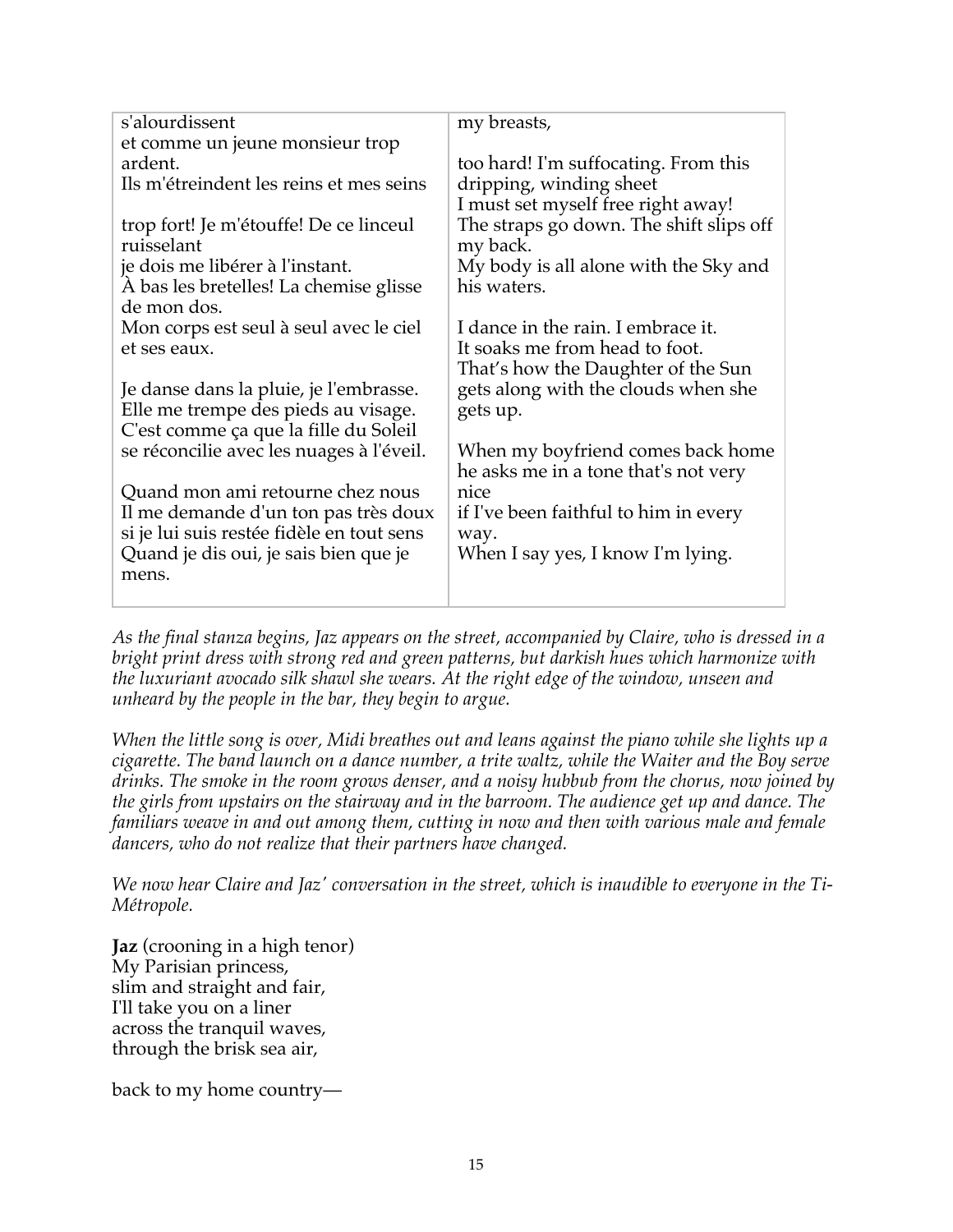you know America— I'll take you home to Cleveland. We'll live like royals there.

**Claire** (angry and mocking) Stop this stupid dreaming! I don't believe a word. You've said you can't go back home, and never told me why. It's totally *absurde.*

Right now you have to face her and tell her we're in love. And tell her we'll soon marry. Are you man enough for that?

## **Jaz**

There won't be any trouble. I'll set the record straight. My uncle is a judge there. My dad is big in steel. You shouldn't doubt me. Truly, Cleveland's Paris on a lake!

#### **Claire**

Just face her down and tell her. Look into her eyes. If you can hold your gaze there, *Tu casseras ses noeuds,* her ties, the knots she's tied around you.

## **Jaz**

I've got to get it right at first. Everything's at stake. I've got to think. I'll have a drink, and catch her at her break.

## **Claire**

(exasperated)

| Le nèg' le plus ignorant de l'isle, t'es | The dumbest <i>péqu'naud</i> on the island |
|------------------------------------------|--------------------------------------------|
| bien plus sot que lui!                   | knows plenty more than you!                |
| Tu crois à toutes les niaiseries qu'elle | You believe the stupid songs she           |
| chante                                   | chants                                     |
| avec ses crânes, ses bouquins et ses     | around her skulls, her magic books,        |
| chauve-souris,                           | and bats,                                  |
| ses feux, ses fumées, et ses noires      | her fires and smoke, and all those         |
| potées puantes                           | stinking black stews                       |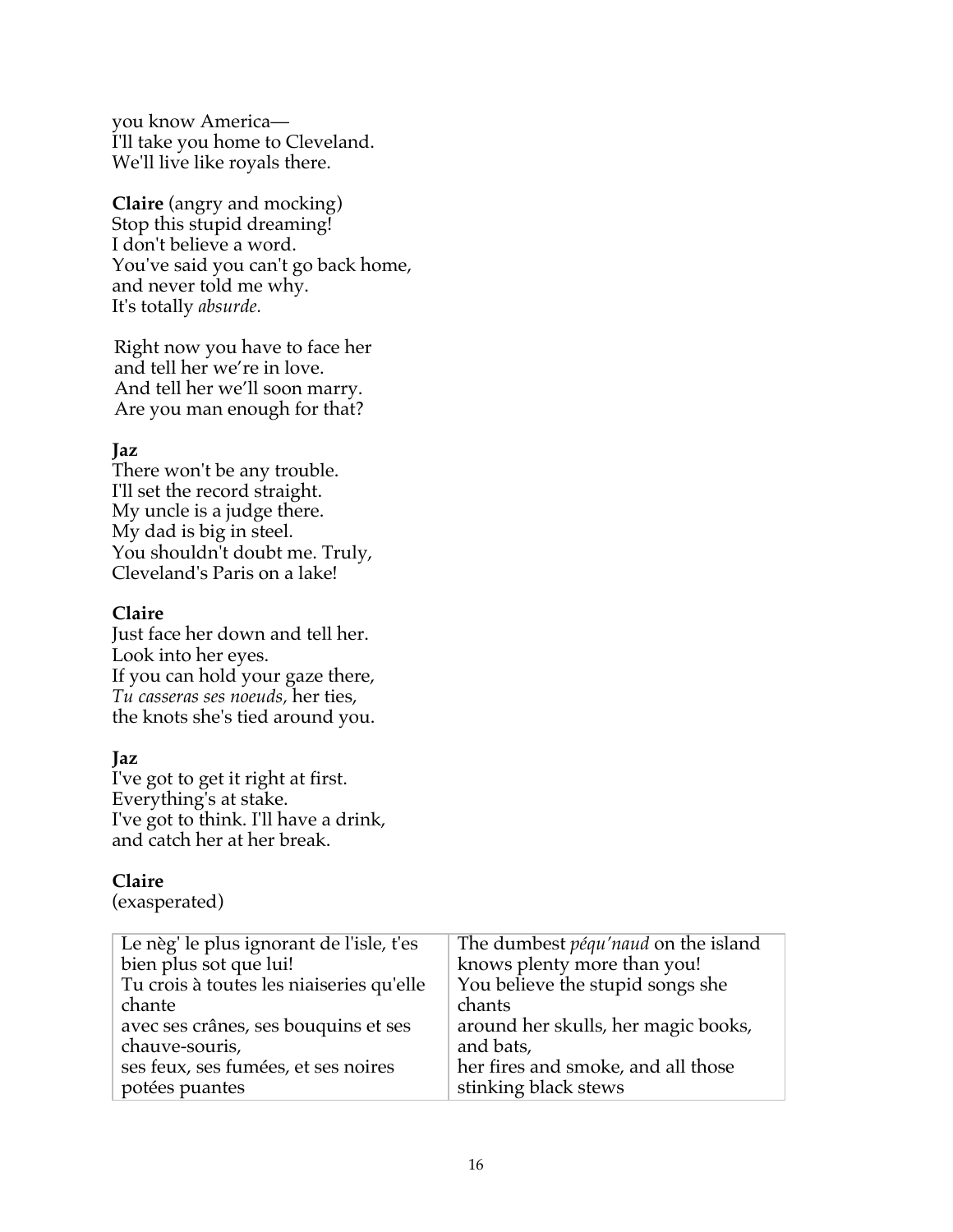| où elle bouille les couillons des morts,<br>les peaux de serpent, herbes<br>maléfiques,<br>les cadavres de chats pourris! | and dead men's parts, snakeskins, evil<br>weeds, and rotting cats! |
|---------------------------------------------------------------------------------------------------------------------------|--------------------------------------------------------------------|
|---------------------------------------------------------------------------------------------------------------------------|--------------------------------------------------------------------|

*Jaz sits down at a street table in another bar across the street and orders a big rum, which he drinks, while Midi continues her act. Claire reluctantly sits down with him, refusing a drink from the waiter.*

*They beckon to Midi, who is finishing her drink, lost in thought. She slowly, heavily returns to her place with them, gradually enlivened by their introductory music. The audience fall silent, and she begins to sing.*

| Midi                                    | Midi                                       |
|-----------------------------------------|--------------------------------------------|
| ("petits trucs")                        | ("Litle Tricks")                           |
| Eh bien, mesdames messieurs,            | All right, ladies and gentlemen,           |
| vous me connaissez. Je suis             | you all know me, I'm Midi.                 |
| Midi, l'indigène et l'étrangère.        |                                            |
| Je sais danser, chanter,                | I can sing and dance,                      |
| et de temps en temps j'aide mes amis    | and every now and then I help my           |
| qui souffrent. Si vous avez du mal      | friends                                    |
| au corps ou avec la justice,            | in trouble. If you have a pain             |
| ou, ce qui conte le plus, dans l'amour, | somewhere in your body or in the           |
| vous n'avez qu'à me chercher chez       | lawcourts,                                 |
| moi,                                    | or, most important of all, in love,        |
| dans la vieille maison de mes ancêtres. | all you have do is to visit me at home,    |
| Maintenant, je vais vous raconter une   | in the house of my ancestors.              |
| histoire.                               |                                            |
|                                         | Now I'm going to tell you a story.         |
| D'entre vous la plupart me              |                                            |
| connaissent                             |                                            |
| depuis des ans, quand je suis arrivée   | Most of you have known me                  |
| avec mon bel ami, Mister Jaz.           | for some years, since I arrived            |
| D'autres savent que je suis revenue,    | with my handsome friend, Mister Jaz.       |
| au moins ma famille dans moi,           | Some others know that I returned,          |
| laquelle,                               | for my family who,                         |
| toute-puissante qu'elle était,          | as powerful as they were,                  |
| fut expulsée par les békés et les       | were sent into exile in the little islands |
| prêtres                                 | by the old landowners and the priests.     |
| aux petites îles, où en sauvage         | I grew up there                            |
| je suis grandie.                        | like a little savage.                      |
| Mes parents m'envoyaient deux fois      | My parents sent me twice a year            |
| par an                                  | to visit my grandmother                    |
| à visiter ma grand'mère,                | who taught me little tricks.               |
| qui m'enseignait des petits trucs,      | The power in them gave me                  |
| dont le pouvoir me donnait              | so much pleasure!                          |
| tant de plaisir enfantin!               | One night, when I was fourteen,            |
|                                         |                                            |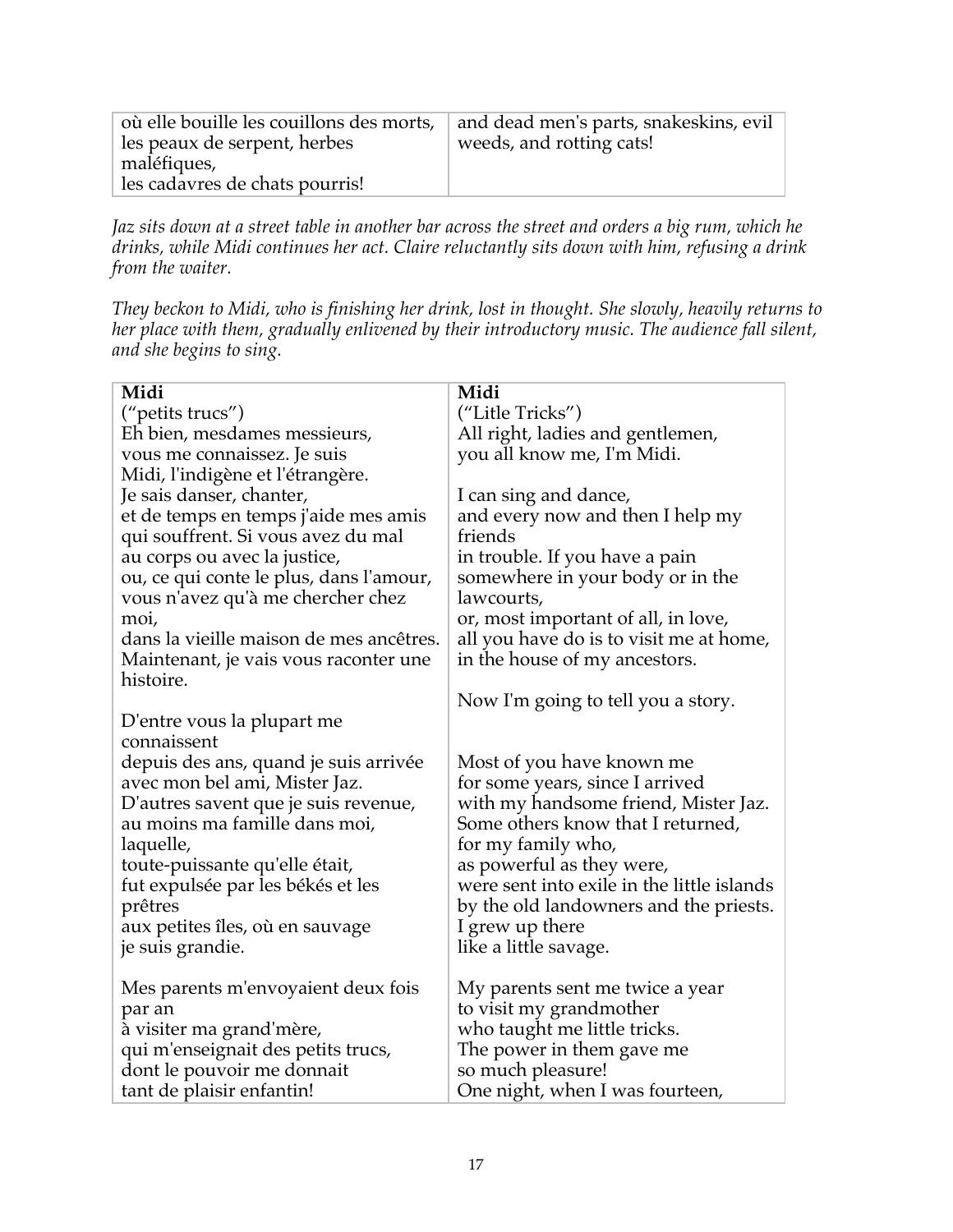| Une nuit, quand j'avais quatorze ans,<br>elle me disait que je devais être assez<br>mûre                                                                                                                                                                                                                                                                                                   | she told me that I should be grown up<br>enough to make a big decision,<br>which, once it was made,                                                                                                                                                                                                                                                                                 |
|--------------------------------------------------------------------------------------------------------------------------------------------------------------------------------------------------------------------------------------------------------------------------------------------------------------------------------------------------------------------------------------------|-------------------------------------------------------------------------------------------------------------------------------------------------------------------------------------------------------------------------------------------------------------------------------------------------------------------------------------------------------------------------------------|
| pour prendre une grande décision,<br>laquelle, un fois faite,                                                                                                                                                                                                                                                                                                                              | I could never change.                                                                                                                                                                                                                                                                                                                                                               |
| je ne pourrais jamais changer.                                                                                                                                                                                                                                                                                                                                                             |                                                                                                                                                                                                                                                                                                                                                                                     |
| La vieille m'expliquait<br>que la capabilité de tout savoir<br>pourrait être à ma portée,<br>si je la voulait, mais elle me coûterait<br>cher.<br>Je aurais pu lire les pensées<br>de tous, même s'ils n'étaient pas<br>devant moi. Personne ne pourrait<br>jamais me mentir.<br>Je lui ai demandé de me l'expliquer,<br>mais elle m'a dit seulement                                       | The old woman explained to me<br>that the ability to know everything<br>could be within my reach<br>if I wanted it, but it would cost me<br>dearly.<br>I could be able to read the thoughts<br>of everyone, even if they weren't<br>in my presence. No one could<br>ever tell me lies.<br>I asked her to explain it to me,<br>but she only said to me<br>that I should go to sleep. |
| que je devais aller dormir.<br>Le lendemain, tout m'était clair,<br>même si je ne trouvais pas les mots.<br>Entrer dans les pensées de tous<br>quel cauchemar,<br>une insomnie que seuls les dieux<br>peuvent supporter!<br>Et alors, je suis là parmi vous<br>comme l'une de vous.<br>Être humain, n'est-ce pas vivre<br>avec les autres, les accepter<br>comme les mystères qu'ils sont? | In the morning, everything was clear<br>even if I couldn't find the words for it.<br>Enter into the thoughts of everyone—<br>what a nightmare,<br>an insomnia only the gods<br>could stand!<br>So now, I'm standing here among you<br>as one of you.<br>Isn't being human living<br>with other people and accepting them<br>as the mysteries that they are?                         |

*Silence. Then warm applause, which Midi acknowledges. Some rise and begin to dance in a dreamy, as if under a spell. Others remain at their tables, conversing, ordering more drinks, etc.*

| Midi                                     | Midi                                     |
|------------------------------------------|------------------------------------------|
| Merci, merci mes amis.                   | Thank you, thank you, friends.           |
| Je vous souhaite une bonne soirée.       | I wish you a good evening.               |
| Buvez, dansez à la musique de mes        | Drink. Dance to the music of my sweet    |
| gentils collègues,                       | colleagues,                              |
| Šébastien, Hector, Joseph, et Marcellin. | Sébastien, Hector, Joseph, et Marcellin. |
| Je suis fatiguée, je le confesse.        | I'm done in, I have to confess.          |
| Il me faut m'occuper de ma famille       | I have to tale care of my family         |

*Claire has been waiting impatiently for Jaz to get up and go into La Ti-Métropole, but he*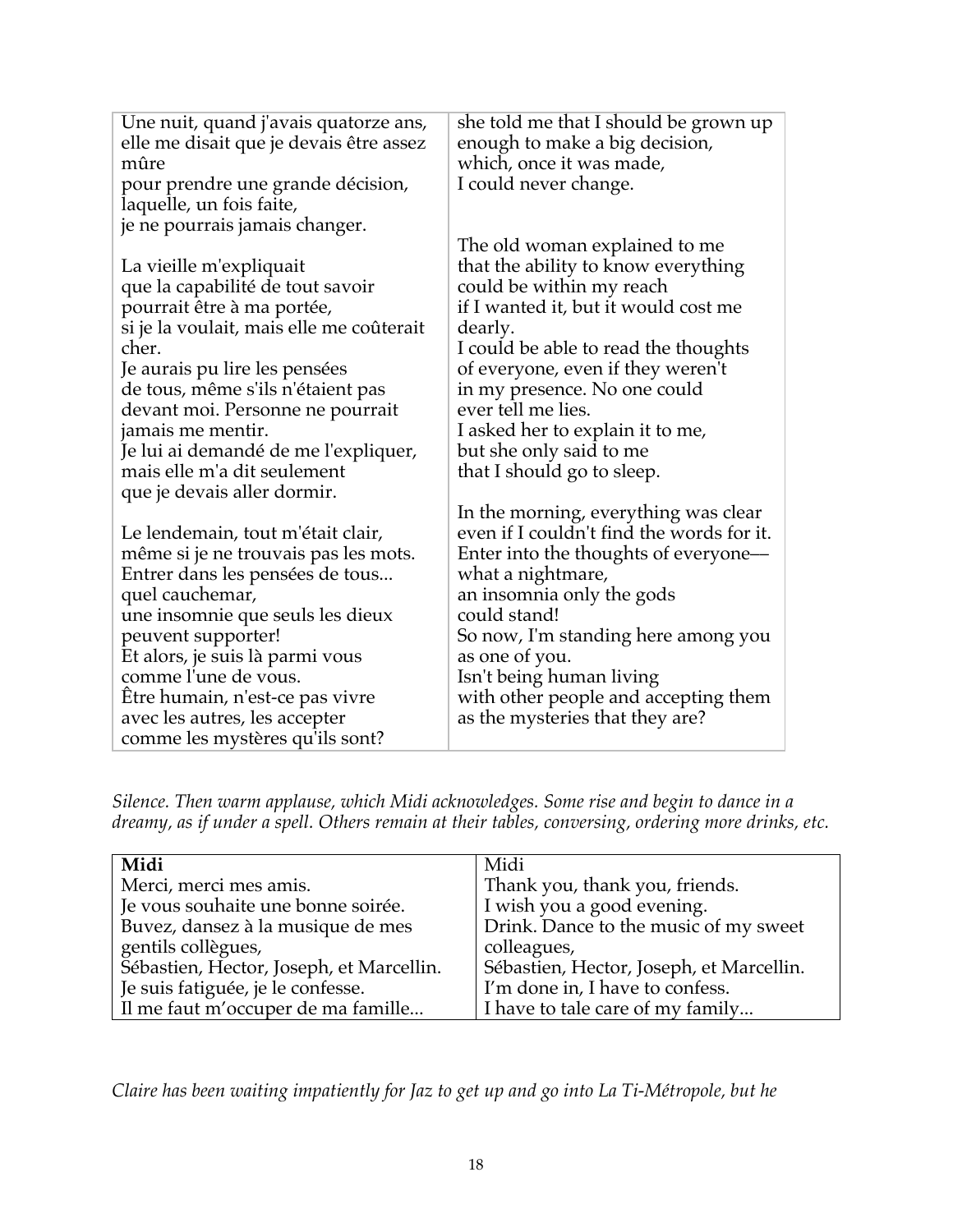*continues stubbornly to slouch at the table, pouring himself more drinks. After Midi's song ends with no response from Jaz, she pushes him violently in the shoulder, almost knocking him over on to the pavement. Jaz reluctantly rises, unsteadily, and leaves Claire, looking back at her resentfully, and approaches the entrance to the bar, while she remains, watching him closely. Jaz enters, at first timidly with halting step, as if Claire has thrown him into a lion's cage...then he pulls himself together and strides towards Midi, who is taking bows by the musicians.*

*He has no idea of what he will do or say, but he projects a blind, alcoholic confidence. The feeble ditty he sang earlier grows into a suggestion of an American foxtrot that becomes almost a comic march, then drawn out to a slick, crooning legato, as he faces her. Midi sees him and freezes in astonishment, . She stares at Jaz, as he makes his way towards her. The guests dance and converse. The girls return to their places, as the Waiter and the Boy make the rounds. Everyone makes an effort to keep their eyes off the troubled couple. The familiar spirits assume postures in inconspicuous places around the bar, as if ready to jump to Midi's defence.*

*Jaz stands directly in front of her, smiling vacuously. Midi is overcome with emotion, as much pain as happiness to see him alive. She is unsure whether to berate Jaz or to embrace him. Gradually her shock opens up to conflicting feelings of anger and joy at seeing her lover safely return. She looks at him wide-eyed, expectantly.*

*Without thinking, Jaz takes the initiative, snapping into an offense. His instincts serve him well.*

## **Jaz**

I looked for you at home. You weren't there. The boys were asleep. I found Honorine, and she said you were here—in this house of ill repute! Why have you come here? You know what I think of it!

*This infuriates Midi to the core. She grasps Jaz by the arm and roughly leads him across the stage to the dark table at the opposite side of the bar. In his semi-inebriated state he can't resist her. She virtually pushes him into a chair, while she remains standing. The guests try to ignore the scene, while the girls look on slyly but sharply. The waiter, who has seen this before, brings a bottle of rum and two glasses and pours a small amount in Midi's and a large amount in Jaz's, with restrained hostility. He knows the best way to keep the peace is to let Jaz pass out as soon as possible. The table, Midi, and Jaz lit in strong raking light against the shadows.*

#### **Midi**

You know I live to sing, and this is where I sing. This is my family. How can you—of all people—preach respectability! How can I? Let's leave respectability for the békés!

*She pauses in her fury, sits down beside him, drinks, and leans over towards him. She leans over close to his face and says very quietly, but aggressively, with sharoly focused anger.*

Besides, I needed money. You took every *sou* in the house. We ran out of food. Your sons ate beans and rice. Then there was nothing. Here they pay me for my work!

**Jaz,** looking over at the girls:

And them, too! How can you breathe the air in such a place! And you sing here!

*He falls into silence and collapses onto his elbows, staring at the bottle. Midi's rage peaks and*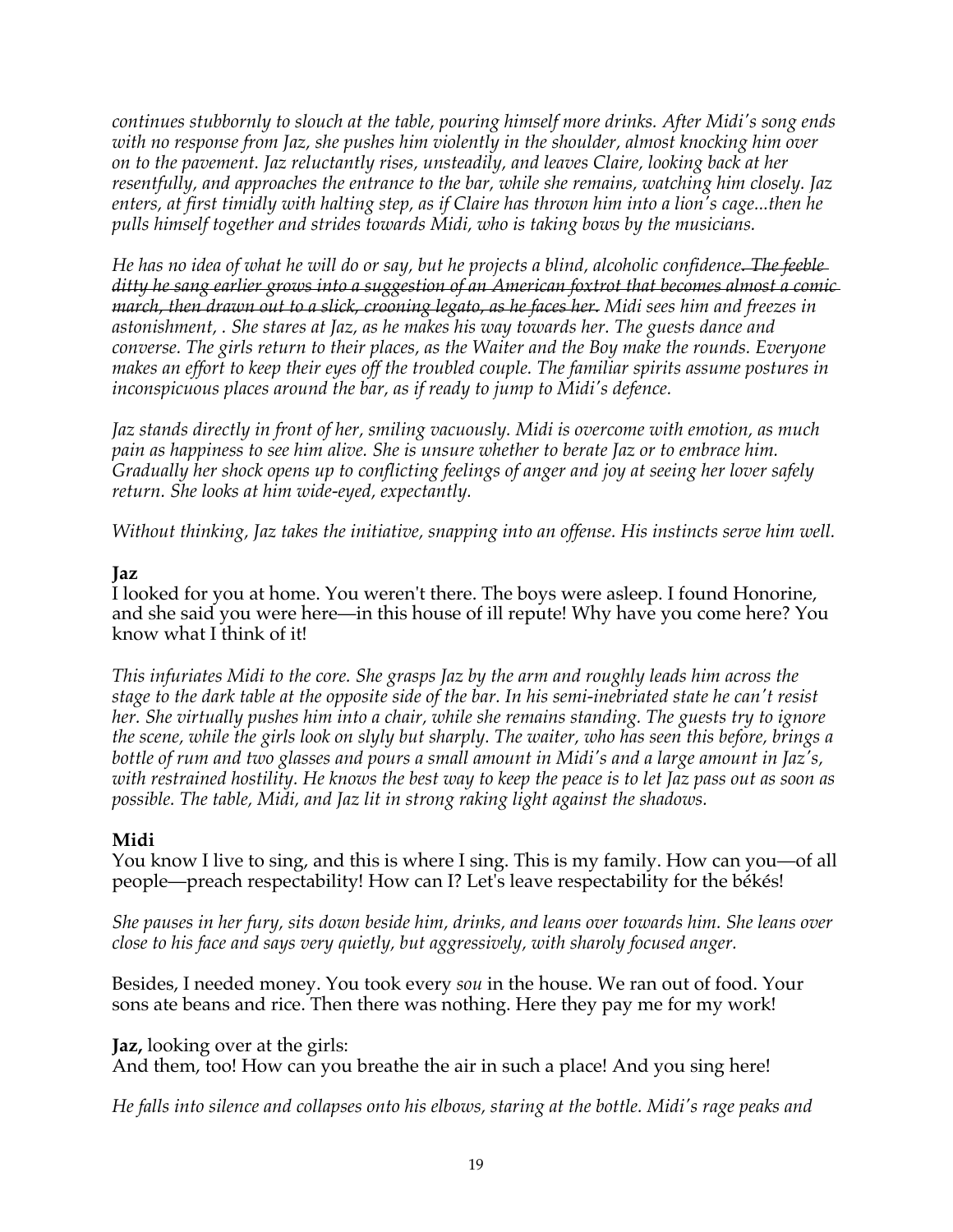*slowly subsides.*

**Midi** Are you all right?

Jaz looks at her appealingly in silence. (*He knows how to play this.)*

## **Midi**

Where have you been? You've been gone for two weeks.

## **Jaz**

It's been hard—up in the mountains with the men. They're not to be trusted. I couldn't write to you. The messenger would have gone to the wrong people...and then it would be all over. I couldn't let a single one of them out of my sight. We lock the shacks at night, with Billy and Joe on guard.

I thought of you in the night, while, on my pallet, I tossed and turned, my mind on fire with the worst nightmares... What those bastards wouldn't do, if Joe and Billy and I once dropped our guard! When they cleared the path around the cave, we let them have machetes. Before we took them back and locked them away, this big African monster of a man turned to me, the machete still in his hand, the hatred in his eyes! When I try to dream of you, that's what I see. Billy shot the machete out of his hand. The bullet smashed his wrist, as thick as a boa constrictor. They beat him, whipped him, and locked him in an oil barrel we have ready for that. The big man banged and hollered for hours, then he stopped.

Two days later Billy and Joe pulled out his corpse. How it reeked! It stank to hell. We hung it from a branch for the birds to eat and the men to see, as they worked and fed. Ahhh! The danger, the constant danger I'm in, awake and sleeping! That's what I have to do to keep alive and come back to you. And then the police, the damned gendarmes... They'd feed me to those cannibals if they could. If the world were as it should be, I wouldn't have to do this; I wouldn't feel the danger; There'd be no meddling cops.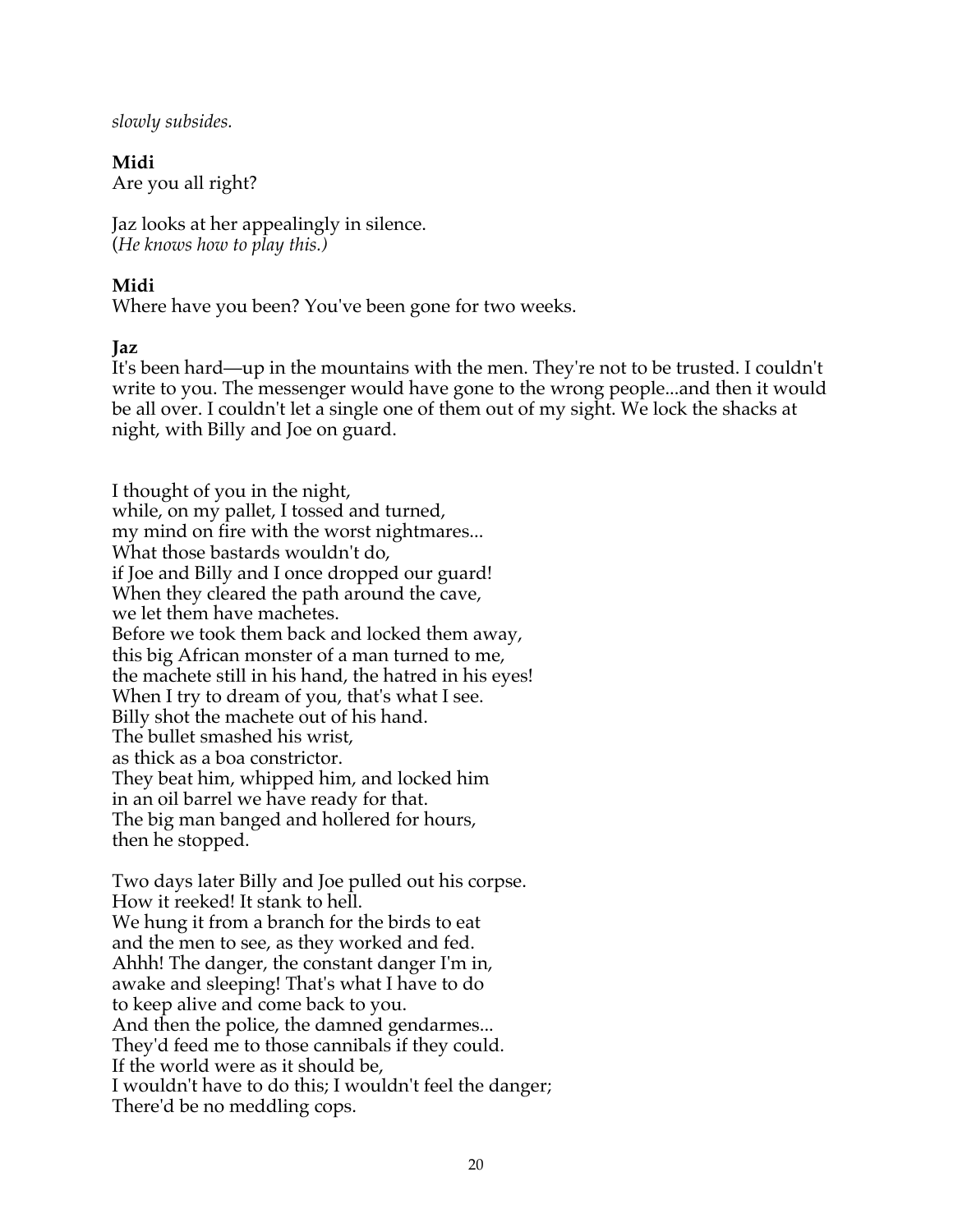But in all this misery I've found love, thinking of you.

*She is horrified and disgusted by the story, but she has heard it many times before, in many variants. She believes it may have happened once in the past, but she has long since stopped believing Jaz's reports of his absences, partly because she knows he's a liar, and partly because she'd rather not think about how brutal he can be, whether in practice or in his imagination.*

#### **Jaz**

I love you. I missed you. Just the picture of you keeps me alive!

*He finishes his drink in one gulp and fills the glass again from the bottle. Midi, lost in thought, doesn't touch hers. Torn between suspicion, anger, and her happiness that Jaz has come safely back to her, she gives in to love and takes hold of his hand.*

| $m_{\rm H}$ (dicalinity and with accept and $\sigma$ |                                          |
|------------------------------------------------------|------------------------------------------|
| Pourquoi ne t'ai-je pas détruit                      | Why didn't I destroy you before this?    |
| auparavant?                                          | I love you stillI love you               |
| Je t'aime quand mémeje t'aime                        | and I'm afraid of revengeI'm afraid      |
| et j'ai peur de la revanchej'ai peur du              | of evil                                  |
| mal,                                                 | I'm afraid of the evil that lies dormant |
| j'ai peur du mal qui sommeille en moi,               | in me,                                   |
| que j'ai renié sans l'effacer.                       | which I renounced but didn't erase.      |
| Ça ne s'efface jamais, le mal,                       | Evil can't be erased,                    |
| même si j'y vois la mort                             | even if I see death in it                |
| Tuer ce qu'on aime                                   | Killing the object of my love            |
| c'est l'anéantissement                               | is the obliteration                      |
| de mon âme humaine.                                  | of my human soul.                        |

**Midi** (dreamily and with deep sadness)

## DUET

## **Midi**

You look terrible, Jaz, dear, Jaz, poor Jaz. You haven't slept. You've been drinking.

#### **Jaz**

It gets only worse, the work, the men, those damned French officials...

#### **Midi**

Is it worth it, dear? You're suffering so.

#### **Jaz**

Money! We want money! We need money! It's ridiculous what those pimps pay you for your singing. Money, we want money. Then we'll leave this place.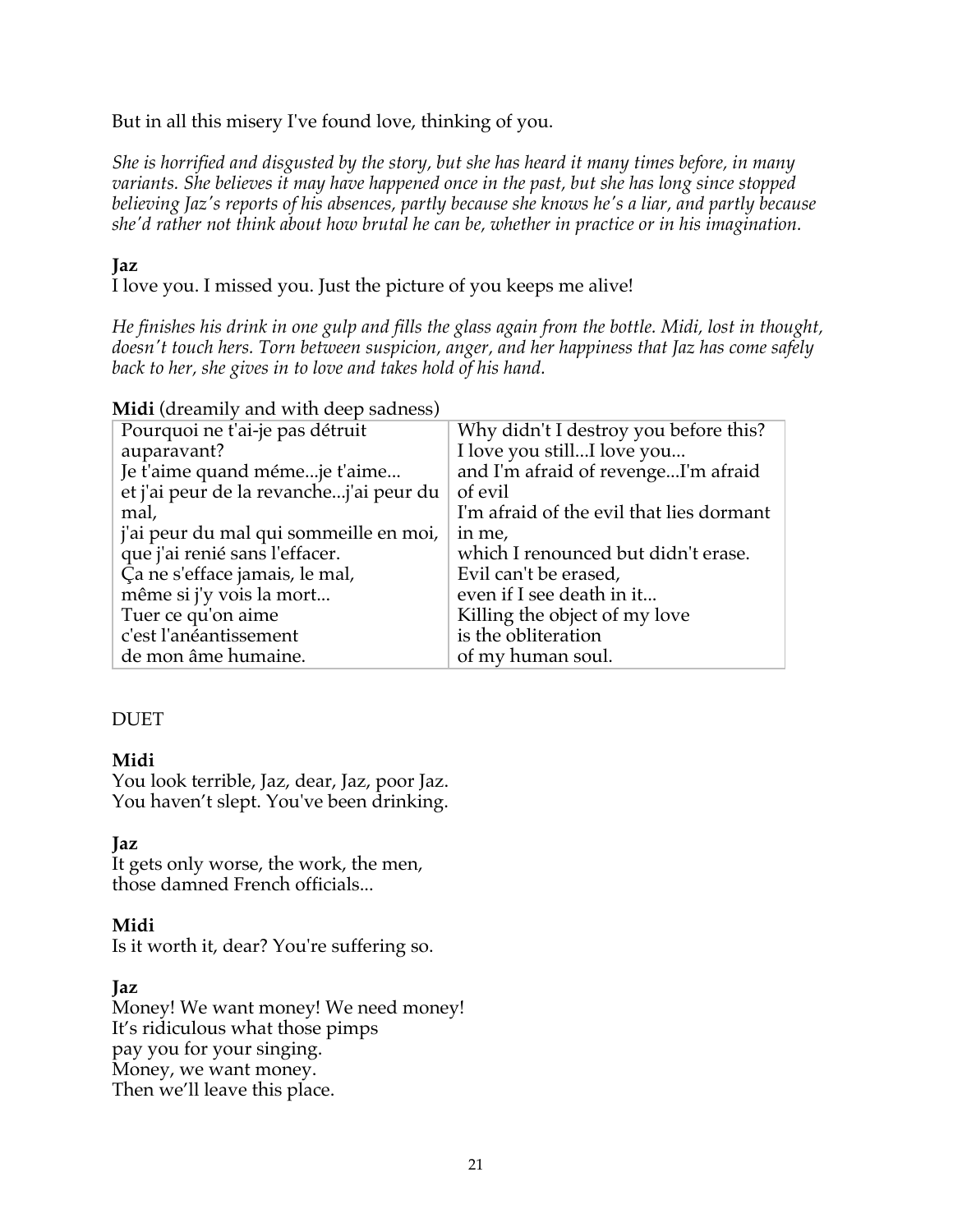## **Midi**

My home? After growing up in exile like the grand-daughter of slaves?

## **Jaz**

These people never pay you for your remedies, or whatever it is you do for them. That old man over there you call your friend, he makes a fortune at it.

## **Midi**

I won't take money from people in trouble. Monsieur Matthieu is a good man. Let him take money for his *quimbois.* I have my music. I can sing.

## **Jaz**

So I'll go on working, selling my goods for peanuts to ignorant savages and...Communists!

## **Midi**

Here on the island, I have enough for us to live on.

## **Jaz**

Enough! That whore, Blandine, makes more money with a quickie than you'll make this whole evening!

## **Midi**

Just be content, Jaz. You can open that bar you talk about. I'll sing there for you.

## **Jaz**

With what? With what? The only way to make real money here is to be an official and get bribes. Goddammit all! Goddammit to hell!

## **Midi**

Can you remember yourself when we first met? You were like a young aristocrat, standing straight in a fine suit, a neat handkerchief in your breast pocket gold cufflinks, gold pin in your silk tie.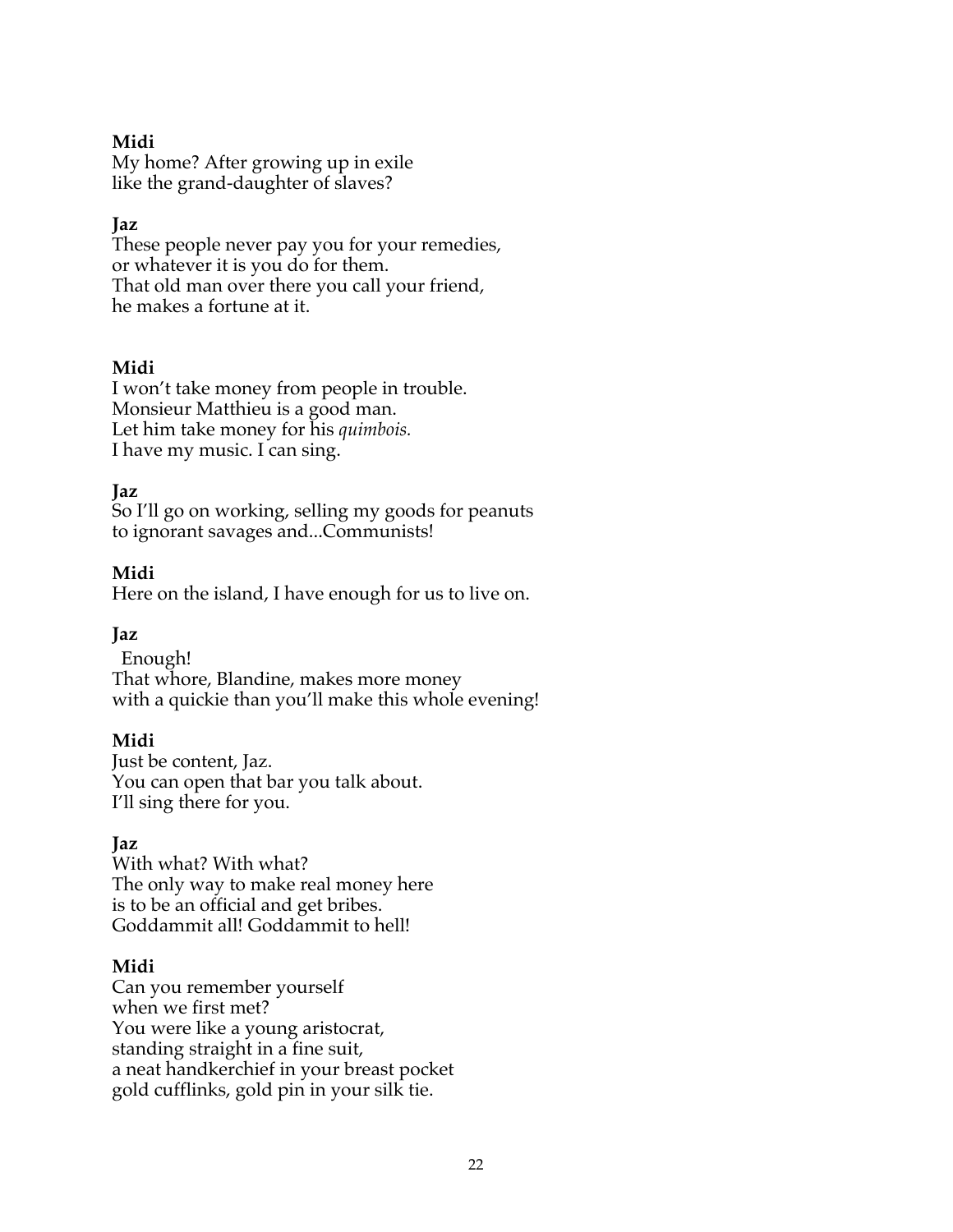You used to talk of the future: ours and the world's. You said you'd buy an island with all that money you'd make one of those little ones they don't know what to do with, or you'd lead a revolution, and teach our people how to be free women and men. Still slaves they are, most of them. You said you'd teach them how to live free, without the force of law and officials, without some faraway man at a desk sucking the lifeblood from them to satisfy the greed of an abstraction a government, what is that? Not people who eat, breathe, and love... nourished by the gods, our gods, the Roman God too. I could bring them all together as a high priestess, and end the superstition, fear, and resentment that live on poisoned magic. You said we could do this, both of us together.

Now you're puffy, disheveled, a mess. You can wear the clothes, but they don't fit. They sag from your shoulders, and your gold, the silk, have lost their luster. Don't drink so much. Quit this awful work of yours. We can still be happy together. I love you, Jaz.

#### **Jaz**

Money, I need money, money to live!

#### **Midi**

Money to die! I can see it. You'll be dead, and I'll be alone on this earth, this island wrapped up as she is each day by Mother Soleil. It is beautiful just to see her in the sky over the water,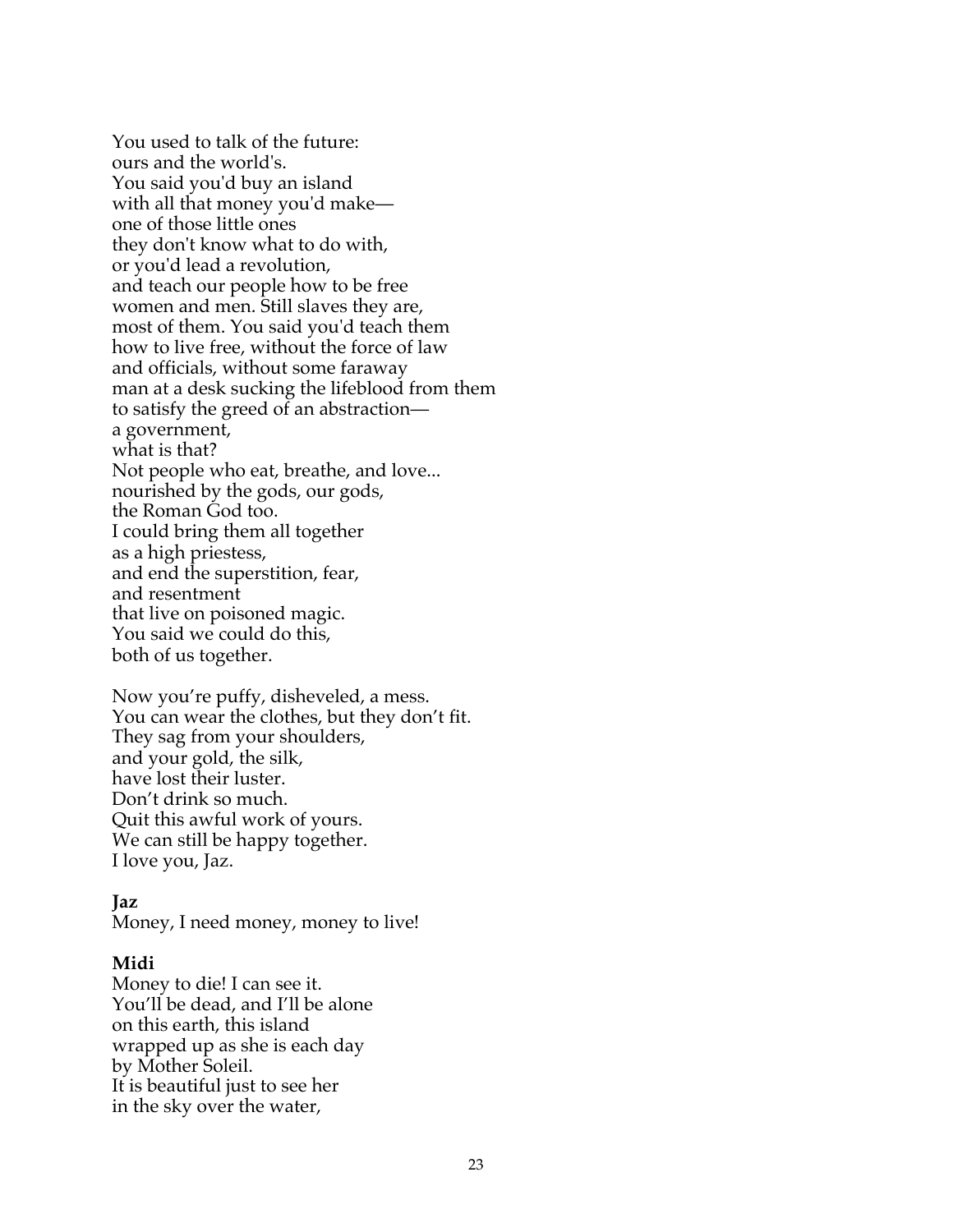every morning, every dusk, but bitter as sea water when one is alone.

## **Jaz** (aside)

I need money, I need money to leave this hole for good. Paris is the place for me. Jaz's American Bar, Le Jaz Club, —hamburgers, hot dogs, one-pound steaks, diamond cufflinks, silk underwear I'll throw out at the end of every day. Place Pigalle, a dozen Blandines, going home to bed at dawn, a tart on each arm!

## **Midi**

You were young, you were brave, you were straight and handsome. I was young. I thought I needed help. You protected me. You stood in their way, when they wanted to send me back, back to that beautiful, strange island where I grew up, a stranger. Then, my grandmother, my mother, and my father, all dead no human being to call my own— I was ready to go back, and you helped me. You saved me. They'd have sent me back—or maybe to Cayenne!

**Jaz** (lost in his own thoughts) La Compagnie générale transatlantique, le paquebot Pellerin de Latouche! Every time she sails it hurts. All she leaves me is a trail of smoke.

## **Midi**

And then you became a father. Together we gave life to our sons. Don't you love our boys? Aren't you proud of them?

**Jaz** (aside) In Paris, the boss of the smartest watering hole in town! What would people think of me walking down the Boulevard with a family like that?

No, I'll walk around with girls.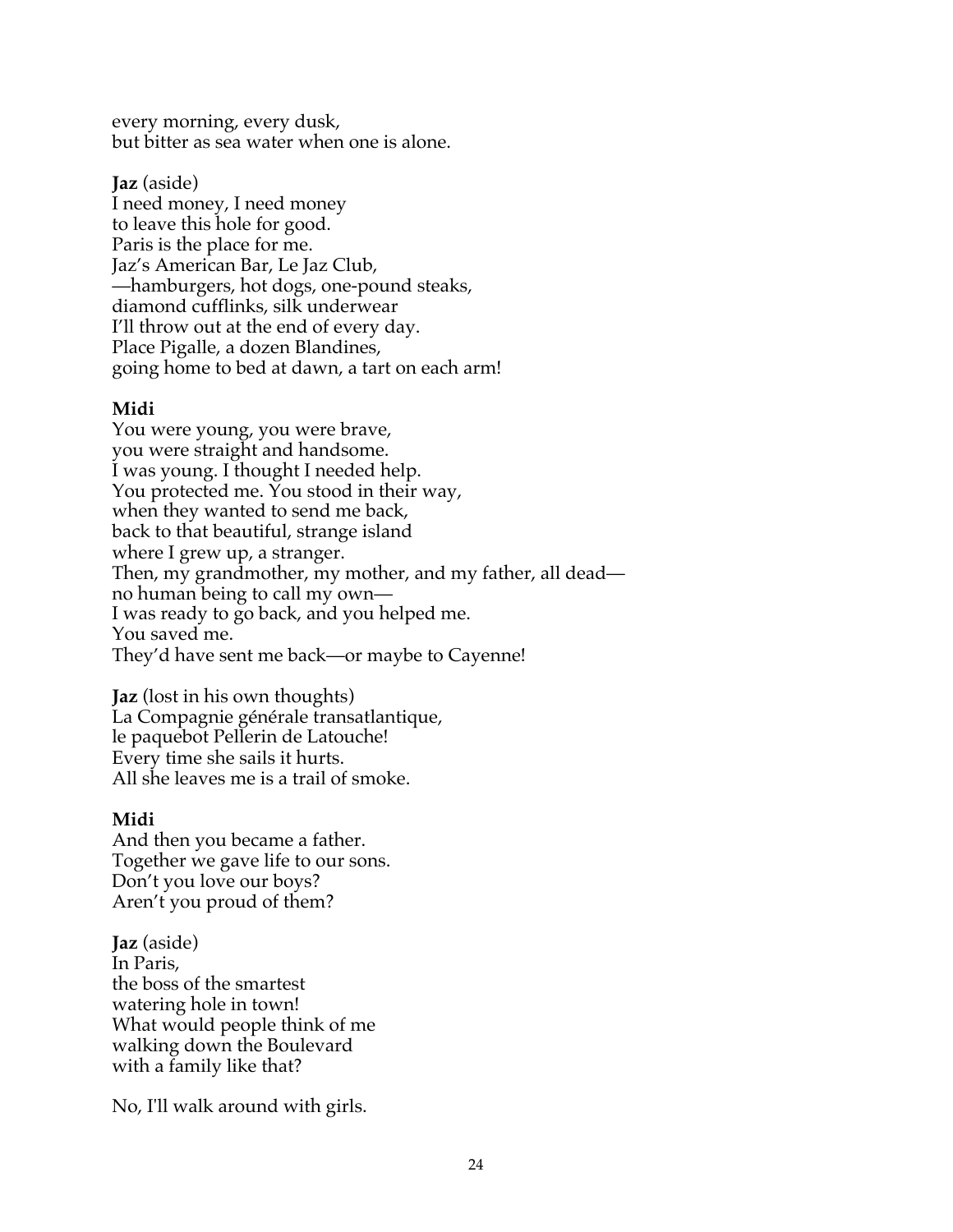I'll roll up big bills, tight like cigars, and stick them between their tits*,* and they'll laugh, they'll giggle like little monkeys! I'll stick them in their garters. They'll love my money! I'll stick them… I'll smoke them, and blow the smoke in their faces. I'll flick the ashes in the gutter, and crush the butt under my shoe.

#### **Midi**

The pain of being human! The bitter solitude and loneliness You've softened its sting, dear Jaz, my dear, poor Jaz, you've softened the sting of that unrelenting surf.

#### *A pause.*

*She clenches his arm and pulls him up from his chair. His puts his arm around her, and they embrace.*

*We have seen Claire watching Jaz closely and pacing nervously outside. When she sees them embrace, she marches furiously into the bar. The Guests, the Bartender, the Musicians, the Waiter, the Boy—everyone but the girls—have done their best to ignore the encounter between Midi and Jaz, can no longer control themselves. They all watch in fascination.*

#### **Guests I** (overlapping French and English) Qui est-ce, cette femme? / Who is this woman? Who is she?

#### **Guests II**

Une parisienne, bien sûr! / Straight from Paris, fresh off the boat!

#### **Guests III**

Quel éclat! / What a knock-out!

#### **Guests I**

Une parisienne inconnue parmi nous! / A Parisian woman in town, and we've never laid eyes on her before.

#### **The Bartender** (smiling knowingly) Come off it! It's the Governor's daughter.

**Guests II** Oh la la!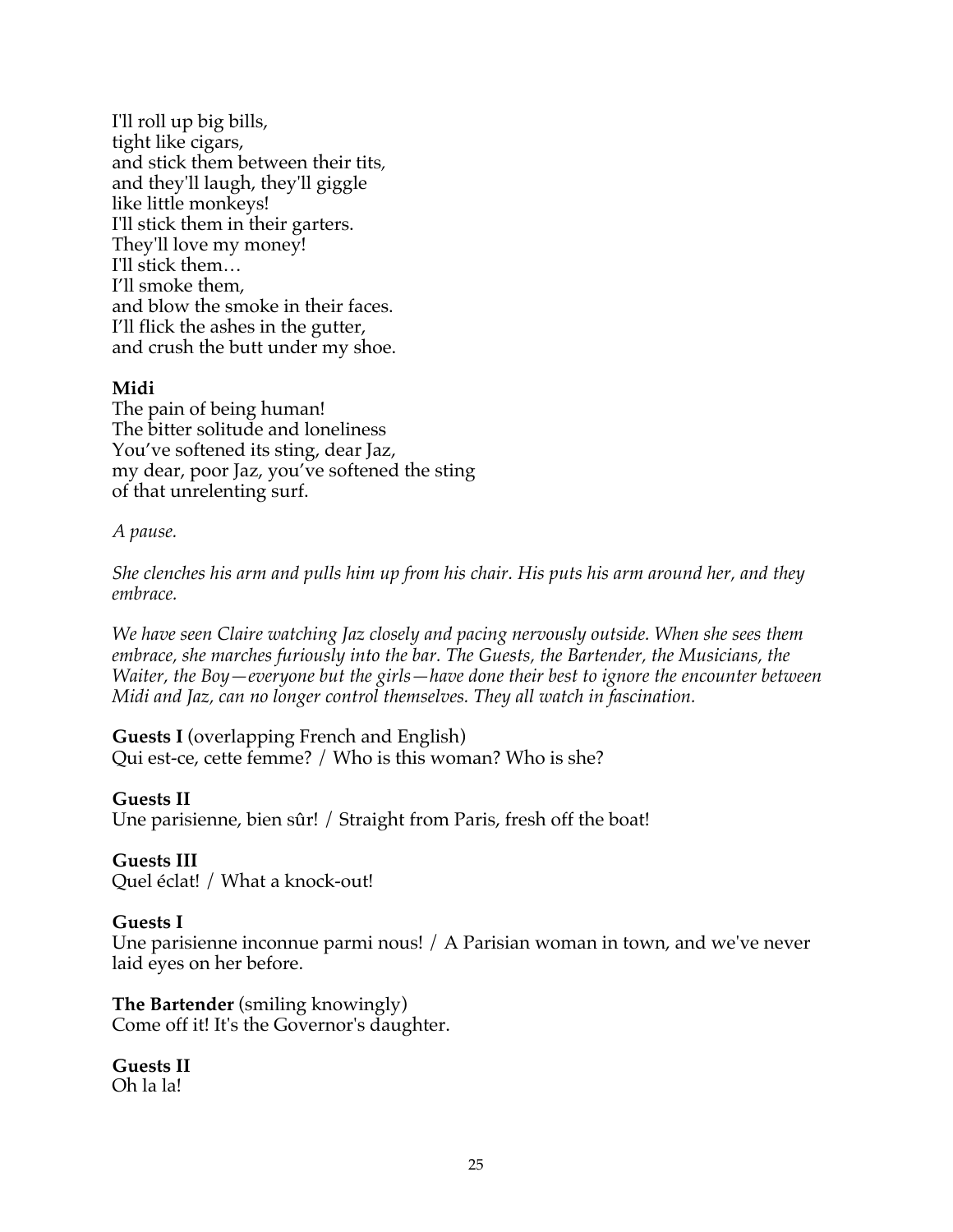## **Guests III**

Quelle fureur! / And she looks mad as hell!

*Claire heads over to Midi and Jaz, and forcibly pulls them apart, pushing Midi almost off her feet into the drunk at the bar, although she is a slight young women, certainly more delicate than Midi, who catches herself on the bar and comes back to a standing position to look on to the scene in amazement and horror. Jaz lands in his chair at the table.*

## **Claire**

Laisse-le, pute! Laisse mon mari! / Let go of him, whore! Let go of my husband!

**Midi** (with icy sarcasm) And who are you, Mademoiselle? I think I recognize my own husband who I've lived with for ten years. Explain this, Jaz. Who is this woman?

#### **Claire**

You are not married to this man. Everybody knows that. Soon he will be my husband. Tell her, Jaz!

**Midi** Yes, tell me, Jaz!

**Jaz** (crushed, speaking with the utmost difficulty) Yes, I...love her. I...asked her to...marry me. Her name is Claire.

**Mlle. Blandine** (with an exaggerated upperclass British accent) She's the Governor's daughter, y'know.

**Guests** (imitating her) The Governor's daughter, ha ha!

**Midi** You're leaving me, Jaz?

**Mlle. Blandine** (looking contemptuously from Midi over to Jaz) Milord is too grand for you, ma pauvre!

**Midi** You're leaving your sons?

**Claire** The sooner the better. Disgusting!

**Midi** What?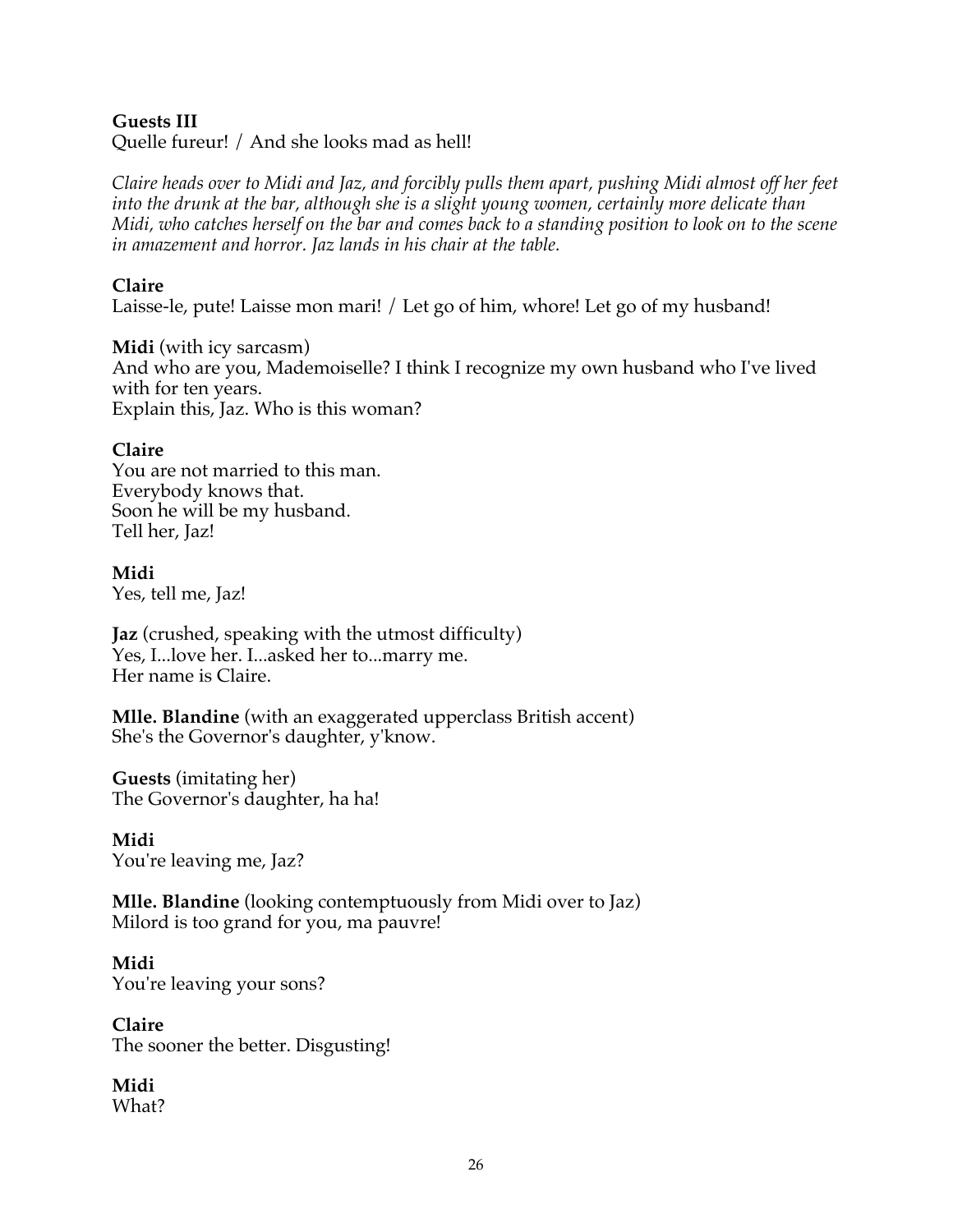#### **Claire**

A gentleman like Jaz can't marry your kind. You're not married. That he should be openly known as the father of two bastards!

What did you do, you whore, to seduce him? What spells did you cast, witch, to confuse him? What vile dead things did you brew?

#### **Guests, et. al.**

Jaz, we all know, makes his own stew! Stewed to the gills in cheap rum! Ha, ha, ha, ha, ha, ha!

#### **Midi**

Where were you really Jaz? I knew you were lying, telling the same old stories.

**Claire** (standing close to Midi and staring her down) He was with me, almost the whole time. Of course he spent a few days at his camp very dangerous! You don't know what a brave man you've lost—then he rushed to me! We sailed for Les Îsles des Saintes. There, on a little bay, the most beautiful little bay, there is an *auberge*, very simple, but very fine. I heard my father talking of it. The grands békés go there with their mistresses—no one around, no questions asked. The proprietor was chef in a great restaurant on the Côte d'Azur, and he retired to this little island to run the most exclusive sort of place. His *Bouillabaisse à l'Antillaise* is exquisite, better than in France! That is where I brought my poor Jaz.

#### **Guests, et. al.**

She brought him to the békés' whorehouse, the Governor's daughter! Ha, ha, ha!

**Midi** (deeply wounded, in shock) You lied, you lied. I knew you were lying, but I wanted to believe you. Ah!

#### **Claire**

Poor Jaz! He's so brave and clever, but he'd never amount to anything with you.

**Midi** (in extreme pain of the soul)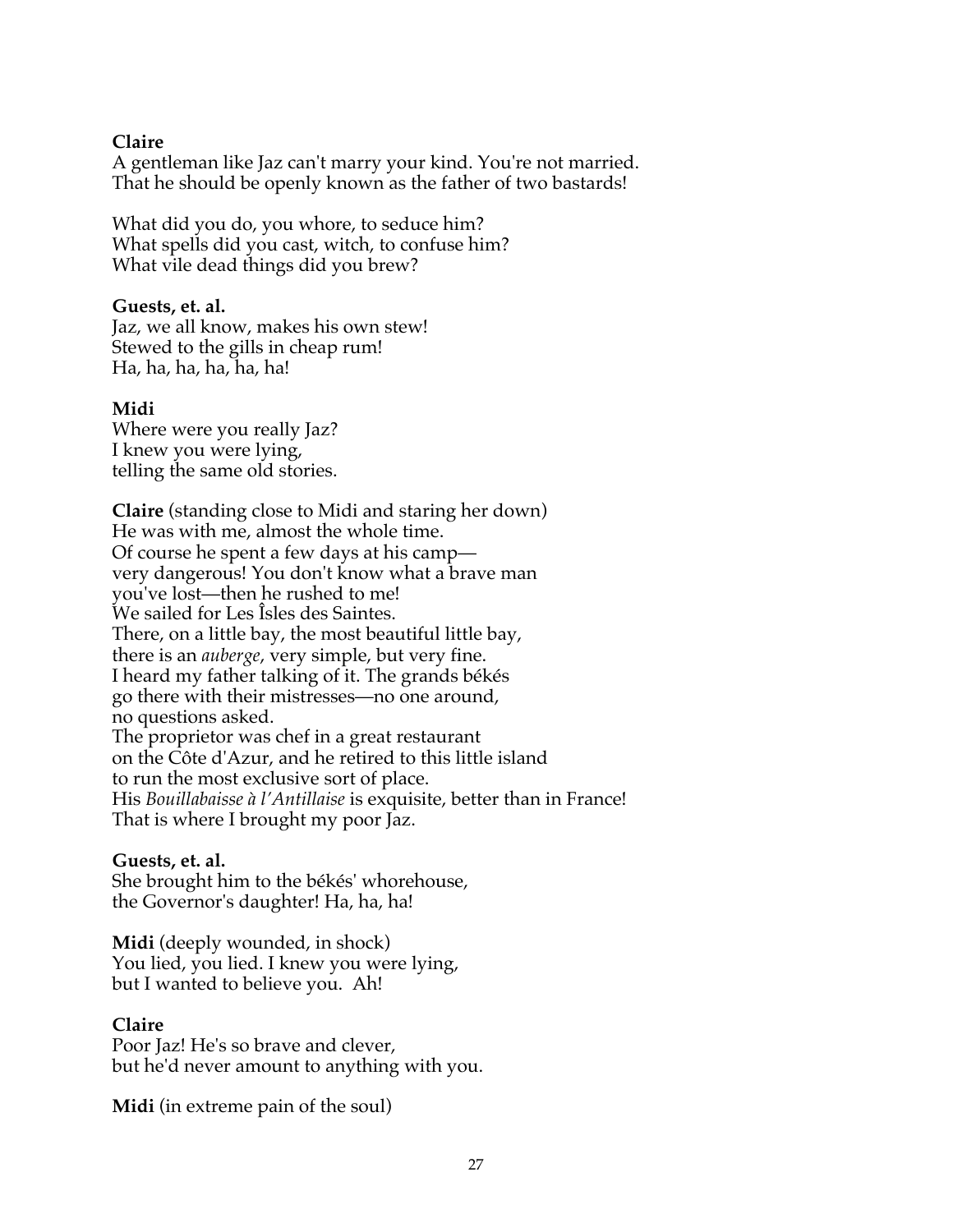Aaahh!

**Claire** With the likes of you.

**Midi** (in extreme pain of the spirit) Aaahh!

**Claire** We'll be married in the Cathedral—somewhere...

**Guests, et. al.** Not here! Not here!

**Claire** He'll be the Governor's son-in-law.

**Guests, et. al.** Ha, ha, ha!

**Claire** We'll be married in the Cathedral...

**Guests, et. al.** in Cayenne, perhaps?

**Claire** Then we'll return in triumph to Jaz's native city, Cleveland, Ohio! I'll meet his parents—very rich they are *grande industrie!*

**Guests, et. al.** Cleveland, Ohio, USA! After a long, amorous honeymoon... in Cayenne, perhaps?

**Claire** (as if coming to after a trance) But you, Jaz, you haven't said a word. Aren't you going to tell her how you feel? Your whore, can't you tell her what you want? Are you drunk, are you totally drunk, so totally drunk, that you can't stand up? Can you stand up to this creature, this daughter of savages and slaves? See what you've done to this man, you black slut!

*Claire pulls Jaz to his feet. His legs are almost like jelly. She draws a line roughly up his back.*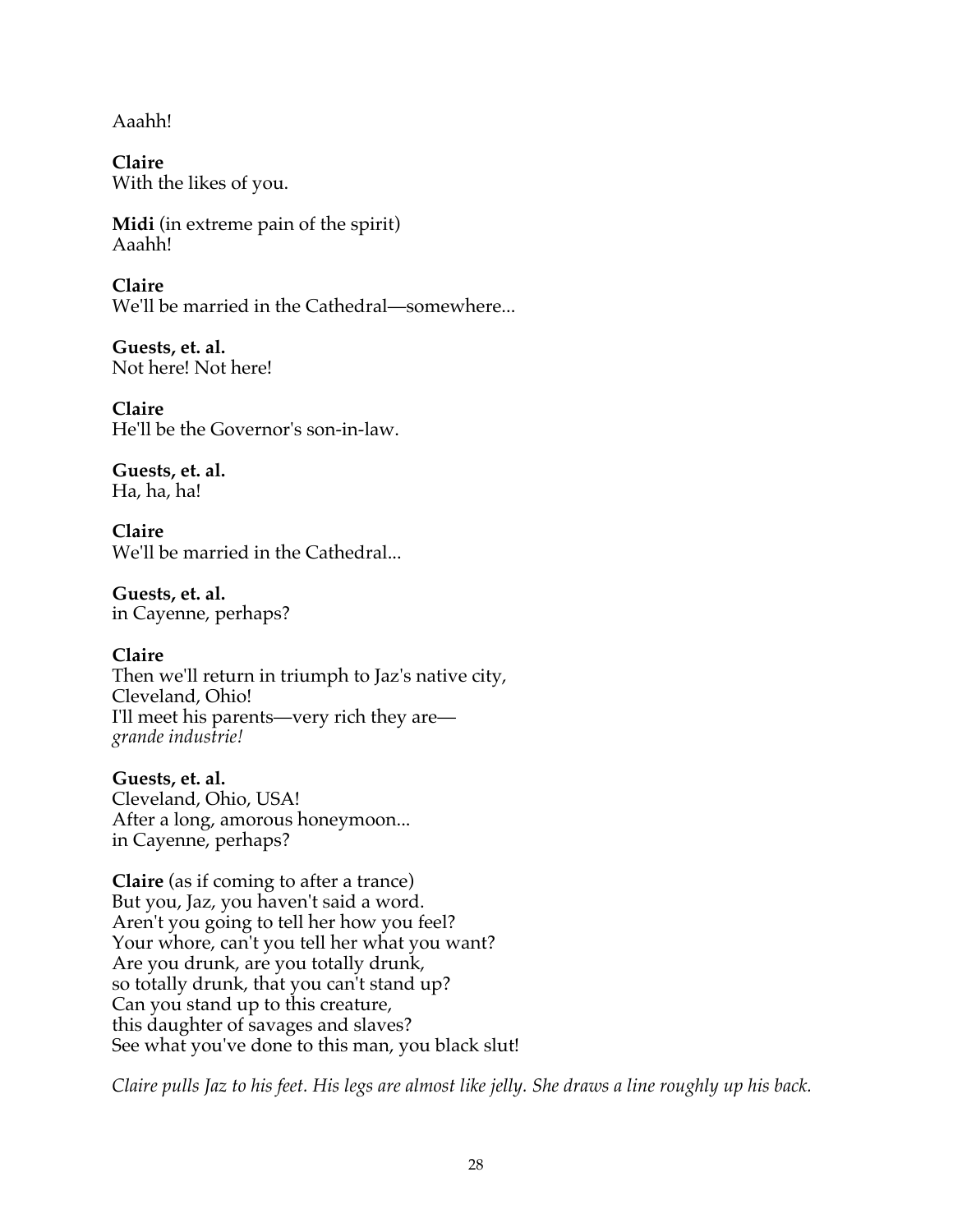## **Claire**

Do you still have a spine, man?! Can you walk? We're walking out of here—now! You've let me down, you know—for the last time!

*Claire puts her arm around Jaz's midriff and manages to half-guide, half-carry him across the barroom out into the street. When they have disappeared, we hear the Old Man again, singing from the street.*

| Vieux Nègre                         | Old Man                             |
|-------------------------------------|-------------------------------------|
| Les morts sont les morts            | The dead are the dead,              |
| et les mortels aussi.               | the living along with them.         |
| Ils voguent, les yeux ouverts,      | They wander, eyes wide open,        |
| sans rien voir. Tous sourds,        | seeing nothing.                     |
| ils ne sentent que les palpitations | $\left   \right $                   |
| de leurs petits désirs.             |                                     |
| $\left[\dots\right]$                |                                     |
|                                     | White or black, we're no more       |
| nous ne sommes                      | than stupid horses.                 |
| que des chevaux imbéciles.          | The horsemen are the gods.          |
| Les cavaliers sont les dieux.       | They are good riders,               |
| Ils sont de bons chevaliers,        | sharp and violent.                  |
| astuces et violents.                | $\left[\ldots\right]$               |
| $\left   \right $                   |                                     |
|                                     |                                     |
| et c'est ça qui leur donne la force | That's where they find the strength |
| de nous éperonner vers le néant.    | to goad us to destruction.          |
|                                     |                                     |

*Midi begins to sing over him, at first following his tune, but thinking ahead to her "Chanson des Secrets" and the little goddess. As this goes on, she sings more freely, covers him, and is finally left alone.*

| Et moi, j'ai regardé dans l'eau          | I, now, have gazed into the waters    |
|------------------------------------------|---------------------------------------|
| pour la première fois.                   | for the first time, forced to look.   |
| On a dû m'y contraindre.                 | I've seen the image of my beloved     |
| J'ai vu l'image de mon bien aimé         | break, shatter like a mirror          |
| se casser, briser comme un miroir        | in a thousand blades of glass         |
| en mille lames de verre                  | which pierce my heart.                |
| qui percent mon coeur,                   | They cover my breasts with lace-like  |
| enrobent mes seins de dentelles          | threads of blood.                     |
| sanglantes.                              | The little, the forgotten one, the    |
| La petite, l'oubliée, l'immortelle       | immortal                              |
| la mort était au de là de sa portée.     | death was beyond her reach.           |
| Est-ce que je meurs? Je le sens. Je veux | Am I dying? I feel it. I want to die. |
| mourir.                                  | Can I die? It could be                |
| Est-ce que je puis mourir? Il se peut    | and escape this frightful race to     |
| et me sauver de cette affreuse course    | annihilation.                         |
| vers le néant.                           |                                       |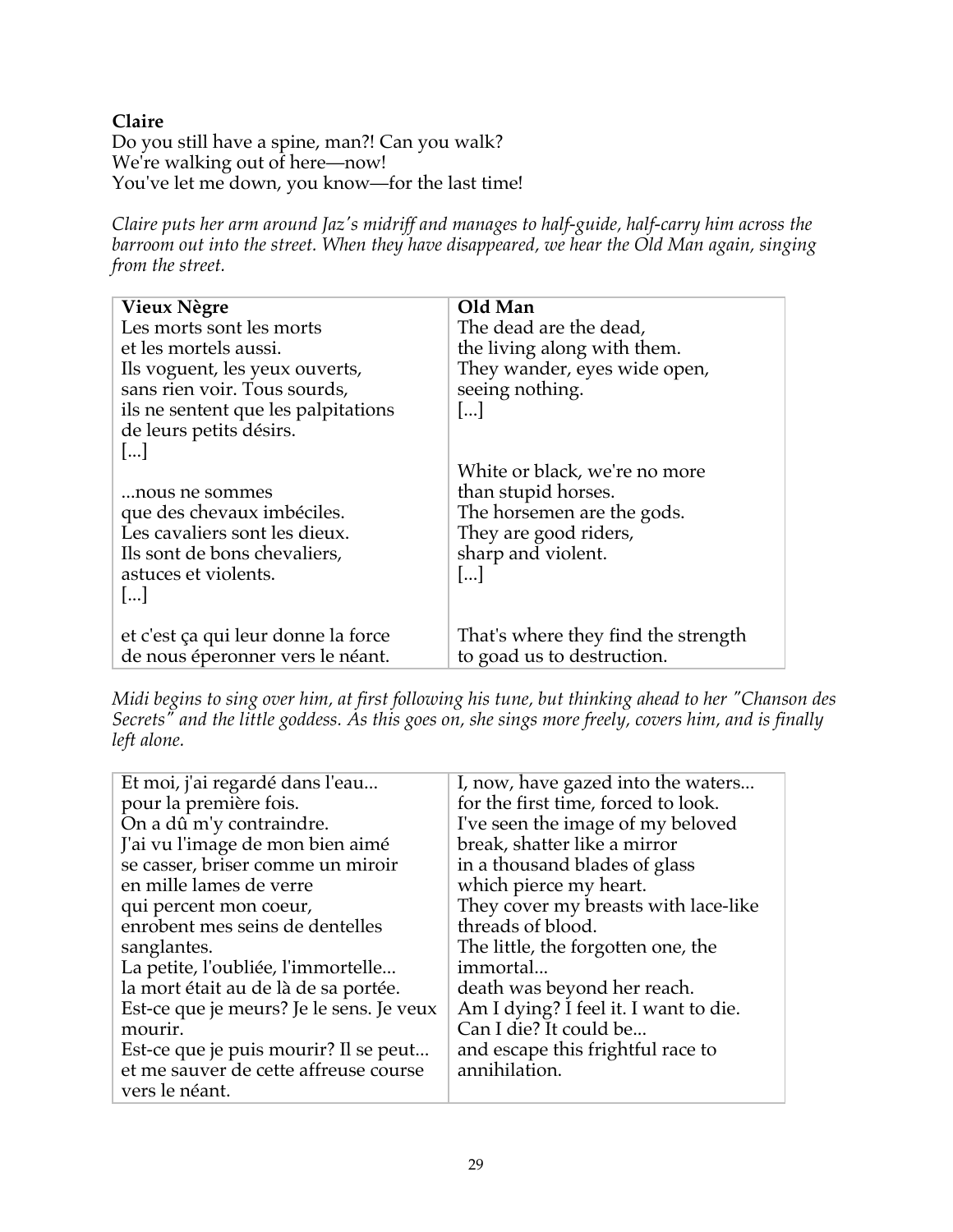#### **CURTAIN**

## **Act II**

*The morning after. The sitting room and garden of Midi's family house on the edge of town where she and Jaz have been living. Large French windows reveal the garden. Dense tropical forest surrounds the house and encroaches on the garden, where orchids and other exotic flowers grow. The growth lets in only mote-laden beams of sunlight. A slow, heavy breeze moves the branches occasionally. Bird and animal sounds. The wildness and danger of nature is in the atmosphere. We seem to be in some ancient, totally alien culture, a place where the ancient powers prevail over modern realities. In the center there is a hearth with a large, altar-like stone built into it. There is a door at the back of the room which leads to the bedrooms — including the children's room. Against the wall an old gramophone with a horn. In the center a large divan, comfortable wicker chairs. Some art objects and paintings, local, African, European, some of them strange. Also a western painting of a sailing ship, old, dirty, and torn in one place. A dark corner is crammed with statues of various divinities worshipped on the island and* quimbois *paraphernalia, among them an image of Marianman and a skeleton in the blue robes of the Virgin.* 

#### **[sc. 1]**

*Midi, wearing a loose, deep purple shift, barefoot, her hair loose, emerges from the bedroom door, walking heavily and slowly, as if in a trance and profoundly depressed, over to the French doors giving out on the garden. She pauses briefly at the door, then turns away abruptly, as if disgusted by the beauty of the plants, the sun, and the smells.*

#### **Midi**

| Est-ce que j'ai dormi pendant des     | Have I been as leep for centuries? |
|---------------------------------------|------------------------------------|
| siècles?                              | Nothingnessnothingdarkness         |
| Un néantriendes ténèbres sans         | without endsilence.                |
| bornesilence.                         | Am I dead? I don't know myself     |
| Suis-je morte? Je ne me connais plus. | anymore.                           |
| Qui suis-je?                          | Who am I?                          |

*She walks rapidly, as if terrified and looking for something to save her, over to a old, pitted, oval mirror hanging nearby on the wall, she peers into it questioningly and long, as the music from the orchestra grows stranger and stranger, expressing her total disorientation in a limbo between the human and something else, perhaps the divine, perhaps hell, perhaps both together. She touches the old gilt frame tentatively, as if she'd like to take it gently from the wall to bring her face closer to it. Once again, she turns away in confusion and distress.*

|  |  |  |  |  |  | Midi (in the French Creole of Dominica, where she grew up?) |  |  |
|--|--|--|--|--|--|-------------------------------------------------------------|--|--|
|--|--|--|--|--|--|-------------------------------------------------------------|--|--|

| Je ne me reconnais plus.       | I don't recognize myself.     |
|--------------------------------|-------------------------------|
| Je ne me connais plus.         | I don't know myself anymore.  |
| Je ne sais plus mon nom.       | I can't remember my name.     |
| Je ne vois mon nom que dans le | I can only see my name in the |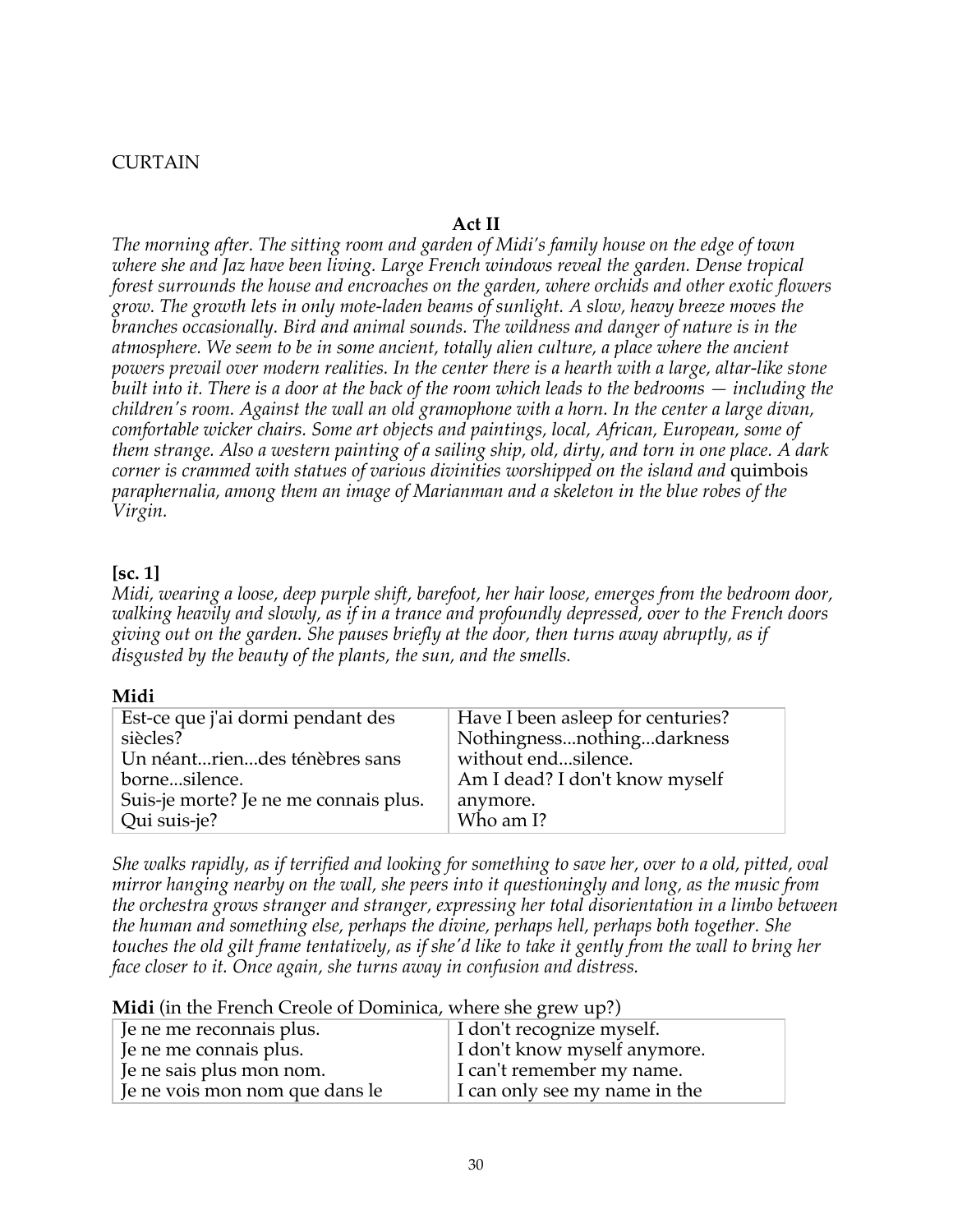| ténèbres                               | shadows                              |
|----------------------------------------|--------------------------------------|
| d'un pays lointain, tellement lointain | of a country far away, so far away   |
| et antique,                            | and ancient,                         |
| que ce nom appartient à une autre,     | that this name belongs to another    |
| une autre qui diffère de moi en tout   | woman,                               |
| aspect                                 | another woman who is unlike me in    |
| les yeux, la peau, les seins, les      | every way                            |
| hanches                                | the eyes, the skin, the breasts, the |
| je ne sais pas marcher comme elle      | hips                                 |
| et elle est morte depuis des siècles   | I can't walk the way she does        |
| quand je me suis endormie              | and she has been dead for centuries  |
| Je suis perdue!                        | when I fell as leep                  |
|                                        | I am lost!                           |

*Her eyes fall on her corner of statues and objects. She recognizes them not as familiar possessions, but as beings, whom she may know. She walks over towards it tentatively, even fearfully, as if she is not sure if they are friendly or dangerous. As she gets closer, she becomes more confident. She knows the images and approaches them as the only beacon of reality and comfort she knows. She looks over her sacred corner and gradually recognizes it more and more. She notices a pair of ornate hanging lamps on either side of the space. She knows where to find the match to light them, and they fill the space and bathe the objects and herself in a weird shifting red-yellow light. She stands before them, first with reverence, but more and more as a confident equal. After some time, she begins to speak, finding herself as she speaks to her gods, as if she were reciting a credo.*

| Midi                                            |
|-------------------------------------------------|
| The Sun, the most powerful of the               |
| gods                                            |
| spawned our race in the infancy of              |
| humanity.                                       |
| Long ago, his descendants guarded               |
| his honor                                       |
| with all the care and veneration due            |
| to a primordial ancestor of such                |
| power.                                          |
| The ancient peoples of this island, all         |
| of them,                                        |
| cherished the Sun and his children,             |
| until the <i>békés</i> and the priests arrived. |
| For generations they couldn't touch             |
| my forebears, but finally one of them,          |
| stepped beyond the limits of his                |
| freedom,                                        |
| and the Governor gave him the choice            |
| of a skiff for him and his family,              |
| to sail to destinations unknown,                |
| or Guyana, the prison colony.                   |
| My ancestor sold this house for a               |
|                                                 |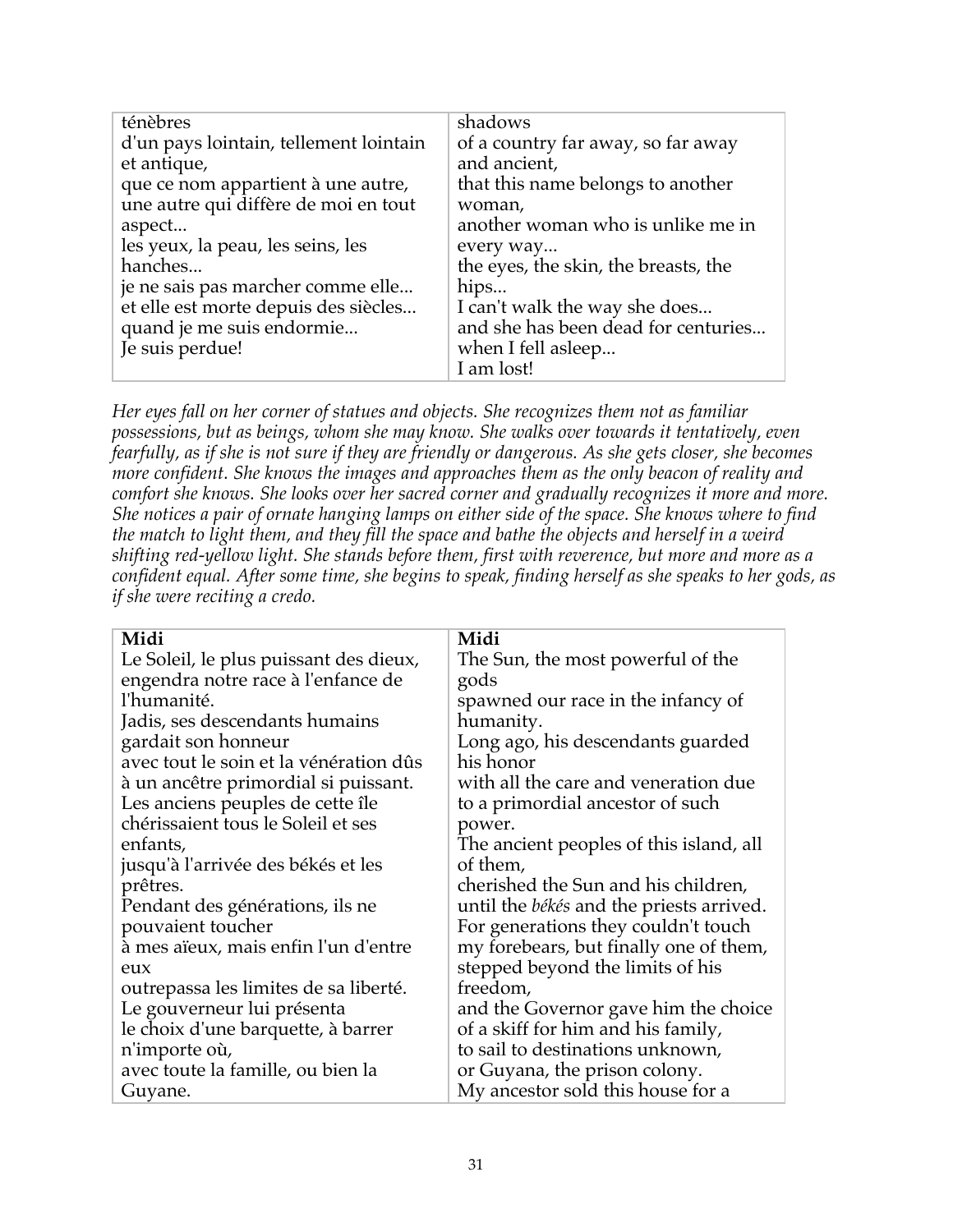| Mon ancêtre venda cette maison pour      | pittance                                  |
|------------------------------------------|-------------------------------------------|
| quatre sous                              | to a friend he trusted, with a promise    |
| à un ami de confiance, qui promettait    | to return it,                             |
| nous la rendre,                          | his descdendants to ours, when we         |
| quand nous retournons, descendants       | returned.                                 |
| à descendants.                           | I am the one who took back our            |
| C'est moi qui a repris notre habitation, | dwelling                                  |
| dont le foyer est l'autel primitif du    | with the original altar to the Sun as its |
| Soleil                                   | hearth,                                   |
| bâti par son fils même.                  | built by his own offspring.               |
|                                          |                                           |
| (begins to prepare utensils for a        | (begins to prepare utensils for a         |
| sacrifice                                | sacrifice                                 |
|                                          |                                           |
| Nommée Midi en son honneur,              | Named Midi in his honor,                  |
| c'est moi qui chérit son culte           | I am the one who cherishes his cult       |
| pour les indigènes fidèles de notre île. | for the loyal native souls of our island. |
| Portant ce nom, je vis parmi eux,        | Bearing this name, I live among them,     |
| je les guéris avec mon quimbois-         | I cure them with my <i>quimbois</i> —     |
| les corps et les coeurs—                 | bodies and hearts—                        |
| la servante de notre peuple abâtardi,    | as the servant of our impoverished        |
| qui ne reconaissent plus leur grand      | people,                                   |
| dieu, le Soleil.                         | who can no longer recognize their         |
| Me vestissante de ce nom, je leur        | great god, the Sun.                       |
| amuse                                    | Wearing this name, I entertain them       |
| avec des chansonettes populaires et      | with popular songs,                       |
| pathétiques,                             | pathetic reminders of their tradtions.    |
| mais leur rappellant nos traditions.     | [with growing rage]                       |
| [with growing rage]                      | All-powerful long ago, our myths          |
| Tout-puissants autrefois, je réduis nos  | I reduce to wretched nursery rhymes.      |
| mythes                                   | Oh, what I liar I am,                     |
| à des comptines misérables               | what a pretensea whore!                   |
| Ah, est-ce que je suis menteuse,         | My little remedies and these rotten       |
| faiseuseputain!                          | ditties!                                  |
| Avec mes petites remèdes et ces          | I am unworthy of you,                     |
| chansonnettes pourries!                  | my ancestors.                             |
| Je suis indigne de vous,                 |                                           |
| mes ancêtres.                            | Kill me!                                  |
|                                          | Kill me here and now!                     |
| Tuez-moi!                                | Burn my crimes along with my body!        |
| Tuez-moi sur-le-champ!                   | This humanity disgusts me.                |
| Brûlez mes crimes avec mon corps!        |                                           |
| Cette humanité me dégoûte.               | [Silence. She understands that her        |
|                                          | prayer has not persuded the gods.         |
| [Silence. She understands that her       | Trying to anger them, she continues.]     |
| prayer has not persuded the gods.        |                                           |
| Trying to anger them, she continues.]    | And the heirs of the Sun, the next        |
|                                          | generation,                               |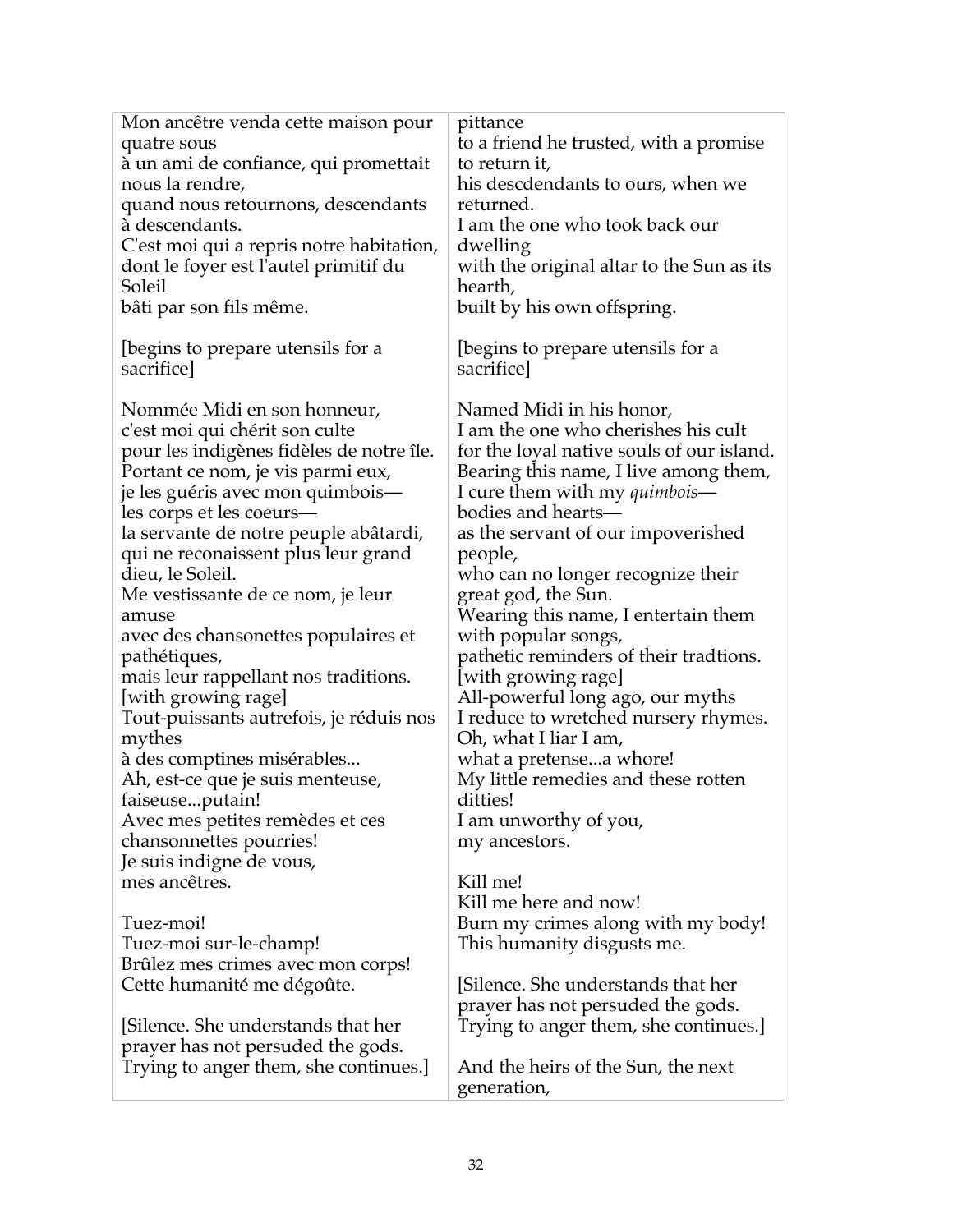| Et les héritiers prochains du Soleil,  | which I have created with this       |
|----------------------------------------|--------------------------------------|
| que j'ai créés, moi, avec ce corps de  | woman's body,                        |
| femme,                                 | are the sons of humanity's worst,    |
| sont les fils du pire de l'humanité,   | of a monster of cruelty and lies.    |
| d'un monstre de cruautés et de         | I can't understand this earth's      |
| mensonges.                             | duplicity.                           |
| Je comprends mal la duplicité de cette | He deceived me.                      |
| terre.                                 | He assisted my return. He delivered  |
| Il m'a déçue.                          | me,                                  |
| Il a aidé mon retour. Il m' a livrée,  | and I took him for our deliverance,  |
| et je l'ai pris pour notre livreur,    | this man, who treats us like slaves, |
| lui, qui nous traite en esclaves,      | with all the brutality of the old    |
| avec la brutalité des békés d'antan.   | landowners.                          |
| Moi, j'aurais pû l'empêcher, mais      | I could have stopped him             |
| je l'ai tant aimé, je pouvais ignorer  | I loved him so much, I could ignore  |
| mes premiers soupçons, et plus tard,   | my first suspicions, and later,      |
| en face des infidelités, des insultes, | confronted by his infidelties, his   |
| et de sa violence,                     | insults,                             |
| je ne pouvais même me défendre.        | and his violence,                    |
| Je l'aimais trop.                      | I couldn't even defend myself.       |
| Le pouvoir anéantissant                | I loved him too much.                |
| que je n'ai invoqué qu'une fois        | The annihilating power               |
| pour lui, contre mon propre sang       | which I invoked only once            |
| je ne pouvais l'éveiller contre lui.   | for his sake, against my own blood   |
| Je l'aimais trop.                      | I could not awaken it against him.   |
|                                        | I loved him too much.                |

*She pulls a curtain behind her, separating her from the rest of the room. The lamps project eerie red lights through the fabric, later accompanied by the fires at the altar, as the incense is burned. We see her in silhouette from the side, as she begins the grand ritual. Then the lights in her "chapel," which have been projecting her silhouette, dim on that part of the stage, leaving only the strange shifting glow of the upper range of lamps.*

## **[sc. 2]**

*Jaz, smartly dressed in a light-colored suit, straw hat, and linen-leather brogues, carrying two large duffles, enters to collect his belongings—along with anything of Midi's worth selling. He looks sharp, as if he had not been drunk the night before, but still there is still something seedy about him. Occupied with his own practical concerns, he doesn't pay the slightest attention to the lights. He whistles a jaunty, rag-timish ditty, Cole Porter's "Men of Cleveland." Claire's severely correct white nanny, her own French nanny, who raised her in her father's various postings around the world, accompanies him. Her looks betray her intense disapproval of the whole situation, of Jaz and his casual attitude, his mixed family, and above all of having to look after non-white children, for however short a time. Jaz notices the drawn curtain, understands what it means, and decides to leave Midi alone.*

*The two boys suddenly run out to greet Jaz with warm affection. He responds in kind, and sings a line from "Boola boola," which delights them no end, and they sing it back to him. He is*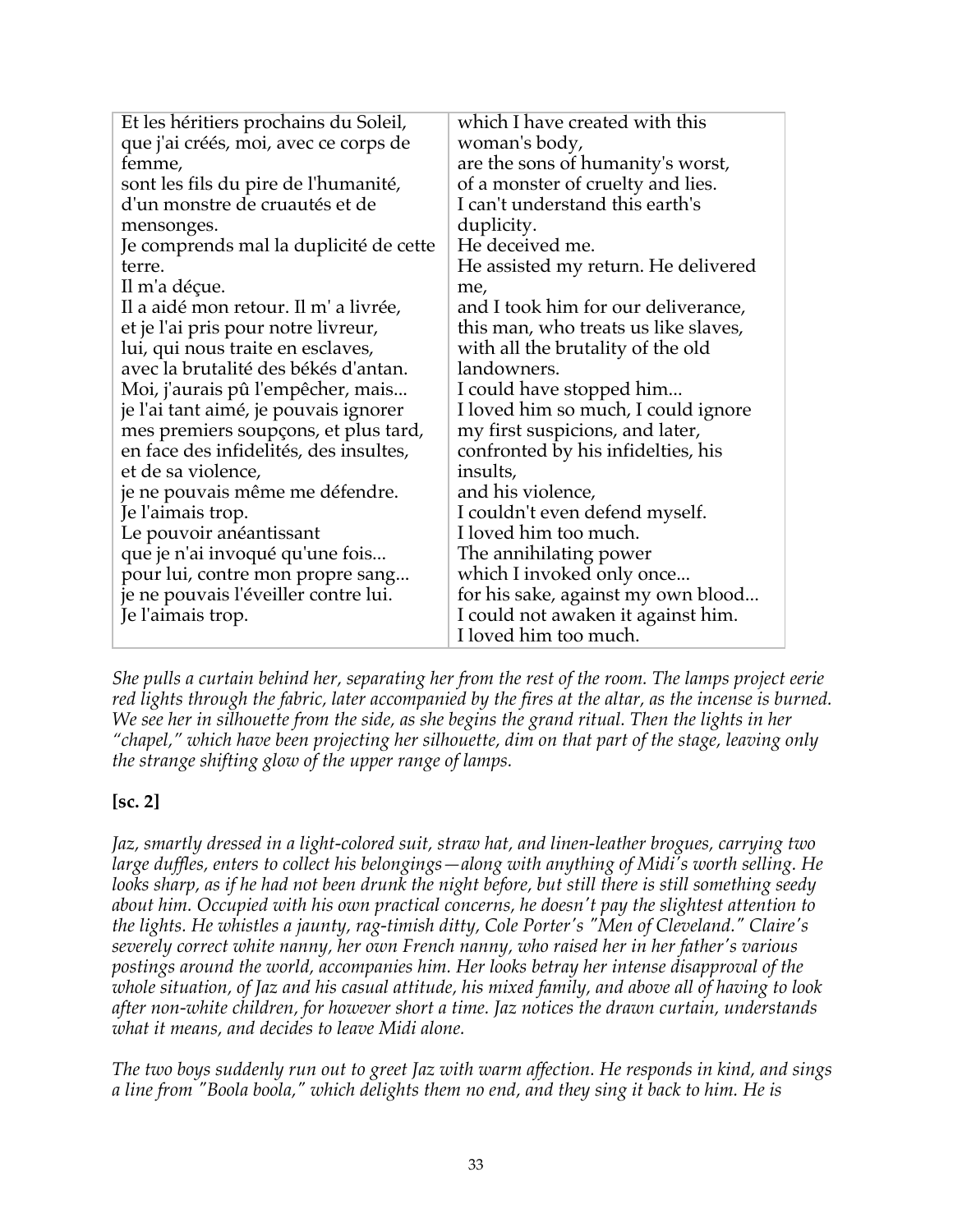*likewise amused by their performance in an old routine among them. But he has things to do. He gestures to the nanny to take one of the duffle bags and the children back to their room and to gather their belongings. Jaz surveys the objects in the room, looking for his belongings and whatever of Midi's property might have some resale value. As he prowls around, he absentmindedly sings, mumbles, and hums Cole Porter's tribute to the Cleveland men of Yale.*

#### **Jaz**

Oh. Cleveland—let's make it Cleveland. It's such a gay old lown. Chock full of real he-men Y-A-L-E men, The kind who drink it down, way down. They're slicker at drinking liquor Than any men 1 know, So we won't go beggin' When we go bootleggin' Out in Cleveland. O-hio.

*The boys stare fearfully at the strange white woman, reaching out, and crying for their father. She is not so prejudiced or hard-hearted not to sympathize with them. She kneels down, looks them in the eye, resting her hands on their shoulders briefly, and speaks to them.*

| <b>Nurse</b>                                          | Nanny                                       |
|-------------------------------------------------------|---------------------------------------------|
| Eh bien, il me fait plaisir de vous connaître,        | All right, I'm happy to know you            |
| mes petits. Votre père et moi, nous vous              | young men. Your father and I will take      |
| conduirons                                            | you on vacation                             |
| en vacances                                           | to a very beautiful island where you will   |
| à une très belle îsle où vous serez saufs et heureux. | be safe and happy.                          |
| Emmenez-moi dans votre chambre, et vous ferai         | Take me into your room, and I'll pack       |
| les malles. Voilà j'en ai une grande pour vous deux.  | your bags. Or look, I've got one big one    |
| Faire une malle, grande comme ça                      | for you both.                               |
| pour des grands garçons comme vous, ça, c'est un      | Packing a suitcase, that's a piece of work! |
| travail!                                              | And, you know, I'm a real, genuine          |
| Et, vous savez, je suis française de bon aloi,        | Frenchwoman,                                |
| et quand je travaille, je chante.                     | and when I work I sing.                     |
| Connaissez-vous cette chanson? Elle est mignonne.     | Do you know this song? It's cute.           |
|                                                       |                                             |
| "En revenant des noces" ("À la claire fontaine")      | "Coming back from the wedding"              |
|                                                       |                                             |
| 1.                                                    | 1.                                          |
| En revenant des noces                                 | Coming back from the wedding                |
| J'étais bien fatiguée                                 | I was really tired                          |
| Au bord d'une fontaine                                | At the side of a fountain                   |
| Je me suis reposée.                                   | I sat down to rest.                         |
| L'eau en était si claire                              | The water was so clear                      |
| Que je m'y suis baignée                               | that I bathed in it.                        |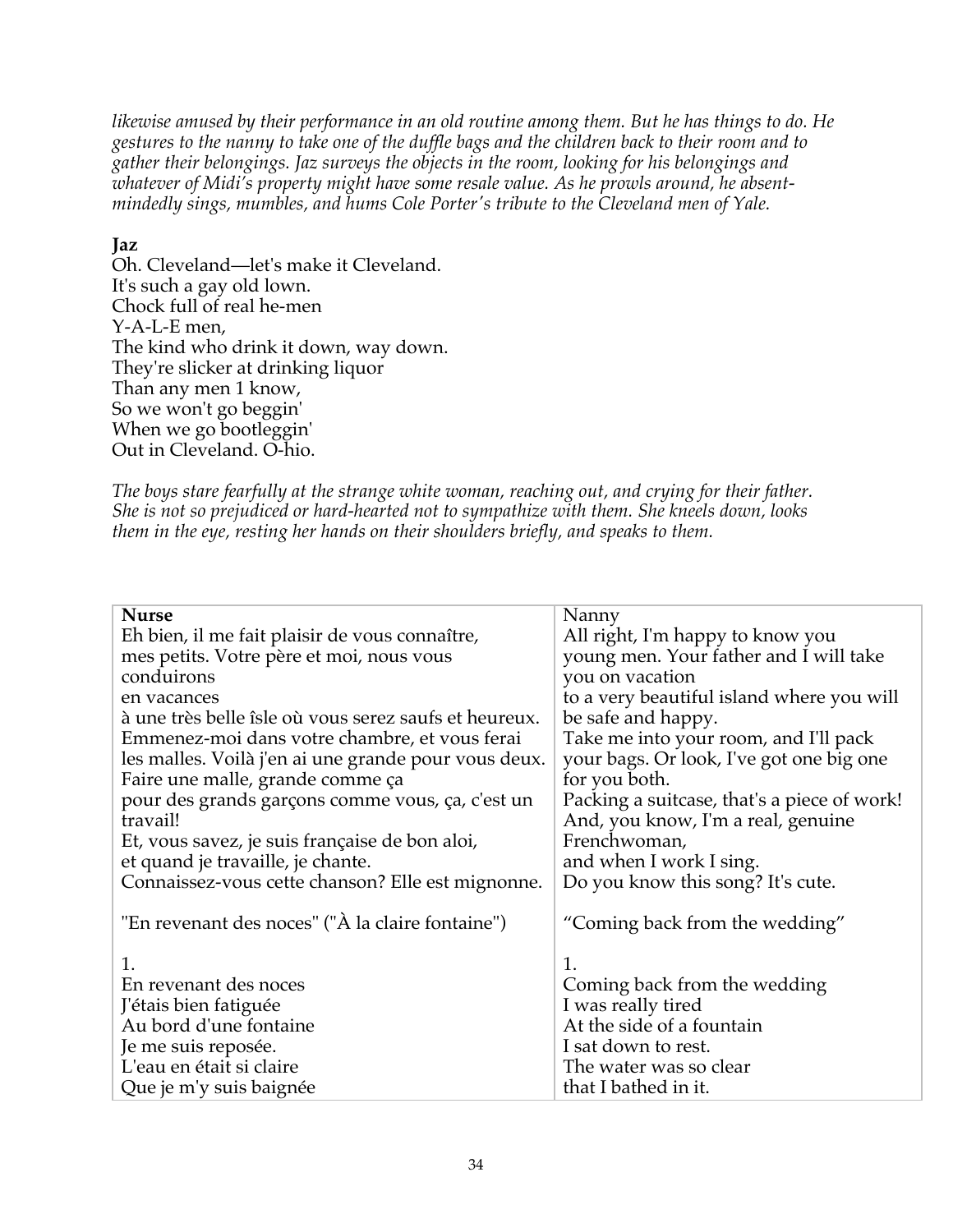Vous m'avez tant aimé Et vous m'avez délaissé.

## 2.

Sur la plus haute branche Le rossignol chantait Chante, rossignol, chante, Tu as beau z'à chanter. Tu as le cœur en joie, Moi je l'ai en regret.

Vous m'avez tant aimé Et vous m'avez délaissé.

## 3.

Tu as le cœur en joie, Moi je l'ai en regret, De mon bel amant Qui va se marier. Pour un bouton de rose Que je lui ai refusé.

Vous m'avez tant aimé Et vous m'avez délaissé.

## 4.

Pour un bouton de rose Que je lui ai refusé Je voudrais que la rose Soit encore au rosier. Je voudrais que l'rosier Soit encore à planter.

Vous m'avez tant aimé Et vous m'avez délaissé.

**Garçon 1** Mais je la connais, je la connais!

**Garçon 2** Moi aussi! Je la connais

## **Les deux garçons ensemble**

Chante rossignol, chant' toi qui as le coeur gai! Tu as le coeur à rir', moi je l'ai à pleurer! J'ai perdu mon ami sans l'avoir mérité Pour un bouquet de roses que je lui refusais!

You loved me so much and [now] you've left me.

# 2.

On the highest branch the nightingale was singing. Sing, nightingale, sing. You have something nice to sing. Your heart is joyful. Mine is full of regret.

You loved me so much and [now] you've left me.

# 3.

Your heart is joyful. Mine is full of regret, for my handsome lover who is getting married. All because of a rosebud that I wouldn't let him have.

You loved me so much and [now] you've left me.

## 4.

All because of a rosebud that I wouldn't let him have. I wish the rose were still on the rose bush. I wish the rose bush Hadn't even been planted yet.

You loved me so much and [now] you've left me.

**Boy 1** I know that one, I know it!

**Boy 2** Me too! I know that song.

**The two boys together** Sing, nightingale, sing with your happy heart! You have the heart to laugh. Me, mine is for crying.!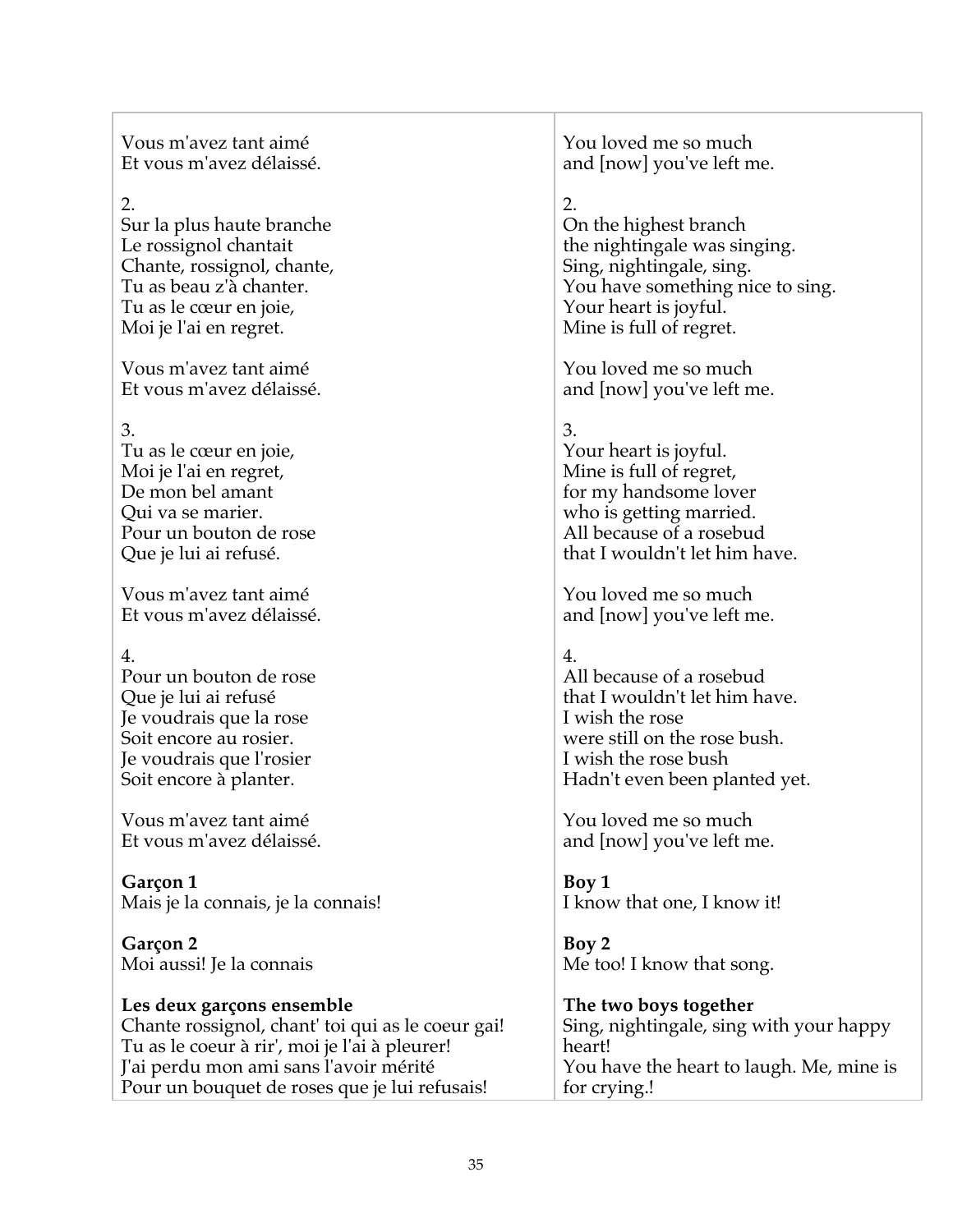| <b>Nurse</b><br>Mais oui, c'est ça, mes petits,                                                               | I lost my lover, but I didn't deserve it<br>For a bunch of roses I wouldn't let him<br>have.                                                                                                                   |
|---------------------------------------------------------------------------------------------------------------|----------------------------------------------------------------------------------------------------------------------------------------------------------------------------------------------------------------|
| c'est la même comptine<br>avec son propre rythme antillais.                                                   | <b>Nanny</b>                                                                                                                                                                                                   |
| Vous êtes presque des petits français,<br>bien que vous soyez indigènes<br>de cette îsle exotique.<br>Allons! | Of course, that's it, little friends.<br>It's the same nursery rhyme<br>with a little Antillean rhythm of its own.<br>You are almost little Franchmen,<br>even though you're natives<br>on this exotic island. |
|                                                                                                               | Let's go!                                                                                                                                                                                                      |

*The boys are charmed. They lead her enthusiastically through the door to the bedrooms.* 

*Jaz continues his song, pulls out a flask from his pocket and drinks vigorously.*

*He picks up a figurine in an African style, examining it for value. He decides against it and puts it down disparagingly. He moves on to other things, most of which he passes over without paying close attention. He stops at a large, ornate radiator mascot, an elegant French Art Deco example, of a kneeling woman rising and spreading her wings.* 

*This he picks up and looks at it thoughtfully, and not with value in mind. He sings:* 

## **Jaz**

She never forgets this...even last night...

*As he contemplates the radiator mascot, Midi emerges from her corner, striding forth with strength and determination, her consciousness far from her mundane surroundings. She sees Jaz, reacting as if to a violent shock, and approaches him slowly and deliberately, showing confusion only as she gets near him. She looks at the mascot and sings:*

#### **Midi**

Are you taking that with you?

#### **Jaz**

You know I feel sentimental about it."

#### **Midi**

You, sentimental? That is the symbol of our love and our dreams. It's worthless now. You may as well sell it and drink the money away.

You have no feeling and no pride. You have a wife and family: on this island most men take pride in that, even if they deceive their wives from time to time, but you do nothing but deceive and cheat and whore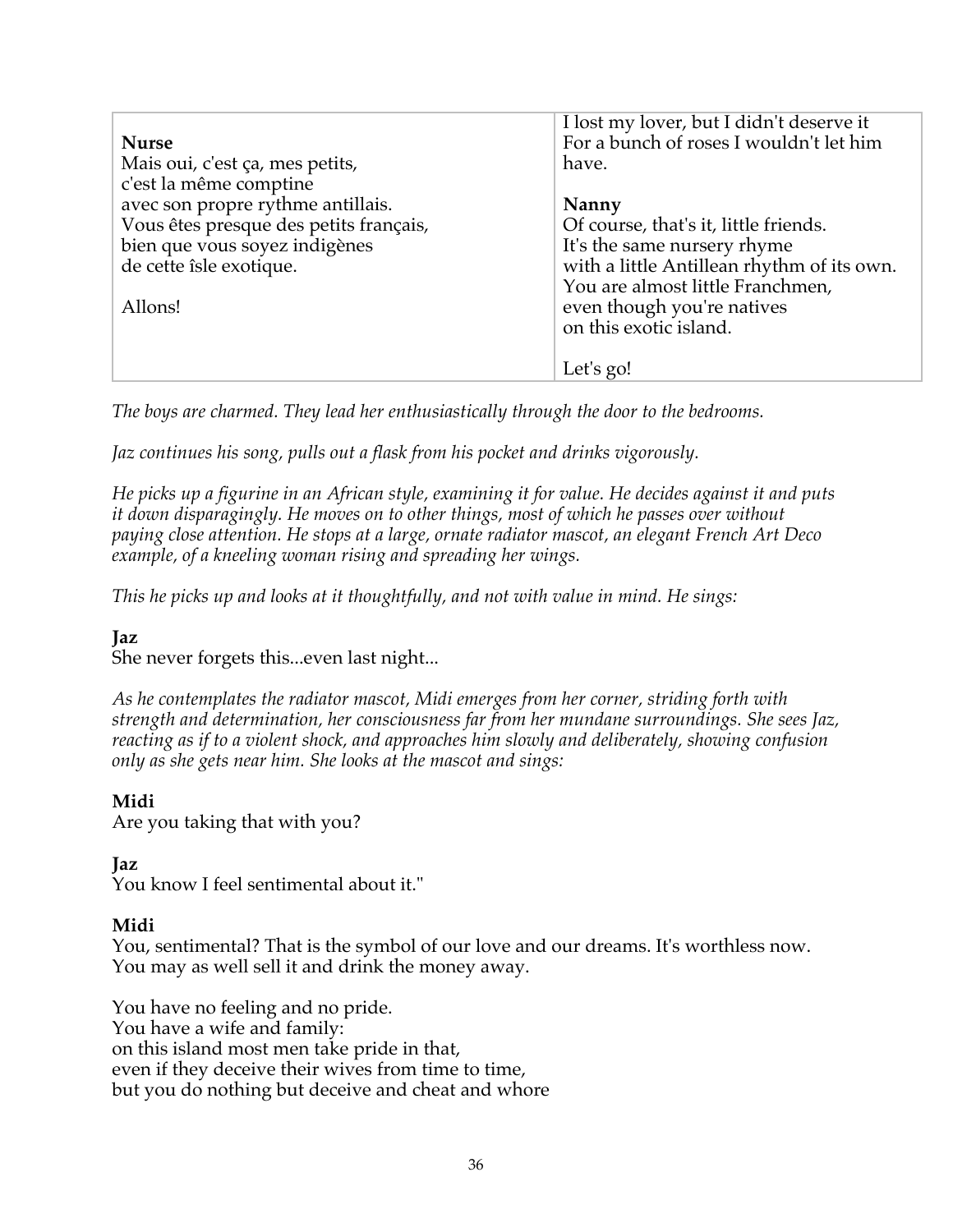and steal. You steal money, and you steal men. You rob them of their freedom for nothing, for a few sous, which you spend on rum and women. You bend them down for your pleasure with money you've stolen from slaves, while your sons eat beans and rice, and your wife worries herself to starvation. You think you have something in this little tart. She'll spend your drinking money before you even see it. You haven't even seen the beginning of your troubles. She'll mince you to a pulp with her sharp tongue and her razor heels!

#### **Jaz**

I know how naïve you are, born in these god-forsaken islands, but don't you understand? This isn't about love (I love you.); it's about survival. Claire is a bitch, but she's the governor's daughter. I've done him no end of useful services, but his police have been hounding me to death, and he's beginning to think of me as expendible. They were joking about Cayenne last night, but it's a real possibility. Maybe even Devil's Island. And the governor, the békés, and the priests like you even less than they like me. With your black magic, you're more of a threat to their order than I am. Say what you like, we sink or swim together. I'm marrying Claire for your sake, to protect you.

*He puts his arm around her in a protective way, as if to prove his argument, Midi cringes at first, prepares to push him away, then half-acquiesces, with resistence.*

#### **Midi**

Don't touch me. I don't believe a word of what you say. You'll be married to Claire, and you'll go off to France together and live in the most fashionable *quartier,* or on the Riviera... Don't put your arm around me again. It feels like old times. It breaks my heart.

## **Jaz**

I love you, Midi. Midi, Midi, *ma chérie,* Midi. Claire is a bitch, and everybody knows it, Every man and woman on the island, knows it, But from suspicion to office,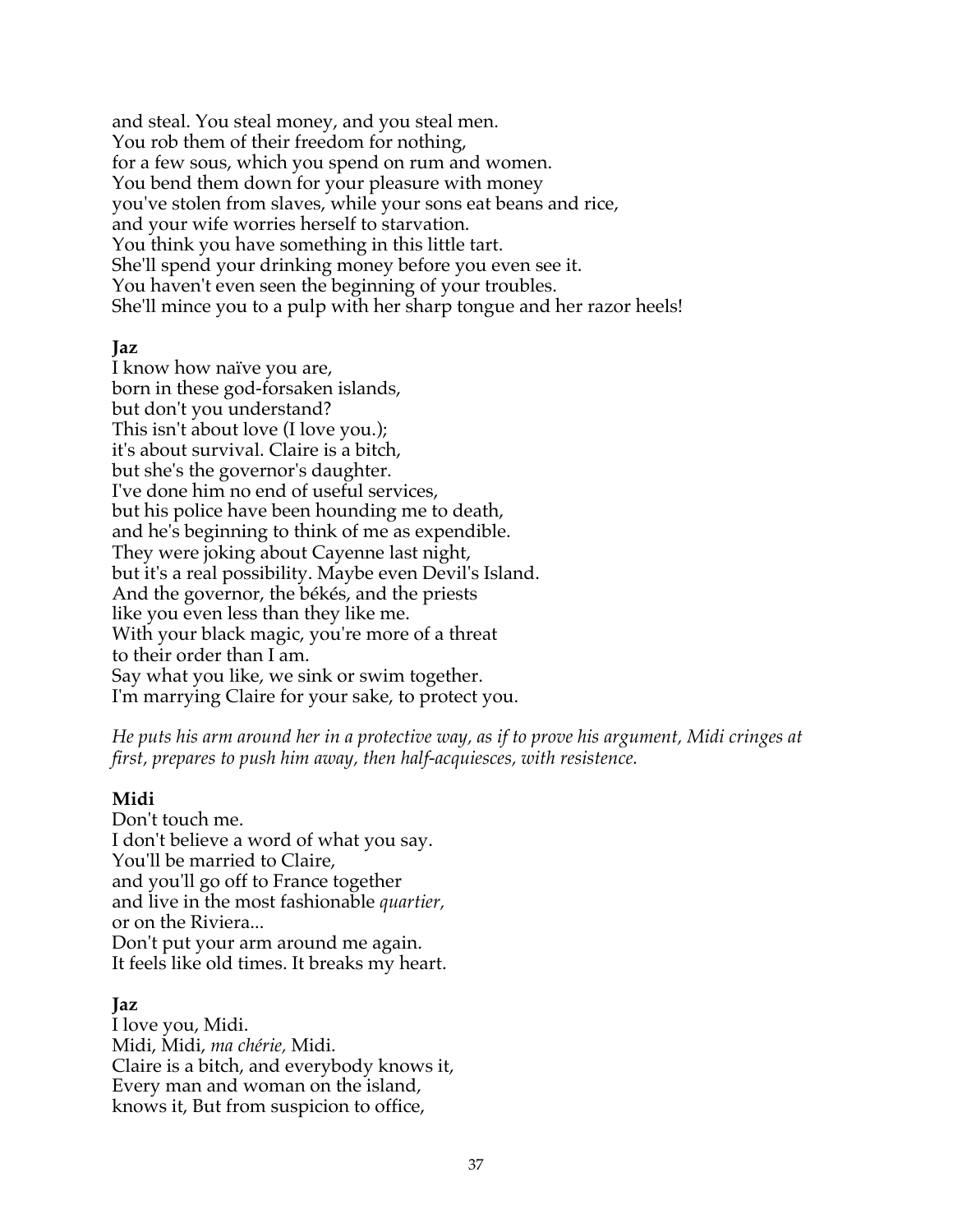that's what she'll do for me, that's what she'll do for you. The gendarmes are watching me. They're watching you. They'll deport us for sure. The governor would have me assassinated, if he could. He'd never want me for a son-in-law, but at least I'm a white man, at least I'm a white man, She's a bitch, what a bitch! No decent man will touch her. I wish I'd never seen her. What a bitch! No, nobody will marry her, and he wants her out of his house, he wants her out of his house, the bitch. He'll still have to pay for her dresses and shoes, her jewels and her trinkets, her hats and her stockings, shoes, shoes, and more shoes. She shops and she shops, she never stops bracelets and rings, chokers and strings of pearls, coral and jet, sapphires and diamonds! She'll have my ring... but not my heart, never my heart... and not my money either! My love belongs to you, my goddess!

#### **Midi**

I don't believe you. I don't believe a word you say. Nothing you say has any meaning. I'll never see you again. You'll have me sent to Cayenne, with your sons, with your sons, and your family will rot in Cayenne, while she takes you to Paris. You're a liar and a fraud. I don't believe you. Nothing you say has any meaning. For centuries my family has lived in this house, a sacred life in a sacred house. We have only done good, we have served the Sun, and led a sacred life in a sacred house. But you are evil, my love, my husband. I have brought evil here, into the house of my ancestors,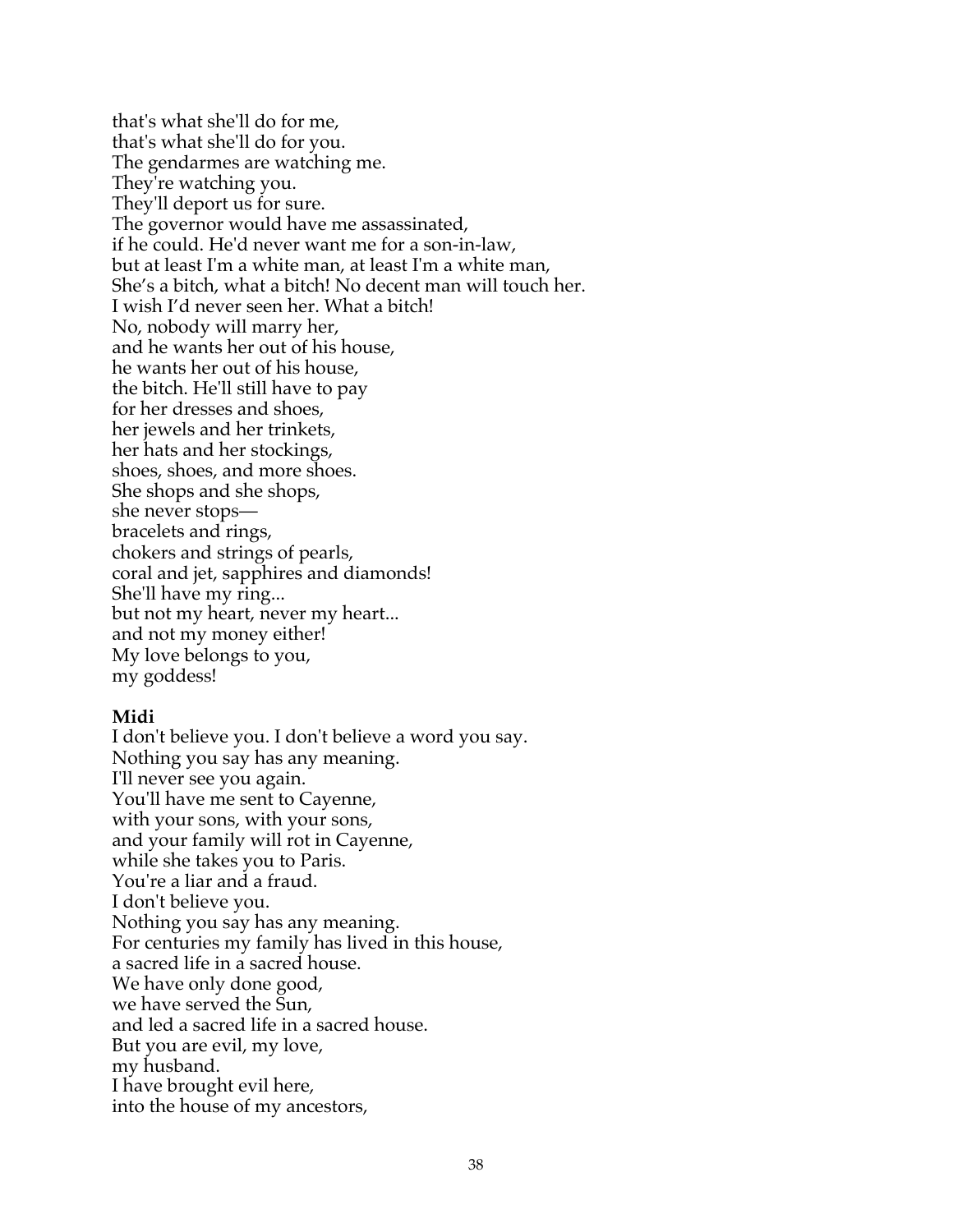priests and gods that they were. You are evil, my love, my husband. I wish I'd never seen you. I wish I'd never loved you. *Si je ne t'aurais jamais aimé! Va't en!* Go now! Go! Go, or I'll die.

Midi siezes him by the shoulders, then embraces him.

## **Midi**

Go away, go away, my love! I wish you were dead!

*She kisses him violently. At first he tries to push her away. Then he kisses her back, and puts his arms around her with fiery arousal, resembling passion.*

## **Midi**

(Passionately, painfully) Go away, go away!

*She continues to kiss him with passion and violence.*

## **Midi**

I love a devil! Go away! Away from here! Away!

*Midi makes an attempt at pushing him violently away, but she embraces him again. She pulls him down onto the divan, and they make love, passionately.*

*Slowly they rise. Jaz realizes what he has done — that he has fallen under her sexual power and he flies into an impotent rage.*

## **Jaz**

What have I done? What have you done? What have you done to me? Is this what you do at the Ti-Métropole, you whore? You witch, you whore! You drive the customers mad with desire, every time, every time! But I'm not your customer, no more, no more.

*He strikes her with all his strength.*

## **Jaz**

I could kill you right now with my bare hands. I could kill you. I could tear you apart!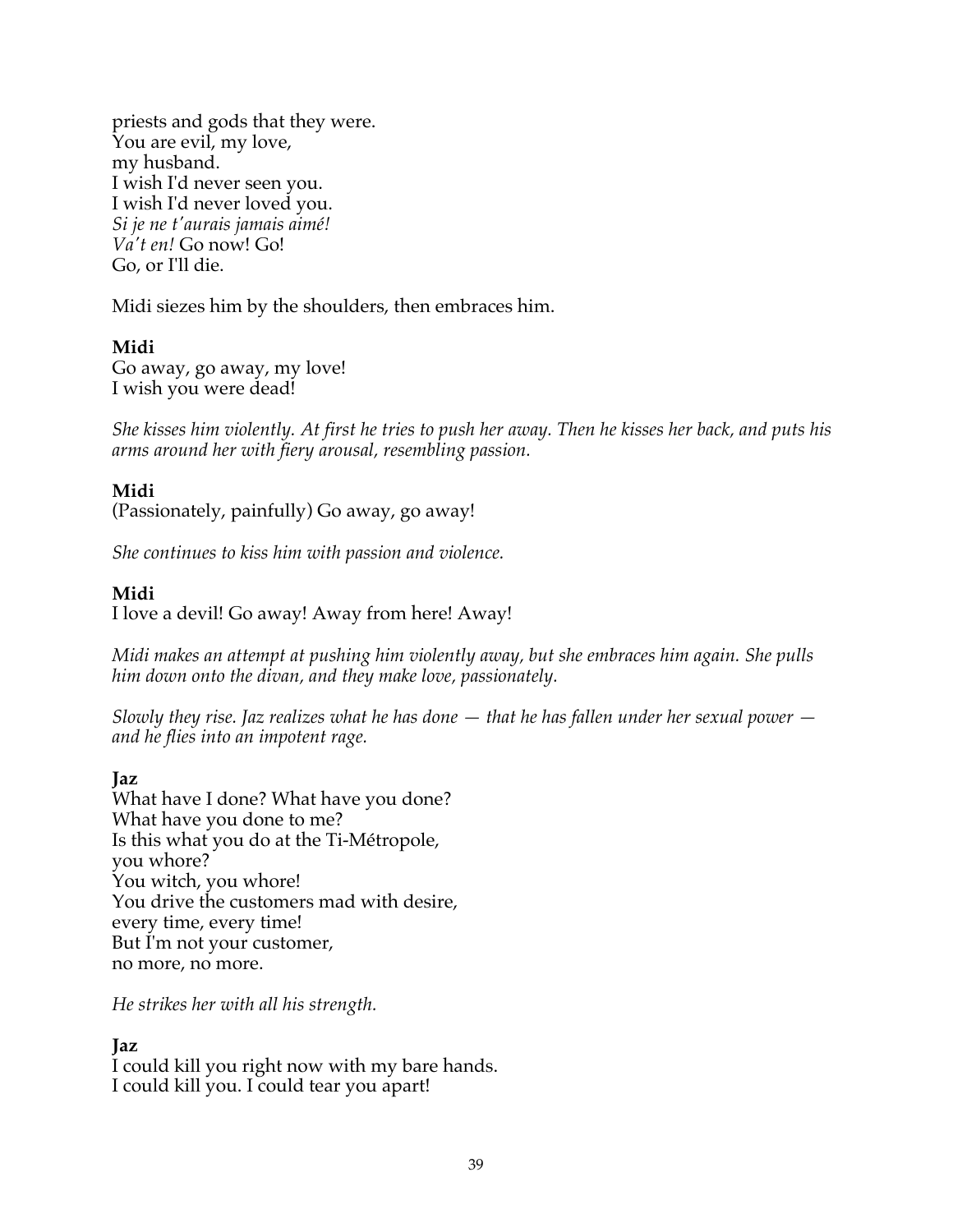*He strikes her again, and begins to beat her with his fists. One could kill with such force, but he stops, pulls the almost unconscious Midi's legs apart and penetrates her once again, this time with violence and hatred.*

*He rises, leaving her prostrate, and adjusts his clothes. He is exhausted himself, and forgetting about the children, Claire's nanny, and everything else, leaves.*

*Midi slowly rises, miserable and defeated, but this turns once again to rage, as she comprehends how totally powerless she is over the man she has loved — over human love itself. It reaches a peak, and she is taken over by her desire — a physical thirst — to exact the worst kind of revenge on Jaz. She reaches for an ancient coutelas that hangs on the wall, a cherished family heirloom. She looks about fiercely for Jaz, ready to hack him to bits, but he is no longer there. She falls into a destructive trance. The coutelas in her hand gives her comfort and strength.*

*Her mind seethes with violence, in a union with evil. Now she is ready to do evil, but without her magic. She walks through door into the room where the children are. Violent musical interlude, ending quietly. Silence and partial darkness before the lights slowly rise on same scene.*

## **[sc. 3]**

*Midi enters, bloodied from the slaying of the children, carrying the corpses of her children over an arm and a shoulder. She throws them brutally down on the hearth altar in the center of the room as a hideous display for the audience. She is spattered above, and the blood has collected over her lower abdomen and and groin, creating the impression that she has mutilated herself. Her halting movements suggest for a moment that she is in great physical agony and may be dying. But she goes to one of the tables, gets a cigarette, and lights it. Then she feels the blood on her and looks, sees the bloody knife, then the corpses, and screams.* 

| Midi                                        | Midi                               |
|---------------------------------------------|------------------------------------|
| O! Ils sont morts, mes enfants.             | Oh! My children are dead!          |
| (pause)                                     | (pause)                            |
| Mére ne suis-je plus.                       | I am a mother no longer.           |
| (pause)                                     | I slaughtered them with my own     |
| Je les ai abattus avec mes propres          | hands                              |
| mains                                       | and the old machete of my          |
| et le vieux coutelas de mes aîeux.          | ancestors.                         |
| Moi, la misérable, la malheureuse!          | Oh, me! Unhappy, miserable!        |
| O, moi, moicomment                          | Oh me, me! How to annihilate       |
| m'annéantir?                                | myself?                            |
| Je suis morte comme eux,                    | I am dead like them,               |
| ni mère, ni femme,                          | neither mother nor woman,          |
| jamais plus.                                | never again.                       |
| Comment aurais-je pu l'oser?                | How could I have dared to do this  |
| Est-ce mon destin? Je n'étais pas           | thing?                             |
| consciente.                                 | Is this my destiny? I wasn't       |
| La nécessité qui m'aurait contrainte        | coinscious.                        |
| serait                                      | The necessity that closed in on me |
| énormément puissant: tout cela les<br>dieux | must be vastly powerful: all this  |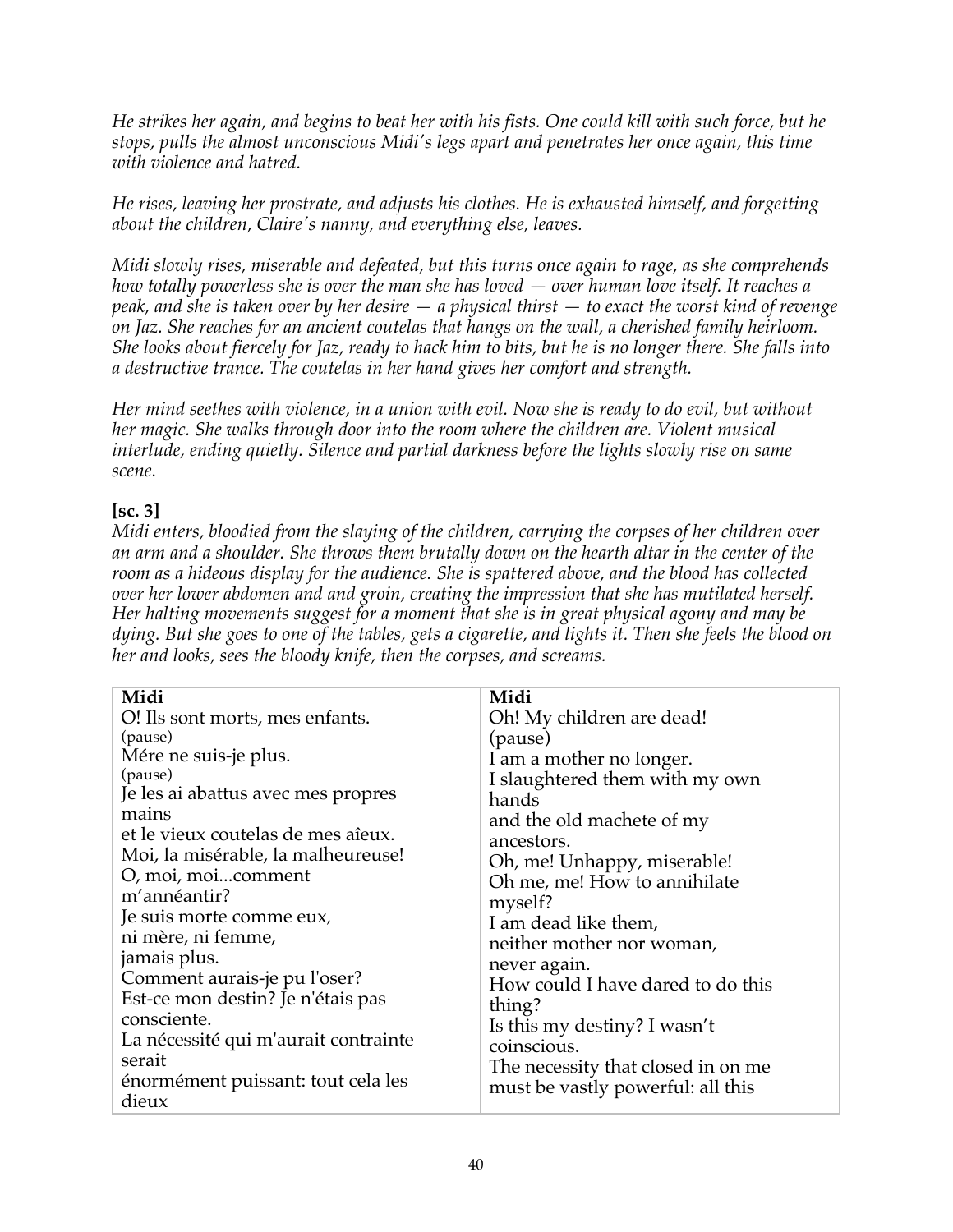| et moi, dans une attaque maléfique,<br>nous l'avons combiné ensemble. | the gods<br>and I, in an evil attack,<br>planned together. |
|-----------------------------------------------------------------------|------------------------------------------------------------|
| Que cette maison s'écroule tout                                       |                                                            |
| entière!                                                              | May this entire house crumble to                           |
| Qu'elle brûle avec la rage de mon                                     | the ground!                                                |
| ancêtre, le Soleil!                                                   | May it burn with the rage of my                            |
|                                                                       | ancestor, the Sun!                                         |
| Qu'est-ce qui m'a prise?                                              |                                                            |
|                                                                       | What took hold of me?                                      |
|                                                                       |                                                            |
| Vos yeux!                                                             |                                                            |
| Quand je suis entrée dans votre                                       | Your eyes!                                                 |
| chambre                                                               | When I came into your room                                 |
| avec le coutelas impitoyable, vous                                    | with the pitiless machete, you                             |
| me regardiez                                                          | looked on me,                                              |
| en souriant. Pourquoi? Pourquoi?                                      | smiling. Why? Why?                                         |
| Je les vois maintenant, vos yeux                                      | I can see them now, your eyes                              |
| étincelants d'enfance,                                                | sparkling with childlike joy,                              |
| votre tout dernier sourire!                                           | your very last smile!                                      |
| Je les vois de l'au-de-là                                             | I can see them from the other side                         |
| de la frontière infranchissible de la                                 | of the impenetrable border of                              |
| mort.                                                                 | death.                                                     |
|                                                                       |                                                            |
| Le regard calme des spectres                                          | The calm gaze of child-ghosts                              |
| enfantins me glace la moëlle,                                         | freezes my marrow,                                         |
| m'appelant à vous joindre, tachée                                     | as you call me to join you,                                |
| comme vous de votre sang                                              | spattered                                                  |
| innocent.                                                             | like you with your innocent                                |
|                                                                       | blood.                                                     |
| Je veux parler à mes enfants, je                                      |                                                            |
| veuz vous parler,                                                     |                                                            |
| embrasser!                                                            | I want to talk to my children, I                           |
| Oh, douce étreinte,                                                   | want to talk to you,                                       |
| o peau douce, o haleine la plus                                       | hold you, kiss you.                                        |
| douce de mes enfants!                                                 | O sweetest embrace,                                        |
|                                                                       |                                                            |
| Je vous ai envoyés vers le néant,                                     | sweetest skin, sweetest breath of                          |
| vers la paix absolue.                                                 | my children!                                               |
| Mais moi, en mère mortelle, je suis                                   | I have sent you on your way to                             |
| la route la plus amère,                                               | nothingness, to absolute peace.                            |
| la route au sommet de la                                              | But I, as a mortal mother, I follow                        |
| souffrance, la cime de l'expérience                                   | the bitterest road,                                        |
| humaine.                                                              | the road to the height of suffering,                       |
| Mais je suis morte, come vous, mes                                    | the peak of human experience.                              |
| chers fils,                                                           | But I am dead, like you, my dear                           |
| morte à la vie humaine.                                               | sons, dead to human life.                                  |
|                                                                       |                                                            |

*Claire enters from the garden, very smartly dressed, too pleased with herself to understand what Midi has done. (She can't see the children.) She is momentarily shocked*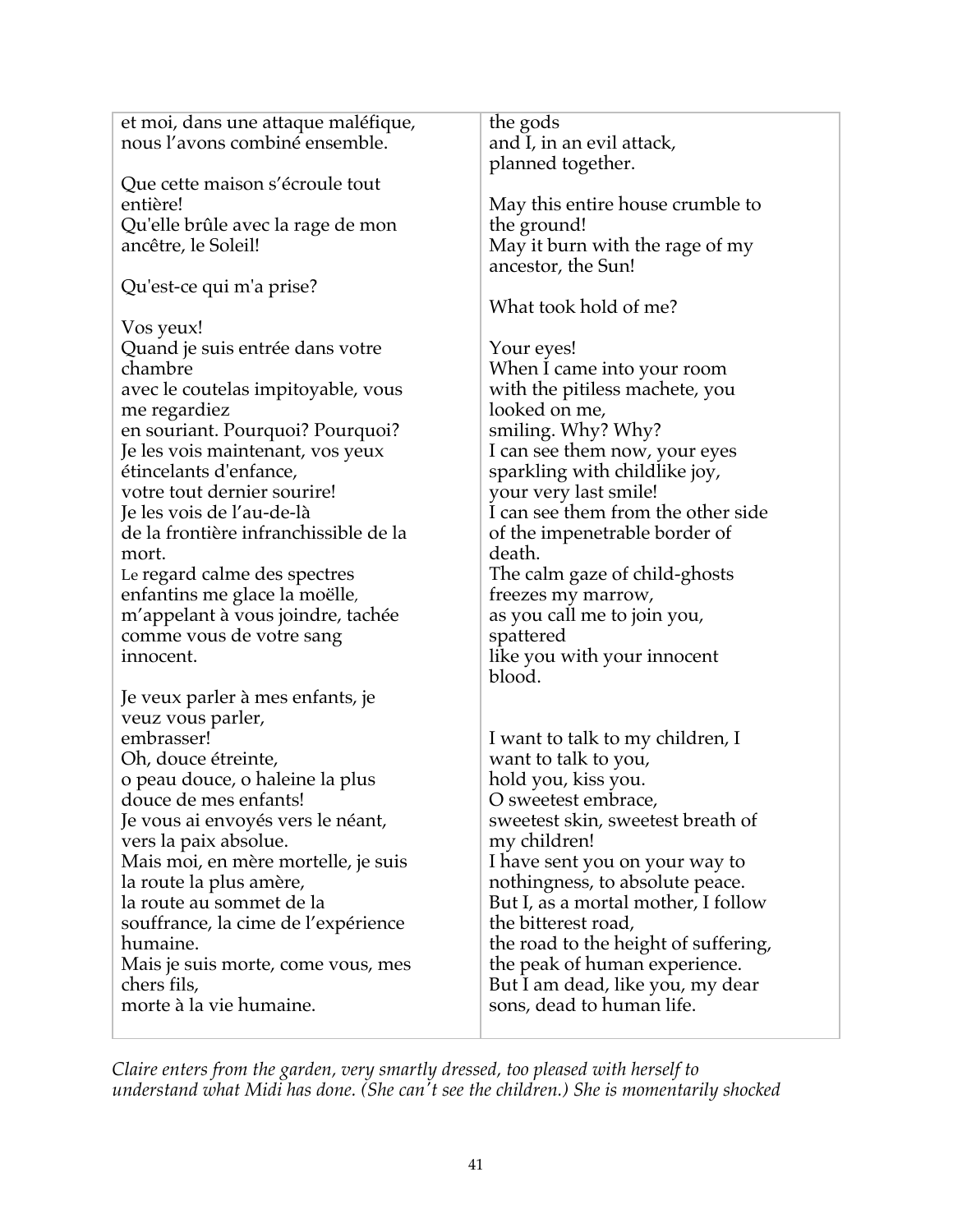*by the bloody spectacle of Midi she encounters, but she pulls herself together instantly, pulls herself up to her full height in her high heels, and smiles at Midi with bitter contempt.*

| Claire                                                      | Claire                                               |
|-------------------------------------------------------------|------------------------------------------------------|
| Qu'est-ce que je vois? Une                                  | What do I see now? An                                |
| démonstration anthropologique?                              | anthropological demonstration?                       |
| Est-ce que ta poule sacrificielle t'a                       | Did your sacrificial chicken give                    |
| donné du chagrin?                                           | you trouble?                                         |
| Est-ce qu'elle a resisté le moment                          | Did it resist the supreme sacred                     |
| sacral suprème?                                             | moment?                                              |
| J'en raconterai à mon père. Ça                              | I'll tell my father all about this. It<br>amuses him |
| l'amuse,                                                    |                                                      |
| que d'étudier les réligions des                             | to study the religions of savage                     |
| peuples sauvages.                                           | peoples.<br>Perhaps you can put on your show         |
| Peut-être joueras-tu ton spectacle<br>pour nous et nos amis | at the Governor's Palace? I'm sure                   |
| au palais du governeur? Je suis                             | he'll find it most entertaining.                     |
| sûre que ça l'amusera beacoup.                              | And you'll be paid for it. I'm sure                  |
| Et on te payera. Je suis sûre que tu                        | you'll need that                                     |
| en auras besoin                                             | after the unfortunate departure of                   |
| après le départ infortunée de ton                           | your American gentleman.                             |
| monsieur américain.                                         | By the way, where is he? He came                     |
| A propos, où est-il? Il est venu ici                        | here                                                 |
| pour prendre ses effets                                     | to collect his belongings                            |
| et les enfants.                                             | and the children.                                    |
|                                                             |                                                      |
|                                                             |                                                      |
| Midi                                                        | Midi                                                 |
| (indiquant les cadavres des enfants)                        | <i>(turning and pointing to the</i>                  |
| Il est parti, mais sans enfants.                            | children's corpses)                                  |
|                                                             | He's gone, but without the                           |
| [Pause. Claire's confused gaze follows                      | children.                                            |
| Midi's gesture. At first she can't                          |                                                      |
| comprehend her meaning, then she                            | [Pause. Claire's confused gaze follows               |
| <i>recognizes the bloody mess.]</i>                         | Midi's gesture. At first she can't                   |
|                                                             |                                                      |
|                                                             | comprehend her meaning, then she                     |
|                                                             | recognizes the bloody mess.]                         |
| Claire                                                      |                                                      |
| Toi? Tu as tué les gosses? Toi?                             | Claire                                               |
| [Pause, then a horrific peal of                             | You? You killed your little brats?                   |
| laughter.}                                                  | You?                                                 |
| Mais tu nous as rendu la vie si                             | [Pause, then a horrific peal of                      |
| facile!                                                     | laughter.                                            |
| Je te remercie de bon coeur!                                | But you've made our lives so easy!                   |
| Notre route au bonheur est libre,                           | I thank you from the bottom of my                    |
| et la route de Jaz à son succès est                         | heart!                                               |
| ouverte.                                                    | Our way to happiness is open,                        |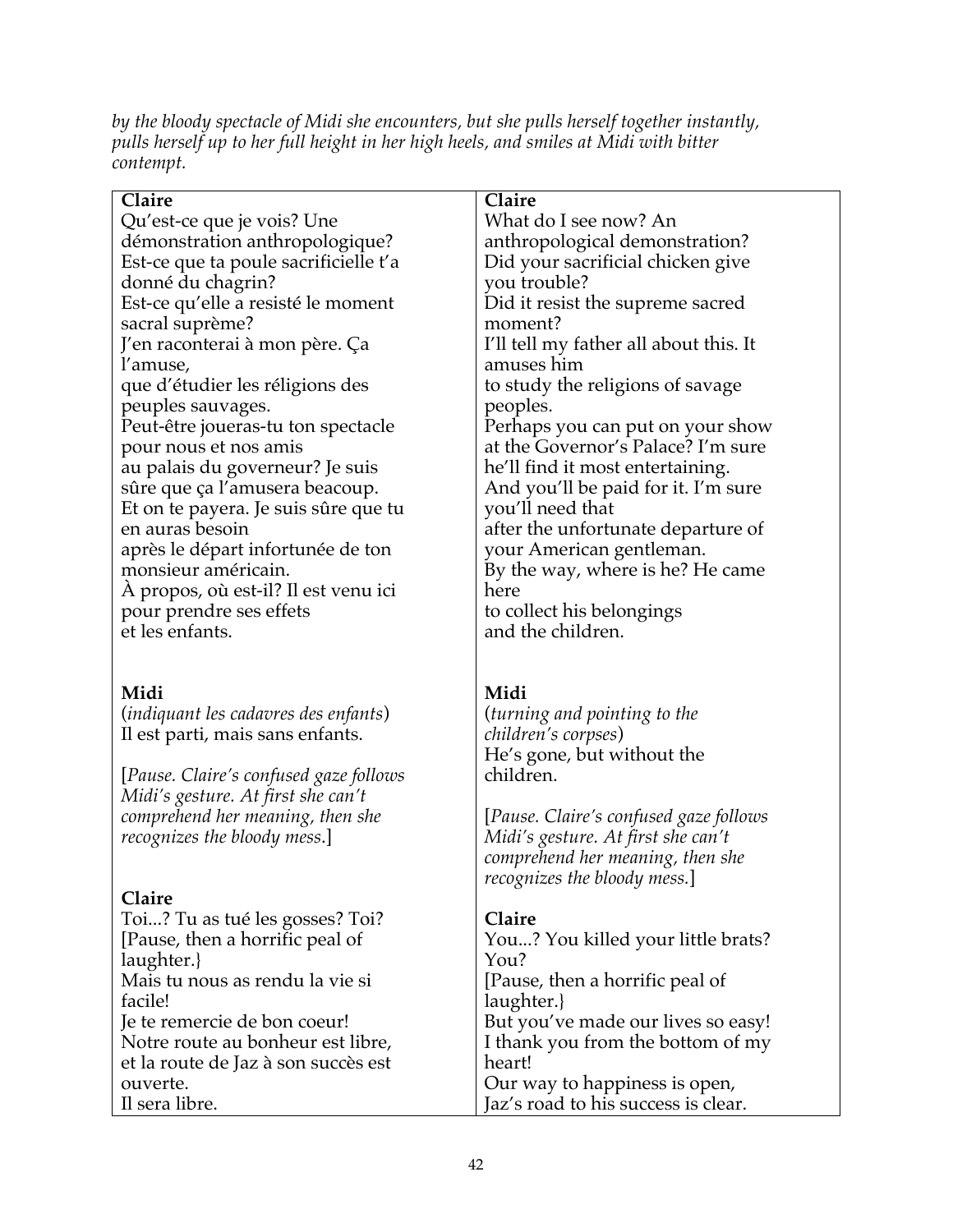| Plus de la honte de ces mômes        | He'll be free.                      |
|--------------------------------------|-------------------------------------|
| exotiques!                           | No more shamed by these tribal      |
| Plus de la honte d'une maîtresse     | urchins,                            |
| nègre,                               | No more shamed by his black         |
| qui se vend aux dockers nègres       | mistress,                           |
| dans un bordel infect, affreux!      | who sells herself to negro dockers  |
| Mais tu ne resteras pas chez tes     | in a dreadful, stinking             |
| semblables.                          | whorehouse.                         |
| Tu as assuré ta disparition:         | But you won't get a chance to go    |
| ta tête noire roulera dans le panier | back to your own kind.              |
| du bon guillotineur de la Guyane.    | You've put yourself away:           |
| Le sang de ton cou arraché, de tes   | Your black head will roll around in |
| lèvres tordues                       | the basket                          |
| en terreur et agonie                 | of the good headsman of Cayenne.    |
| ensanglantera les copeaux dans       | The gore from your torn neck,       |
| son petit panier,                    | from your lips, twisted             |
| avant qu'il la fout dans le fumier,  | in terror and agony,                |
| ton juste tombeau.                   | will bloody the wood shavings       |
| Je vois notre futur, et je t'en      | in his little basket,               |
| remercie, toi, pute misérable!       | until he pitches it into the        |
|                                      | dungheap,                           |
|                                      | the grave you deserve!              |
|                                      | [Claire laughs ferociously.]        |
|                                      | I see our future, and I thank you   |
|                                      | for it, you miserable whore!        |
|                                      | [Reaches a paroxysm of triumphant   |
|                                      | laughter.]                          |

*As she carries on with her demeaning insults, Midi's familiar spirits appear in their dusky, form-fitting costumes and dance slowly around the two women, establishing a spiritual fence around them and an elemental connection between them. Claire notices the children and screams in terror. Then, rising up horrifically, Midi mutters some strange words and flicks her cigarette at Claire, magically causing her chic outfit to catch fire. The spirits close round her, then jump back, revealing a column of flames and smoke, as Claire quickly burns in agony to a pile of bones and grease.*

*The spirits casually walk away and lounge about Midi's salon. They observe Midi attentively throughout, ready to leap to her defence or obey her commands.*

*As the blood dries on her Midi looks less and less human, resembling more a terrifying red and brown effigy of an even more terrifying deity. Through these terrible acts Midi takes full possession of her divinity. She is transformed. This is her apotheosis.*

*The Nanny emerges from the bedroom area, spattered with blood and distraught. She may even fall on all fours in her escape from Midi's house. On her way she passes the pile of ashes, all that is left of Claire, with perhaps a shoe or a hat, so that she can recognize the remains, to her further grief and horror. She moans in deep anguish as she exits.*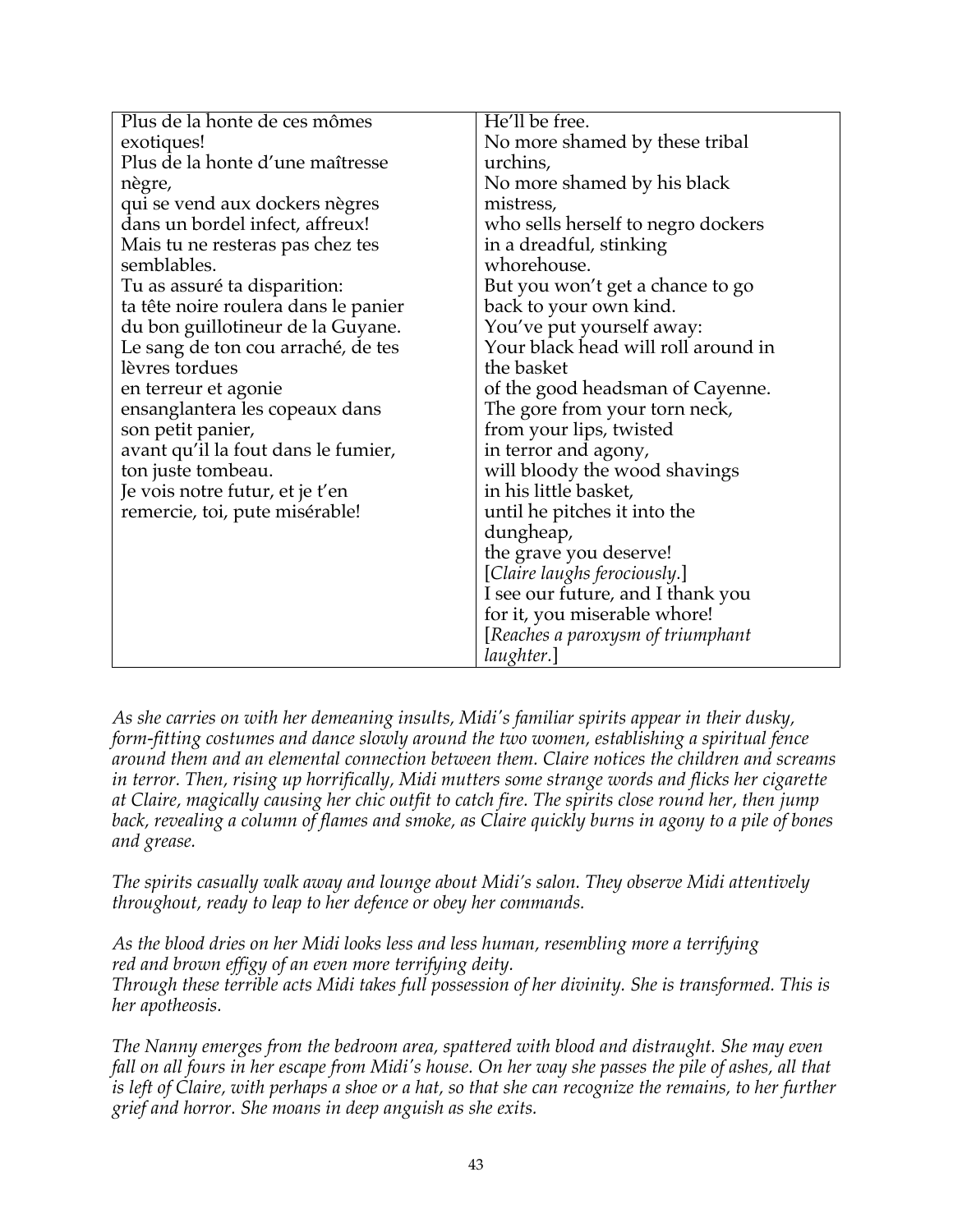*Jaz enters.* 

#### **Jaz**

(*Enters the garden. Doesn't see her.)* Midi! Where are you? Midi? Midi! Speak! (*Hesitantly enters the house.)*

## **Midi**

(*Glowing, grand like a goddess, hardly looking human. The familiars rise up and circle Jaz at a distance, listening to Midi and ready to destroy him at her bidding. Jaz can't see them.*) What? Are you looking for me? You came in boldly enough before, like a burglar, picking over things to sell. Here I am. You can stop looking for me. You steal. I kill. I can kill you right now. Any way I like. I can make you burn. I can tear you apart. I can make the flesh slide off your bones, a horrible, slow death.

## **Jaz**

(*Cowering*) Where is Claire? Did she leave?

## **Midi**

(*Gestures slowly and grandly towards Claire's ashes*)

## **Jaz**

What have you done? You killed my Claire, my Claire?! The governor's Claire! You'll pay dear for this! You'll have to go hide in the dark of earth, fly up into heaven's depths to escape the Governor and his French law. The French have made a hell here on earth in nature's own hell. There you'll rot with vermin and disease, praying for the day they cut your head off and end it all. The nanny, where is she? Did she take the boys, as I ordered her?

## **Midi**

Can't you see? (gestures slowly toward the corpses) Are you blind? They've gone where they were destined to go...

## **Jaz**

You're pure hate, the most odious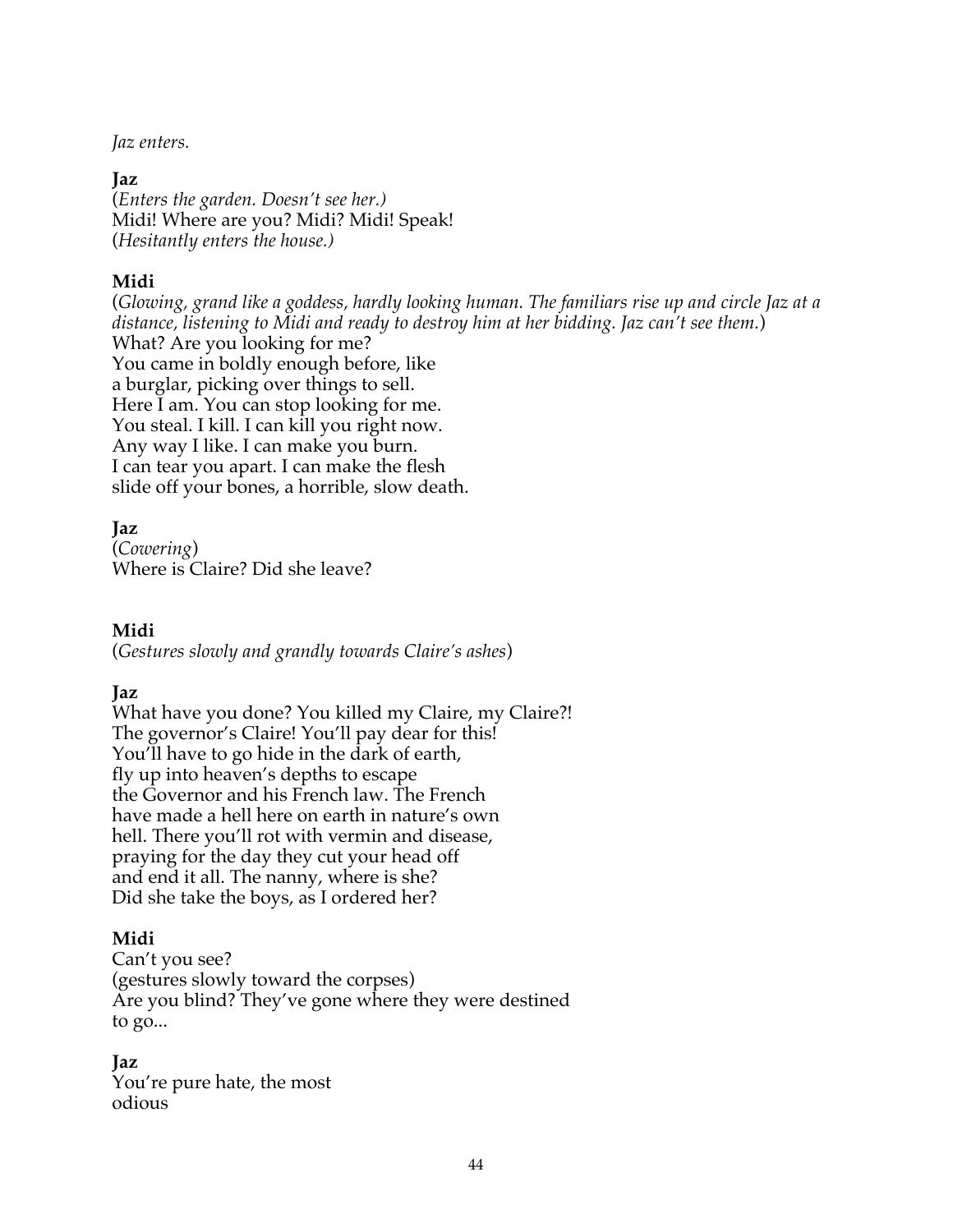woman...to me, to every person on this earth, to God, if He exists. You... You stabbed them, cut them with a knife, with that machete there your ancestors—slaves, all of them—used to cut their master's cane? Maybe your savage gods sent you to me, a demon, like they say tore up your brother. A white woman never would have dared this. And you...?! Because I left you for a civilized woman of my own kind, one I could be proud of and rise again to my rightful place in life, with money and respect? Now you have nothing to show for your years with me. You killed them. You, you are one of those disgusting monsters you believe in. Go to hell, you devil, you polluted, rotten murderess! And I, there's nothing left for me either: no sons, no wife, not even you, you filth!

#### **Midi**

Save your breath. What's done is done. There's no point in cursing me. I'm gone. I've left the earth and you and all the putrid flesh you call humanity. To think my ancestor, the Sun, loved you all, warmed you, fed you, helped you and taught you!

#### **Jaz**

You're pain itself. You're partners with evil.

#### **Midi**

Understand this. If you're hurt, it's all good.

**Jaz**

My sons, what a bad mother came your way!

## **Midi**

O, my sons, Your father's vice destroyed you.

#### **Jaz**

I never raised my hand against them.

#### **Midi**

But yes! Your ambition and your new-built marriage.

## **Jaz**

You killed over territory—my bed.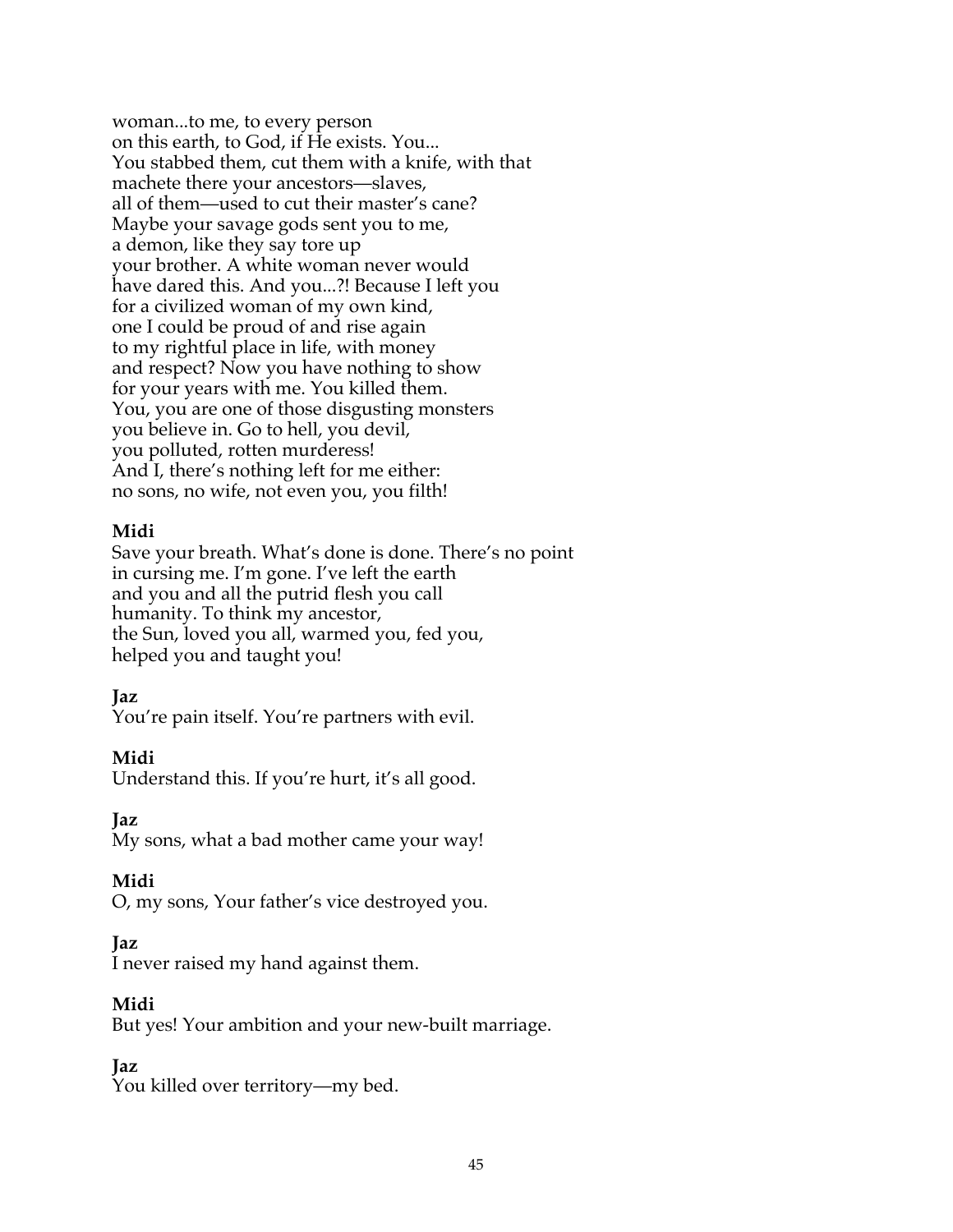## **Midi**

You think that's trivial for a woman?

# **Jaz**

You must have seen it coming: a man...

# **Midi**

Our children are gone. That should pierce your heart.

# **Jaz**

...a man like me doesn't stay with your kind.

# **Midi**

The gods, my gods, know where this all came from.

# **Jaz**

Your gods know enough to spit you out.

# **Midi**

Go ahead, hate me. I hate your bitter tongue.

# **Jaz**

And I hate yours. So easy to spit this back and forth!

# **Midi**

I'm only too happy to go on and on.

# **Jaz**

Why don't you just shut up and bury them?

# **Midi**

Their ancestor, the Sun, will come for them.

# **Jaz**

O, pollution! You filthy child-killer!

# **Midi**

Go sweep up your whore. Say words over the dirt.

# **Jaz**

I'll go. I've lost my share of both children.

# **Midi**

Stop whining. Just wait 'til you get old...

# **Jaz**

I loved them after all...

# **Midi**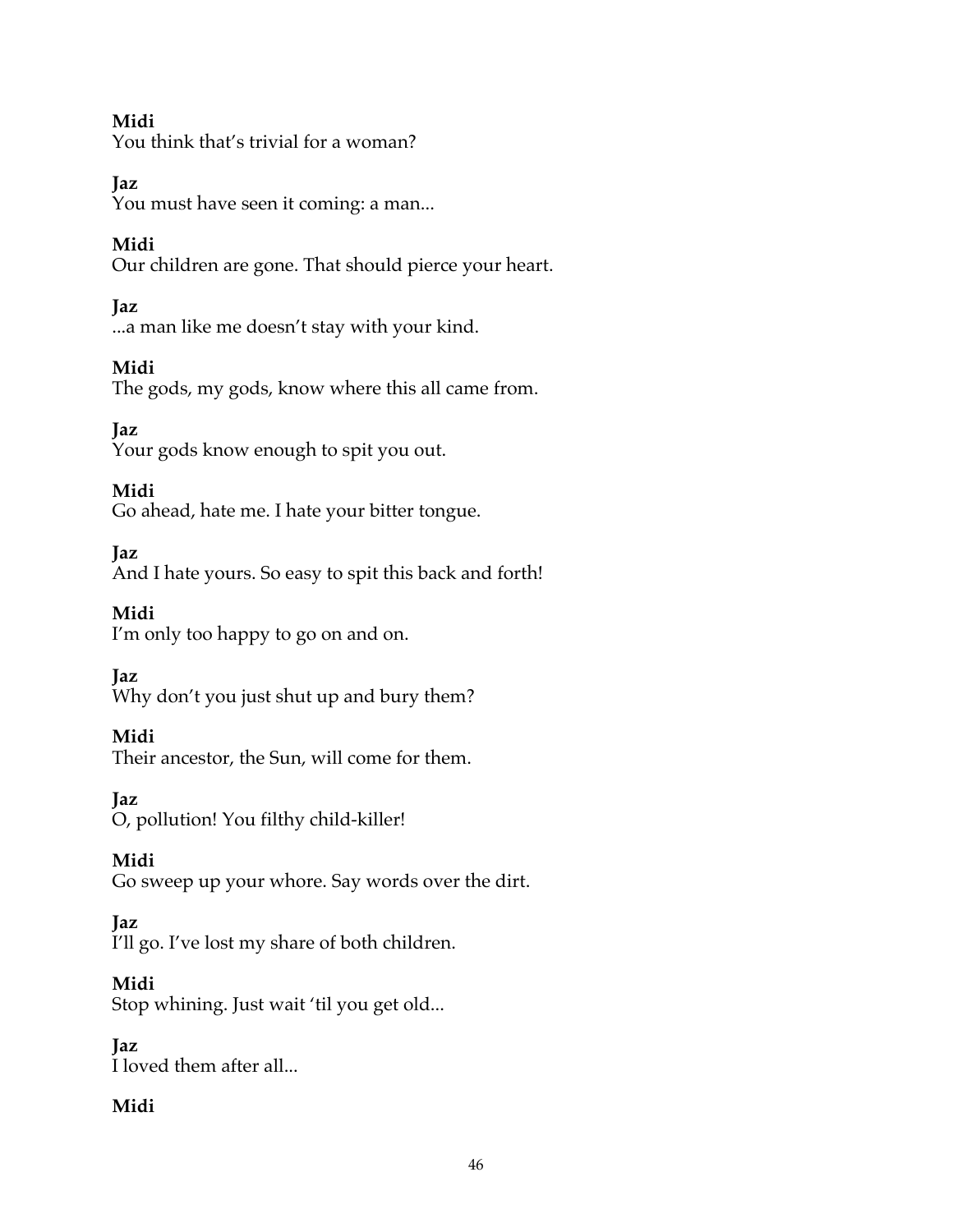Their mother did, not you.

## **Jaz**

...and so you killed them.

## **Midi**

...to cause you grief.

# **Jaz**

How I want to kiss their faces once more! To hold them in my arms again!

# **Midi**

(*Gesturing towards the corpses, with ferocious sarcasm.*) Now's your chance to say hello. Give them a hug.

## **Jaz**

I can feel their tender skin. Let me touch it.

## **Midi**

And you left them for your whore! Wasted words!

## **Jaz**

I'll bury them myself.

## **Midi**

No, you animal, their pyre is prepared.

| O, mon cher aîeul, Soleil éternel, mon        | O, my dear old, eternal Sun, my beloved,   |
|-----------------------------------------------|--------------------------------------------|
| bien aimé,                                    | my immortal ancestor, who never dies,      |
| mon ancêtre immortel, qui ne meurt            | who shall never die, even when this land,  |
| jamais,                                       | pitiable as it is, will die, dessicated by |
| qui jamais ne mourra, même quand cette        | your fires,                                |
| terre                                         | the sparkling, lively strands              |
| pitoyable meurt, désséchée par vos feux,      | that supported life for the the peoples of |
| les crins étincelants et vivaces,             | the earth,                                 |
| qui soutenaient la vie aux peuples de la      | black and white alike                      |
| terre,                                        | Once upon a time, thousands of centuries   |
| noirs et blancs                               | ago,                                       |
| autrefois, il ya des siècles, des milliers de | your wrath boiled up against the           |
| siècles,                                      | worthless,                                 |
| tu te mis en courroux contre les piètres      | evil dwellers on this island               |
| habitants de cette îsle, gens malhonnêtes,    | You smote them all with your dreadful      |
| Tu les frappas tous de tes feux               | fires.                                     |
| épouvantables.                                | Look into my heartlive there!              |
| Regarde dans mon coeur, vive-là!              | Let my fury run in your veins.             |
| Laisse ma fureur couler dans tes veines.      | The people of today don't deserve you      |
| Les mortels ne te méritent plus.              | Burn your temple, your forgotten altar-    |
| Détruis ton temple, ton autel négligé!        | now!                                       |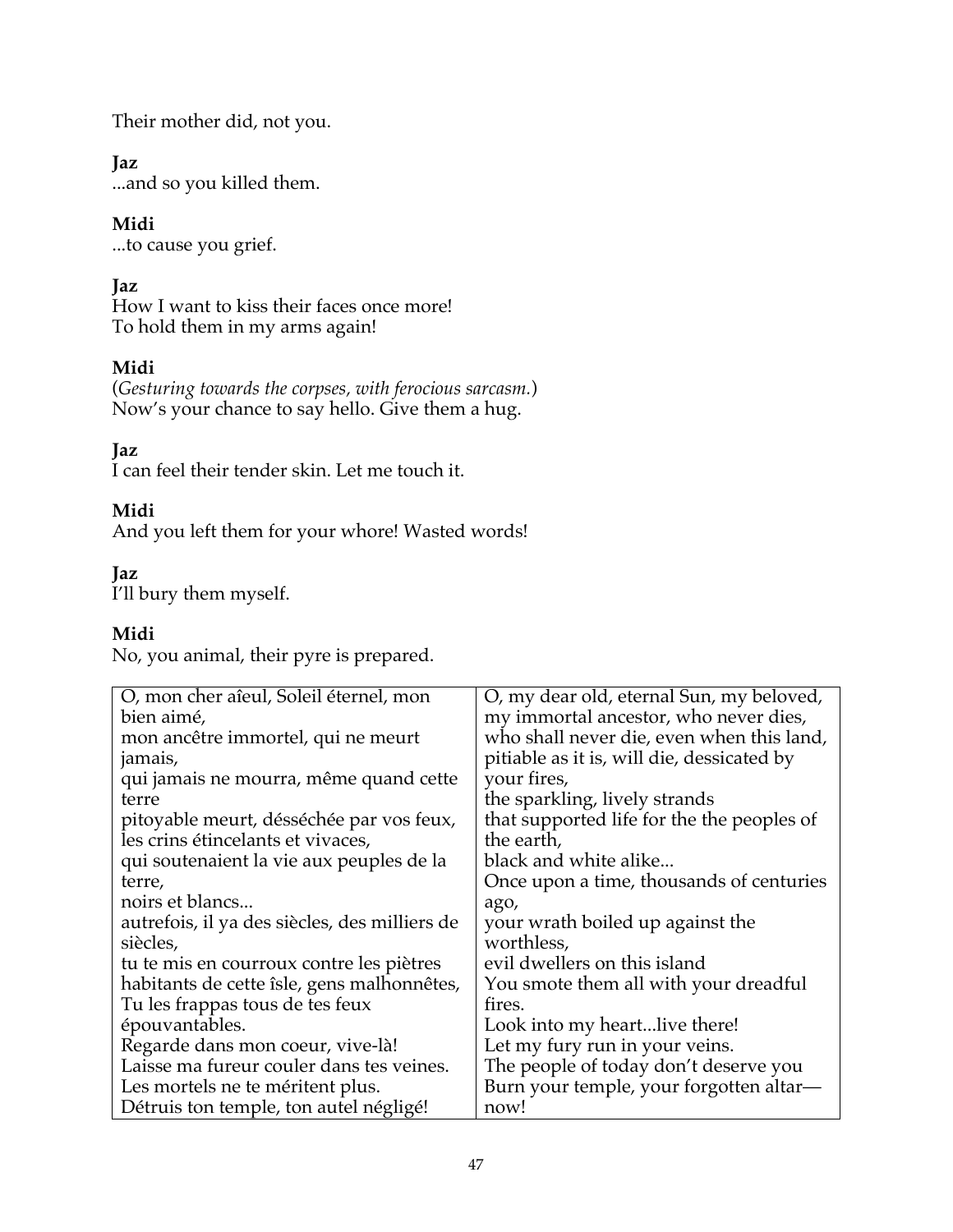*The walls of Midi's house seem inhabited by fire. They burn, and so does the garden. Midi walks solemnly out into the garden and raises her arms towards the Sun above. Jaz runs away in terror. Rapid fade to black. A scrim falls to cover the scene change. In the pitch darkness vaguely outlined flame-colored patterns appear in animation at house left, suggesting Midi's burning dwelling in the not=too-far distance. Midi enters at house left, her shift augmented with streaming flame-colored veils and streamers attached to her head and shoulders. It remains very dark. Only a spot on her face or light from the sides makes it possible to recognize her and to take*  in the colors of costume. She strides across the stage with august dignity, but not slowly, rather *rapidly, and it is clear that she is not in flight. Her familiars follow sinuously behind her. They exit at house right.*

*After a moment the townspeople, in particular Midi's friends from the 'Ti-Métropole (chorus and dancers) run on to the stage, first one or two from house left, then more from house right. Seeing Midi's house ablaze, they are extremely worried. After some agitated running to and fro, they settle down into a loose group, ready at any moment to run away, should the need arise. It remains very dark on stage: minimal lighting.*

| People from the right exclaim,               | People from the right exclaim,                 |
|----------------------------------------------|------------------------------------------------|
| randomly:                                    | randomly:                                      |
| Qu'est qu'il y a? C'est la maison de Midi    | What's going on? It's Midi's house! It's on    |
| qui brûle. Où est-elle? Est-elle-sauve? Est- | fire! Where is she? Is she safe? Was she at    |
| ce qu'elle était à la maison? Est-ce qu'elle | home? What happened?                           |
| était chez elle? Qu'est-ce qui c'est passé?  |                                                |
|                                              | The two or three who have entered from         |
| The two or three who have entered from       | the left respond, also randomly:               |
| the left respond, also randomly:             | It is the House of the Sun that's on fire. I   |
| C'est bien la Maison du Soleil qui brüle.    | didn't see Midi. I only saw some shadows       |
| Je n'ai pas vu Midi. Je n'ai vu que des      | that jumped out of the fire. How horrible      |
| ombres qui sautaient des flammes. Que        | it is, how dreadful! It's as if the spirits of |
| c'est affreux, épouvantable! Comme si les    | everyone who ever lived in that house          |
| esprits de tout ceux qui l'habitaient        | from the beginning of time, ran away.          |
| depuis le début du temps, s'enfuyaient.      | The people from the right:                     |
|                                              | Let's get to it! Let's look for water. Let's   |
| The people from the right:                   | find buckets. I hope Midi wasn't in there.     |
| Allons-y. Cherchons de l'eau! Cherchons      | And her boys?                                  |
| des seaux! J'espère que Midi n'était pas     |                                                |
| là. Et les gosses?                           |                                                |
|                                              | The people from the left:                      |
| The people from the left:                    | Don't bother! There's nothing left but         |
| C'est pas la peine. Il ne reste que les      | some charred sticks. Midi?! I didn't see       |
| charbons. Midi?! Je ne l'ai pas vue.         | her.                                           |
|                                              |                                                |
| All:                                         | All:                                           |
| Ah! Aah!                                     | Ah! Aah!                                       |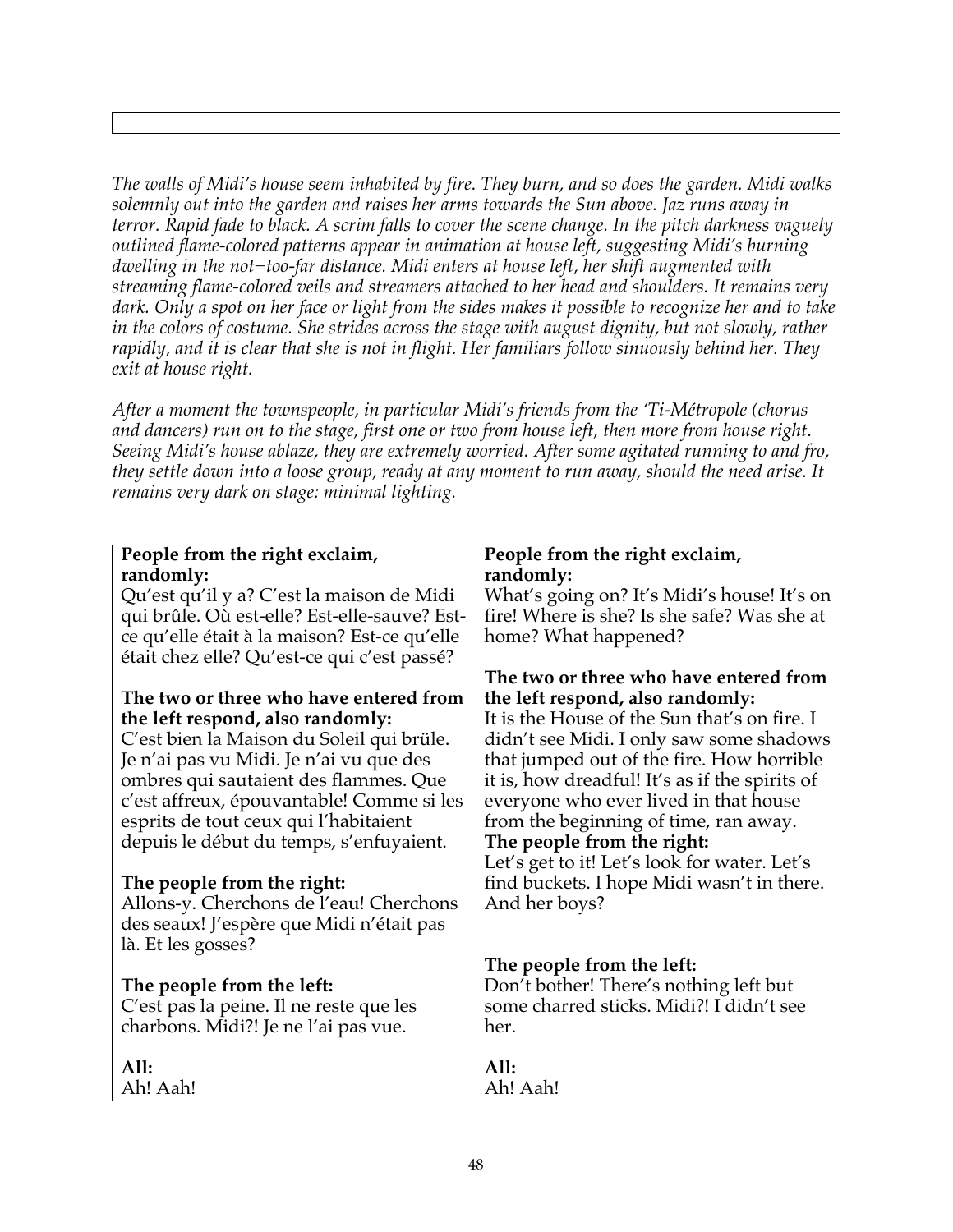| The people from the left:<br>Mais les ombres! Les ombres!                                                                                                                                                                                                                                                                                                                            | The people from the left:<br>But the shadows! Those were shades!                                                                                                                                                                                                                                                                                   |
|--------------------------------------------------------------------------------------------------------------------------------------------------------------------------------------------------------------------------------------------------------------------------------------------------------------------------------------------------------------------------------------|----------------------------------------------------------------------------------------------------------------------------------------------------------------------------------------------------------------------------------------------------------------------------------------------------------------------------------------------------|
| All:<br>Ah! Aah!                                                                                                                                                                                                                                                                                                                                                                     | All:<br>Ah! Aah!                                                                                                                                                                                                                                                                                                                                   |
| Mlle Blandine enters from house left:<br>Mais c'est affreux. Il ne reste presque<br>rien. C'est comme un volcan ou bien le<br>Soleil même.                                                                                                                                                                                                                                           | Mlle Blandine enters from house left:<br>This is dreadful. There's almost nothing<br>left. It's like a volcano or the Sun himself.                                                                                                                                                                                                                 |
| M. Matthieu enters from house right:<br>Vous pourrez raconter à vos enfants:<br>"Oui, comme nos ancêtres, j'ai vu la rage                                                                                                                                                                                                                                                            | M. Matthieu enters from house right:<br>You all can tel your children: "Yes, like<br>our ancestors, I saw the wrath of the<br>Sun."                                                                                                                                                                                                                |
| du Soleil.<br>Mlle. Blandine:<br>Mai où est Midi? Est-ce qu'elle vît?<br>Pendant une seconde j'ai crû la voir, ou<br>peut-être non. Elle était affreuse. Elle<br>avait la gueule d'une diablesse! Elle<br>bavait du sang des yeux et de la bouche.<br>Des ombres l'entourait. Ils palpitaient<br>autour de son corps comme un essaim de<br>chauves-souris. Puis, tout à coup, il n'y | Mlle. Blandine:<br>But where is Midi? Is she alive? For a<br>second I thought I saw her, or maybe<br>notElle was terrifying. She had the mug<br>of a she-devil! She drooled blood from<br>her eyes and her mouth. Shades<br>surrounded here. They palpitated around<br>her body like a cloud of bats. Then, all of<br>a sudden, there was nothing. |
| avait rien.<br>M. Mathieu:<br>Moi, je l'ai vue, sous l'aspect que t'as vue,<br>toi aussi. Elle a fait sa transformation. Je<br>crois qu'elle nous quitte. Elle est prête.<br>Mais attendez. Si vous voulez la voir, il<br>faut attendre l'aube. Et ça sera pour lui<br>dire adieu.                                                                                                   | M. Mathieu:<br>I saw her, in just the form you saw her.<br>She has made her transformation. I think<br>she's leaving us. She's ready. But wait. If<br>you want to see her, you must wait for<br>dawn. And that will be to bid her<br>farewell.                                                                                                     |
| All:<br>Adieu? Adieu? Mais non! Jamais<br>l'adieujamais!                                                                                                                                                                                                                                                                                                                             | All:<br>Adieu? Farwell? No! Never farewell,<br>never!                                                                                                                                                                                                                                                                                              |
| M. Matthieu:<br>Rencontrez-moi à l'aube<br>par le vieux cimitière des esclaves.<br>Je vous servirai de guide.<br>Vous aurez le temps de dormir un peu.<br>Et endimanchez-vous,<br>comme pour une veilléeou une fête/la<br>Messe de Pâques.                                                                                                                                           | M. Matthieu:<br>Meet me at daybreak<br>by the old slave cemetery.<br>I'll be your guide.<br>You'll have time to sleep a bit.<br>And don't forget<br>to dress up properly,<br>as if going to a wake<br>or a festival.                                                                                                                               |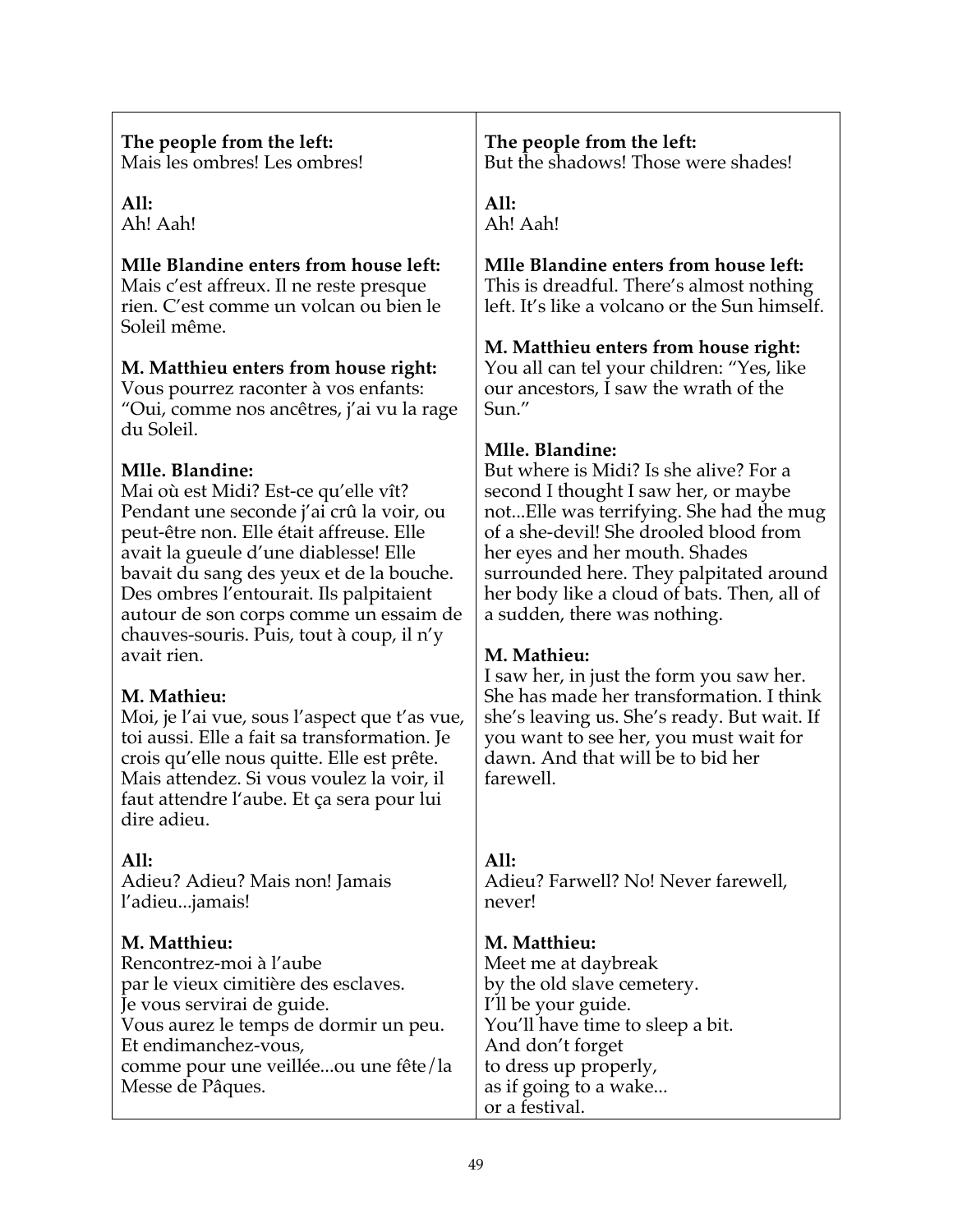| Mlle. Blandine:<br>Tu veux que je t'accompagne?<br>M. Matthieu:       | Mlle. Blandine:<br>Do you want me to come with you?                            |
|-----------------------------------------------------------------------|--------------------------------------------------------------------------------|
| Oui, ma chérie. Je t'expliquerai tout ce<br>que je puis—de mon mieux. | M. Matthieu:<br>Yes, dear. I'll explain everything I can-<br>as well as I can. |

*All exit the stage, separately and in pairs, some to the left, some to the right. Fade to black, except for the glowing fire.*

## **[sc. 4]**

*The lights go up on the set, revealing a bay, a beach, and vegetation, The sun is just beginning to rise through the haze at house left, just where the fire from Midi's house appeared. (It continues to rise—very slowly—throughout the scene, and the light rises accordingly, bathing the set in sensuous warm early morning light. In the mid-to-foreground a dock extends out into the water. A biplane fitted with pontoons, one of the sort that accommodates a few passengers in an interior cabin, is moored to it. A workman lounges on its lower wing. It is very early and very quiet.*

*M. Matthieu and Mlle. Blandine almost stealthily lead in the crowd of townspeople, including everyone from the 'Ti-Métropole, even the drunk at the bar and the old man in the street. The leaders urge the people to remain quiet and to wait for Midi.*

*Midi arrives. A long, flowing hooded robe of many colors covers whatever she is wearing beneath. Her ferocity has subsided, but her alien quality, accented by her exotic costume, persists. The pilot of the seaplane accompanies her, carrying her suitcase in one hand and his own belongings in a duffle slung over his other shoulder. They are heading towards the seaplane, not expecting any company.*

*The people see her and get excited, but once again, M. Matthieu and Mlle. Blandine calm them down. They both turn towards Midi with a grave, respectful air. M. Mathieu has an intuitive understanding of what happened at Midi's house, if not of all the details, and, as he promised before the curtain rose, he has explained the general course of Midi's situation to Mlle. Blandine. She understands that Midi, thanks to Jaz, has given up on human society and must leave in order to fulfill the next stage of her existence. Midi has finished her earthly task. Her destiny lies elsewhere. She could be a ghost.*

*Midi notices the people, first as if they were an insignificant distraction; then she stops at a rise in the ground, and turns towards them with growing recognition. The pilot continues on to his seaplane and hands the luggage to the workman, who opens the door to the passenger cabin, stows the luggage, and resumes his place on the wing. The pilot turns to see what has happened to his passenger, then stands with his hand on the fuselage, watching the proceedings.*

*Midi recognizes her friends and the crowd and becomes reanimated by her feelings for them, especially Mlle. Blandine and M. Matthieu, then the Waiter, the Bartender, and the other girls from the 'Ti-Métropole. But she says nothing.*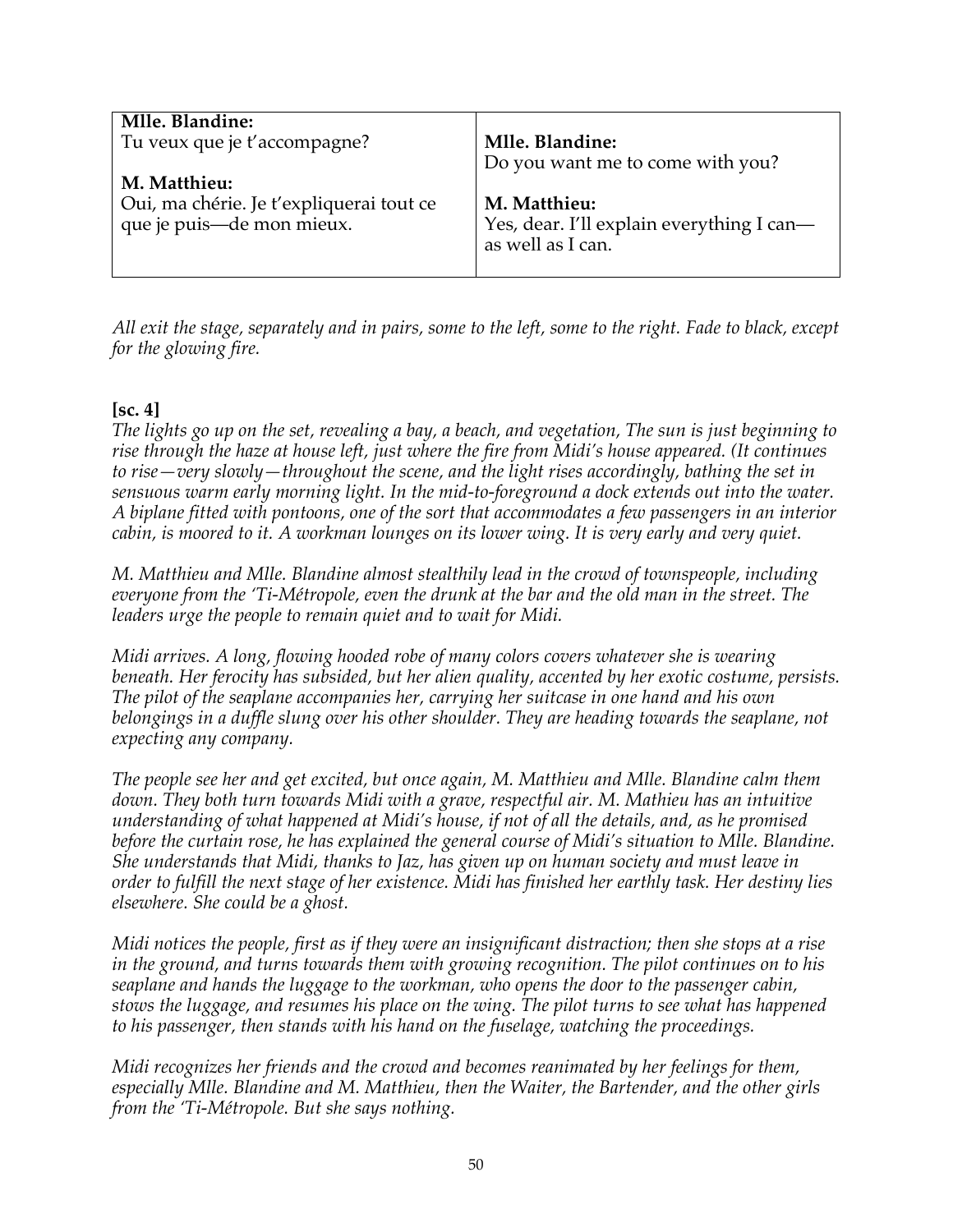#### *M. Matthieu steps forward.*

| M. Matthieu                                                                                                                                                                             | M. Matthieu                                                                                                                                                                          |
|-----------------------------------------------------------------------------------------------------------------------------------------------------------------------------------------|--------------------------------------------------------------------------------------------------------------------------------------------------------------------------------------|
| Nous sommes venus te dire adieu, je<br>crois.                                                                                                                                           | We've come to bid you farewell, I think.                                                                                                                                             |
| Le Garçon<br>(stricken, realizing for the first time that<br>Midi is leaving for good)<br>Mais où vas-tu?                                                                               | <b>The Waiter</b><br>(stricken, realizing for the first time that<br>Midi is leaving for good)<br>Where are you going?                                                               |
| Le Barman<br>Tu vas chanter à Paris, bien sûr.<br>Je te vois dans un club très chic.<br>Tu affascineras les gentlemen en frac, et<br>tu enrageras leurs dames. Elles te<br>détesteront! | The Bartender<br>You're going to sing in Paris, of course.<br>I can see you in a top chic club.<br>You'll spellbind all the gentlemen<br>and infuriate the ladies. They'll hate you! |

*M. Mathieu ignores them. Mlle. Blandine rushes over to sush them. As the Bartender speaks, she gives him a box on the ear. Midi laughs...and enters back into the world of the 'Ti-Métropole, which is what she enjoyed most in life on the island.*

*Mlle. Blandine, pushing the Bartender roughly away, turns to Midi and gestures, drawing her extended arms apart at waist level in interrogation and appeal, anticipating what she is about to say. Midi responds by pulling back her hood and smiling at her. There is perhaps a faint hint of music and dance in her gesture.*

*Mlle. Blandine begins to speak. M. Matthieu moves to restrain her, but she gently pushes him aside.*

| Mlle. Blandine                          | Mlle. Blandine                           |
|-----------------------------------------|------------------------------------------|
| Pourquoi nous quitter? On t'aime ici.   | Why are you leaving us? You're loved     |
| Nous sommes ta famille. Tu oublieras    | here. We're your family. You'll forget   |
| Mister Jaz. Moi, j'ai oublié pas mal de | Mister Jaz. I've forgotten a whole bunch |
| mecs.                                   | of guys.                                 |

*Midi smiles even more warmly at Mlle. Blandine, but remains distant.*

| Mlle. Blandine                           | Mlle. Blandine                        |
|------------------------------------------|---------------------------------------|
| Je sais que tu ne vas pas à Paris.       | I know you're not going to Paris.     |
| Mais où est-ce que tu vas?               | But where are you going?              |
| Pourquoi ne pas rester chez nous?        | Why not stay with us?                 |
| On chassera Mister Jaz.                  | We'll chase Mister Jaz away.          |
| C'est lui qui a incendié ta maison, non? | He set fire to your house, didn't he? |
| C'est bien la galère pour lui. Enfin!    | Time for him to go to jail, finally!  |
| Personne ne peut plus le protéger,       | No one can protect him now,           |
| ni le Gouverneur, ni sa fille            | not the Governor, not his daughter    |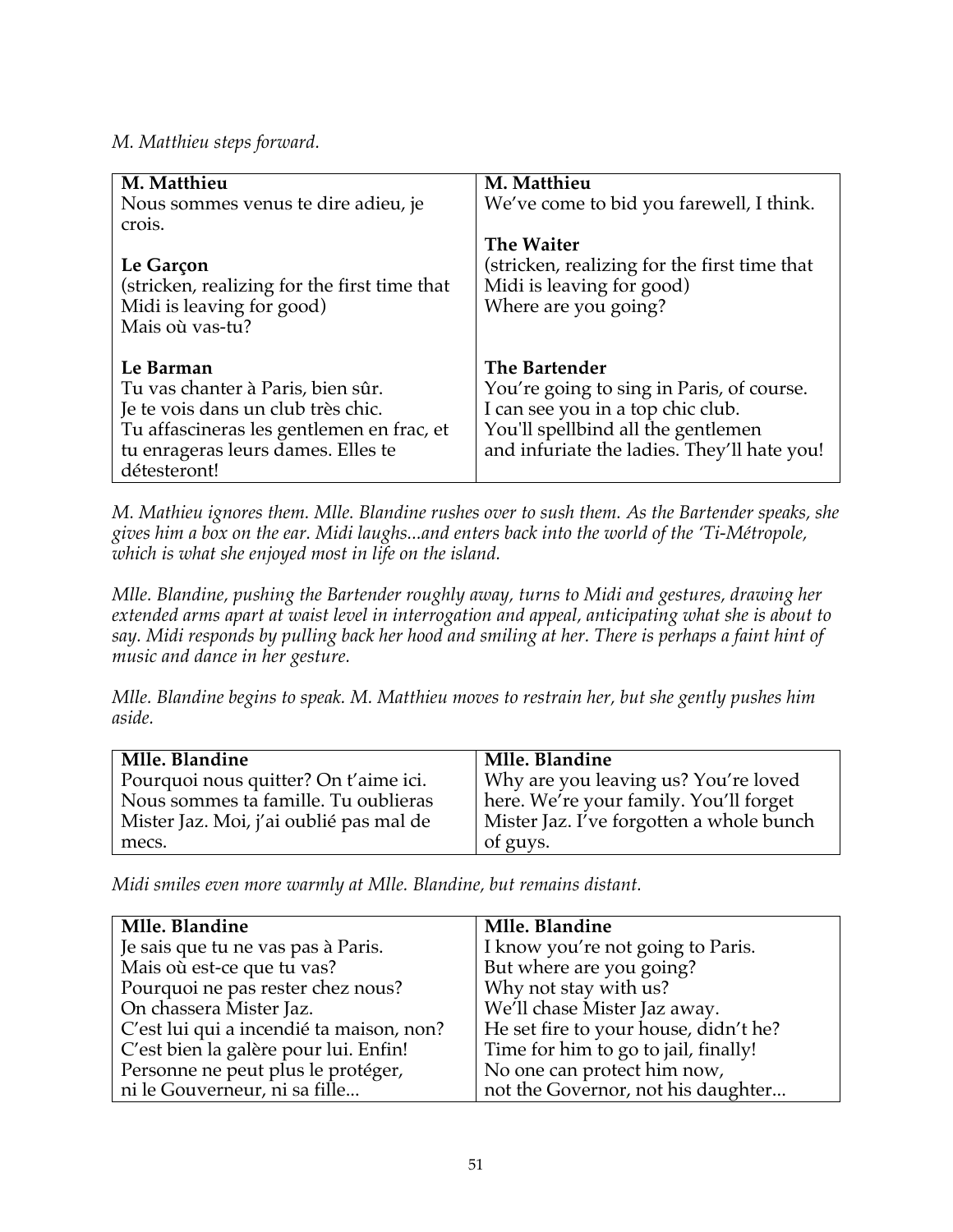| Midi                                                                                                                              | Midi                                                                                                                                                    |
|-----------------------------------------------------------------------------------------------------------------------------------|---------------------------------------------------------------------------------------------------------------------------------------------------------|
| (with a chilling smile)                                                                                                           | (with a chilling smile)                                                                                                                                 |
| De Mlle. Claire, il ne reste que des                                                                                              | There's nothing left of Mlle. Claire but                                                                                                                |
| cendres.                                                                                                                          | ashes.                                                                                                                                                  |
| Elle était chez moi.                                                                                                              | She was at my house.                                                                                                                                    |
| (She begins to drift back into her distant,                                                                                       | (She begins to drift back into her distant,                                                                                                             |
| ghostly mode.)                                                                                                                    | ghostly mode.)                                                                                                                                          |
| Mlle. Blandine<br>Alors, elle a bien fini!<br>Ne nous quitte pas.<br>Nous serons misérables sans toi,<br>sans ta musique!<br>Midi | Mlle. Blandine<br>Well, good riddance to her!<br>Don't leave us.<br>We'll be wretched without you,<br>without your music!<br>Midi<br>The music is over. |
| La musique est finie.                                                                                                             | Mlle. Blandine                                                                                                                                          |
| Mlle. Blandine                                                                                                                    | Oh, no, dear!                                                                                                                                           |
| Mais non, ma chérie!                                                                                                              | How are we going to live without your                                                                                                                   |
| Comment vivre, sans ta musique?!                                                                                                  | music?!                                                                                                                                                 |
| Midi                                                                                                                              | Midi                                                                                                                                                    |
| Faites-le vous-mêmes.                                                                                                             | Make it yourselves. You can, you know.                                                                                                                  |
| Vous êtes bien capables, vous savez                                                                                               | Mlle. Blandine                                                                                                                                          |
| Mlle. Blandine                                                                                                                    | Sing, sing for us one last time!                                                                                                                        |
| Chante, chante pour nous une dernière                                                                                             | Crowd                                                                                                                                                   |
| fois!                                                                                                                             | Midi's last song!                                                                                                                                       |
| Crowd<br>La dernière chanson de Midi!                                                                                             |                                                                                                                                                         |

*With a twisting motion, as if she is casting off her divine remoteness, Midi throws off the robe, revealing a smartly cut European-style dress with a bright exotic floral pattern, but not without some exotic flow to it, a colorful hat, and a small sash around her waist*. *She has—at least for the moment—entered fully back into life among her fellow islanders, in the life of the Ti-Métropole.*

| Midi                                          | Midi                                      |
|-----------------------------------------------|-------------------------------------------|
| Peut-être aurais-je encore quelque chose      | Maybe I still have more song in store for |
| pour vous-ma chanson la toute<br>dernière.    | you—my very last song.                    |
|                                               | I'm going to sing "The Song of Secrets."  |
| Ie vous chanterai "La Chanson des<br>Secrets" | In a secluded corner of the jungle        |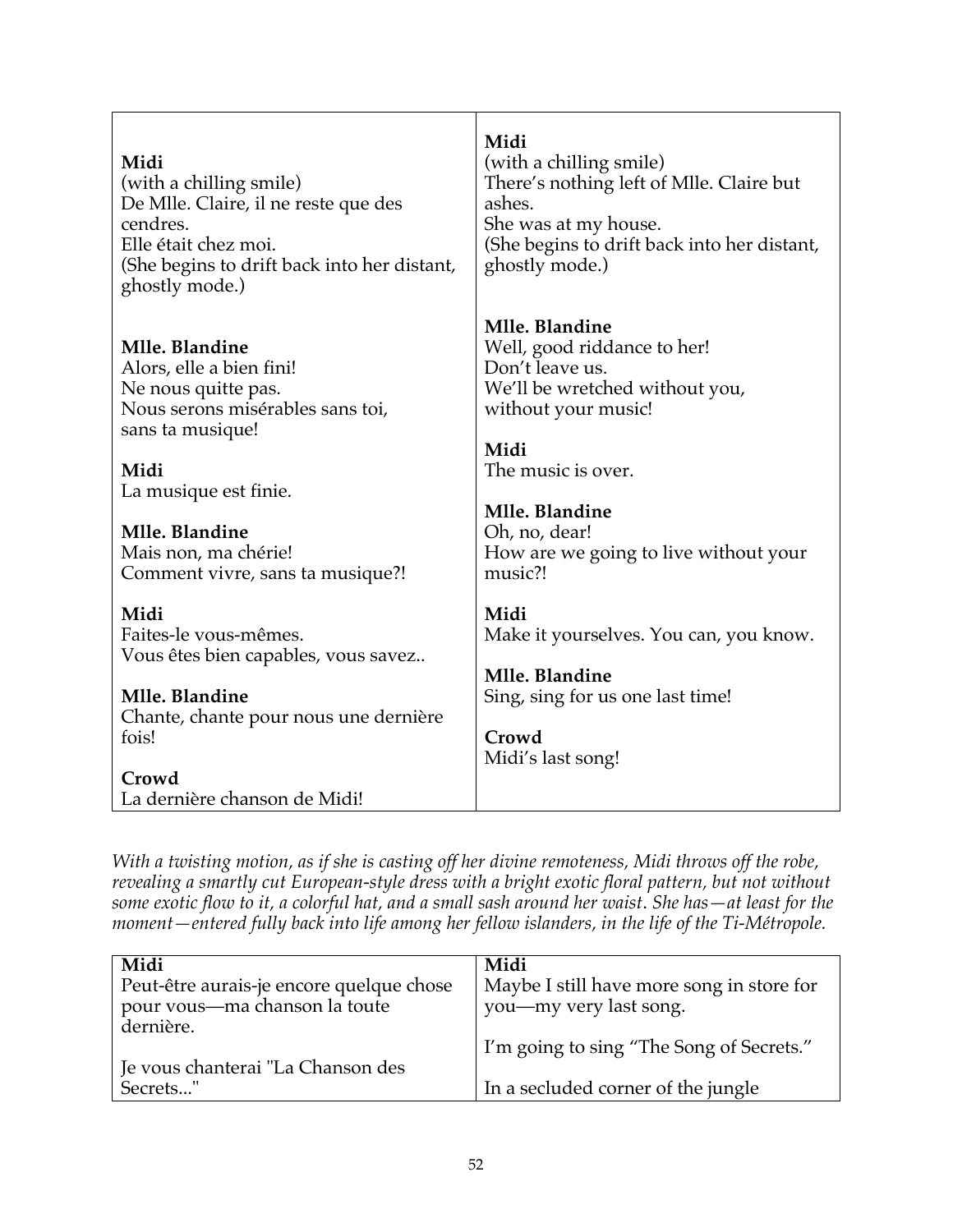|                                          | a pure, cool spring feeds a quiet pool.    |
|------------------------------------------|--------------------------------------------|
| Dans un coin désert de la forêt          | That is where girls                        |
| une source pure et fraîche nourrit un    | take their lovers to find out              |
| étang                                    | if they will be faithful or not.           |
| placide. C'est là où les filles          | If they see a perfect reflection           |
| emmenent leurs amants pour savoir        | of their beloved, they know                |
| s'ils resteront fidèles ou non.          | that he is good. But if the face breaks    |
| Si elles y voient un reflet parfait      | into a thousand strips that tremble on the |
| du bien aimé, elles savent               | water,                                     |
| qu'il est bon. Si le visage se casse     | they are false—more or less—               |
|                                          |                                            |
| en mille filets qui fourmillent sur les  | like average people.                       |
| eaux,                                    | Do you know how rare those                 |
| ils sont faux—plus ou moins—             | clear images are?                          |
| comme l'humanité moyenne.                |                                            |
| Vous savez, les images clairs,           |                                            |
| comme ils sont rares?                    | This magic is the subtle craft             |
|                                          | of a little goddess                        |
| Cette magie est l'ouvrage subtil         | -her name is long forgotten-               |
| d'une petite déesse                      | who wanted to give up her godhead          |
| —on ne sait plus son nom—                | for the love of a mortal.                  |
| qui voulait renoncer à sa divinité       | She failed, alas.                          |
| pour l'amour d'un mortel—                | An immortal cannot die.                    |
| sans succèss, hélas.                     | She opened her veins under an old          |
| L'immortel ne peut mourir.               | mango tree.                                |
| Elle s'ouvrit les veines sous un vieux   | She vanished from the earth, but her       |
| manguier.                                | blood                                      |
| Elle disparut de la terre, mais son sang | still flows from the earth's heart         |
| coule toujours du coeur terrestre        | as clear, pure water.                      |
| comme de l'eau claire et pure.           | She is still alive,                        |
| Elle vit toujours, étincelant            | sparkling on the tight, smooth surface     |
| sur le ménisque come un feu follet,      | like a will-o'-the-wisp,                   |
| cherchant acharnément son amant,         | stubbornly searching for her lover,        |
| mort depuis des siècles.                 | who died centuries ago.                    |
| Elle ne le trouvera jamais—seulement     | She won't find him ever—only               |
| la lumière au coeurs des vrais amoureux. | the light in the hearts of true lovers.    |
|                                          |                                            |
| Pour vous et pour moi                    | For you and for me                         |
| les autres sont un grand mystère,        | people are a great mystery,                |
| mais le mystère le plus grand de tous,   | but the greatest mystery of all            |
| c'est l'amour. L'amour                   | is love. Love                              |
| peut te changer la vie,                  | can change your life,                      |
| mais il peut te quitter comme ça.        | but it can leave you in an instant.        |
|                                          |                                            |
| Son pouvoir est grand comme la mer.      | No one can tame it,                        |
| Personne ne peut le dompter,             | not you nor I.                             |
| ni toi ni moi.                           |                                            |
|                                          |                                            |
| Je suis confuse. Le savoir               | I'm at a loss. Knowing                     |
| m'a échappé, mais je pense               | has run away from me, but I think          |
| que c'est l'amour même qui décide        | it's love himself                          |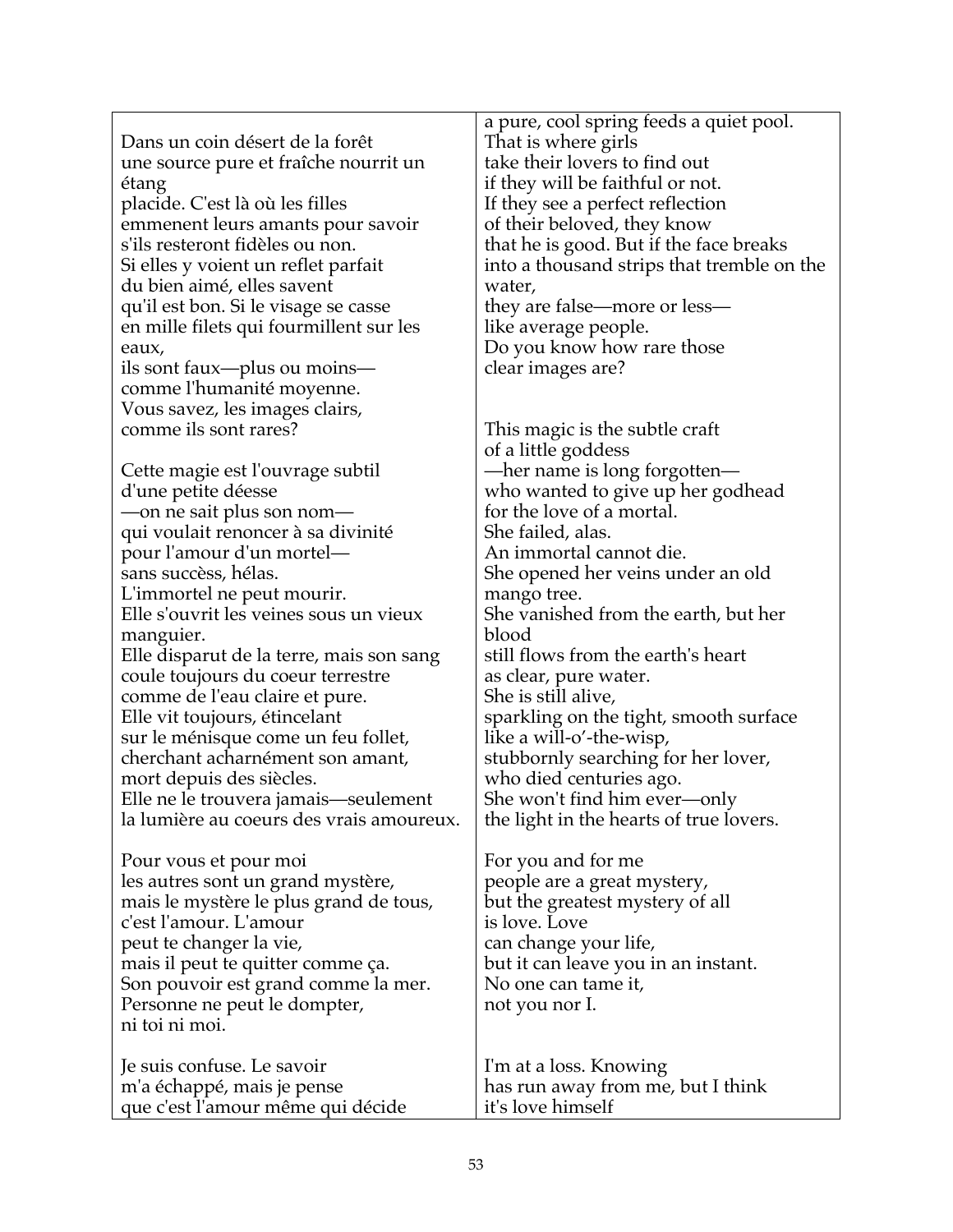| who decides if he will stay with you until |
|--------------------------------------------|
|                                            |
|                                            |
|                                            |
|                                            |
|                                            |
| of a forgotten poet or a famous courtisan. |
|                                            |
|                                            |
|                                            |
|                                            |
| yesterday is no more, no more. All that    |
|                                            |
|                                            |
|                                            |

*Heartfelt reflective silence. The men and women in the crowd look at each other sadly.*

| Crowd<br>Midi! Comme tu es merveilleuse! Reste!<br>Reste!                                                                                                                                                       | Crowd<br>Midi! You are wonderful! Stay! Stay!                                                                                                                             |
|-----------------------------------------------------------------------------------------------------------------------------------------------------------------------------------------------------------------|---------------------------------------------------------------------------------------------------------------------------------------------------------------------------|
| Mlle. Blandine<br>Comme elle est triste, cette chanson!<br>Personne ne chante nos vieilles histoires<br>comme toi. Dans ta bouche elles sont<br>vraies. Elles sont la vérité même.<br>Elles sont notre réalité. | Mlle. Blandine<br>How sad it is, that song! No one sings our<br>ancient stories like you. In your mouth<br>they are true. They are truth itself.<br>They are our reality. |
| M. Matthieu<br>Elles sont bien sûr notre réalité.                                                                                                                                                               | M. Matthieu<br>They are indeed our reality.                                                                                                                               |
| (to Midi)<br>Je comprends que tu dois aller. Tu as vidé<br>ton verre. Il ne reste plus rien pour toi sur<br>cette terre.                                                                                        | (to Midi)<br>I understand you have to go. You've<br>emptied your glass. There's nothing left<br>for you on this earth.                                                    |
| Crowd<br>Midi! Comme tu es merveilleuse! Reste!<br>Reste avec nous!                                                                                                                                             | Crowd<br>Midi! You are wonderful! Stay! Stay with<br>us!                                                                                                                  |
| Mlle. Blandine<br>Midi! Comment vivre sans ta musique?<br>Comment vivre sans to sorcellerie? Reste!<br>Reste!                                                                                                   | Mlle. Blandine<br>Midi! How are we going to live without<br>your music? How are we going to live<br>without your magic!                                                   |
| Midi                                                                                                                                                                                                            | Midi                                                                                                                                                                      |
| (shaking her head)                                                                                                                                                                                              | (shaking her head)                                                                                                                                                        |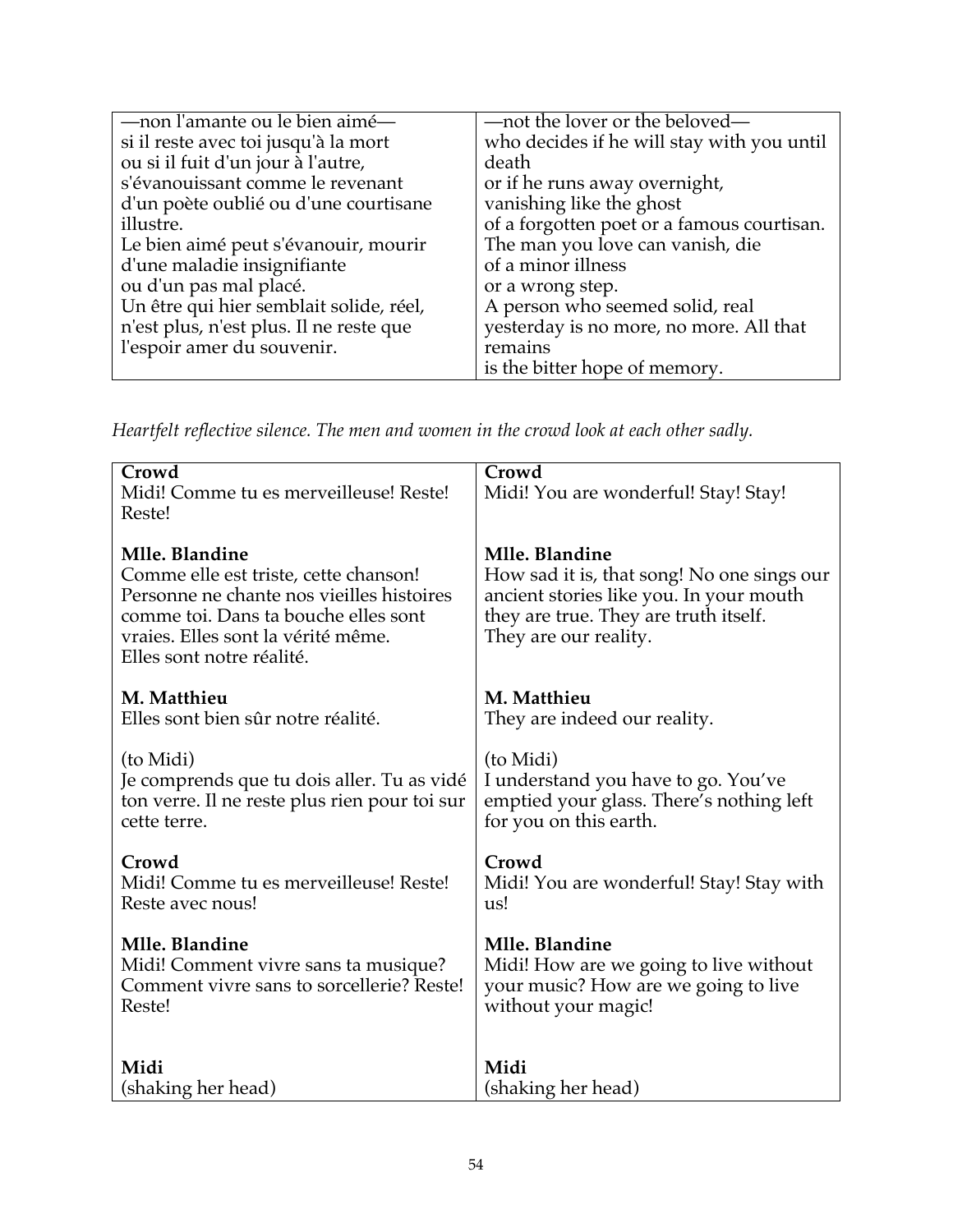| Maintenant il est temps de s'en aller. | Now it's time to go.                   |
|----------------------------------------|----------------------------------------|
| Notre bon aviateur s'impatienteet mon  | Our good aviator is getting            |
| ancêtre le soleil.                     | impatientand my ancestor the Sun.      |
| Adieu, tous. Vous êtes bons.           | Farewell, all of you. You are good.    |
| Adieu, chère isle de mes ancêtres.     | Farewell, dear island of my ancestors. |
| Adieu les baies, le étangs, la forêt   | Farewell to the bays, the ponds, the   |
| Je vous tiendrai avec moi.             | jungleI'll keep you with me.           |

*Midi turns and walks towards the aeroplane. The pilot climbs into the exterior cockpit, aided by the workman.*

*Jaz appears in the crowd, noticeably intoxicated. He elbows his way to the front, where he has an unobstructed view of Midi. He pulls out a revolver and takes aim at her, as she approaches the door of the passenger cabin. He shoots, but misses. People from the crowd rush him and overpower him.*

## **Jaz**

Don't stop me. Stop her! She's a murderess. She killed my sons... She killed Claire. The Governor's daughter. She killed Claire and burnt her body.

*The men who hold him shake him violently, then close around him. Midi turns away indifferently and enters the cabin. The workman closes the door.*

#### **Chorus**

What did he say, the bastard? He shot at Midi! What did he say? I don't understand. He said that Midi killed his children and the governor's daughter.

#### **Mlle. Blandine**

Yeah, that's what he said.

#### **Chorus**

No! He's lying! He's the murderer! It's him! The gendarmes! Call the gendarmes! Crush him now. Crush him now. Wring his neck!

#### **M. Matthieu**

No, no! Wait for justice to take its course. He's earned the bloodless guillotine, the living death of Cayenne.